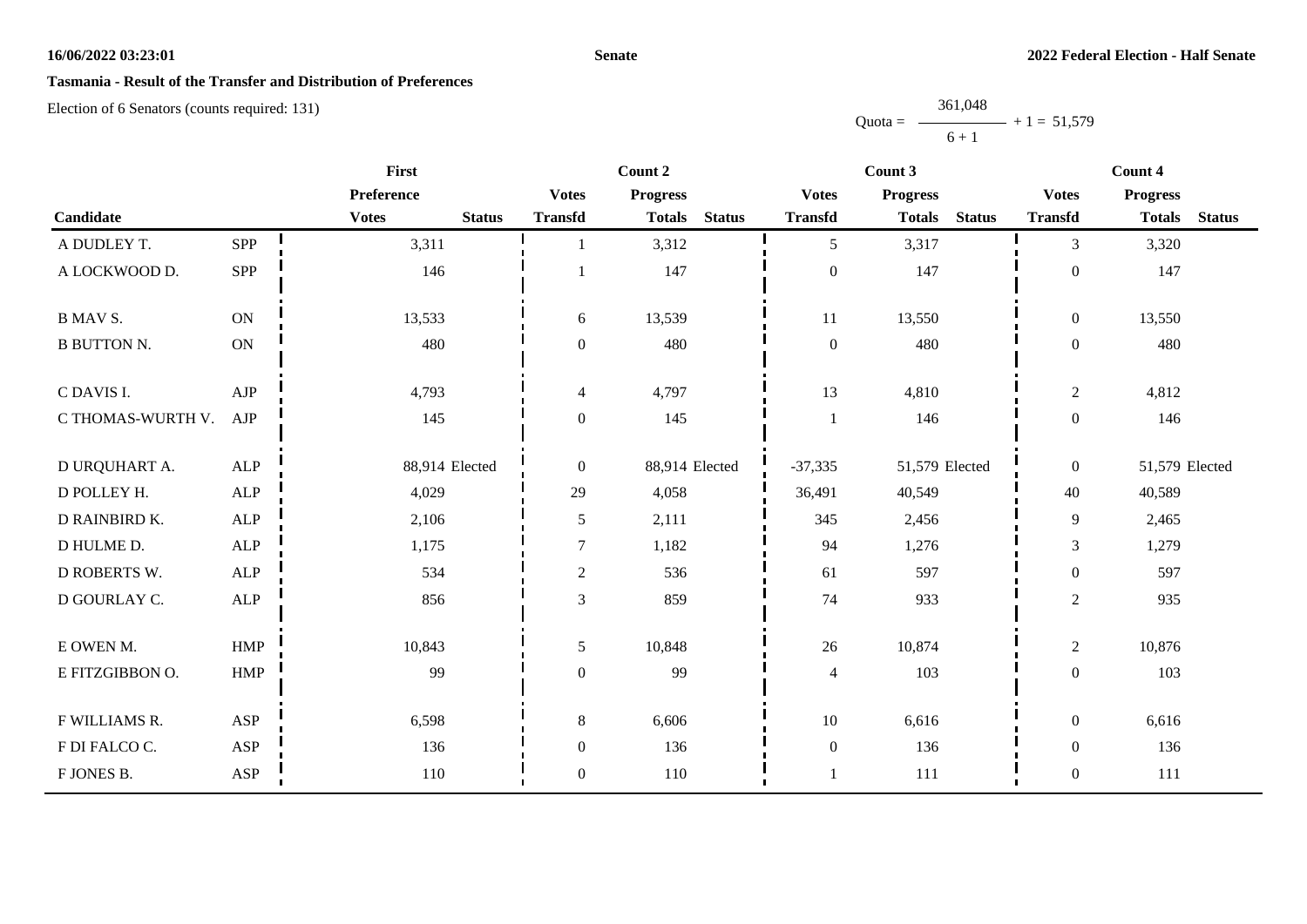## **Senate**

# **Tasmania - Result of the Transfer and Distribution of Preferences**

Election of 6 Senators (counts required: 131)

Quota =  $-$ 361,048  $6 + 1$  $+ 1 = 51,579$ 

|                       |                        | <b>First</b>                  |                  | Count 2                        |                  | Count 3                        | Count 4          |                                |
|-----------------------|------------------------|-------------------------------|------------------|--------------------------------|------------------|--------------------------------|------------------|--------------------------------|
|                       |                        | Preference                    | <b>Votes</b>     | <b>Progress</b>                | <b>Votes</b>     | <b>Progress</b>                | <b>Votes</b>     | <b>Progress</b>                |
| Candidate             |                        | <b>Votes</b><br><b>Status</b> | <b>Transfd</b>   | <b>Status</b><br><b>Totals</b> | <b>Transfd</b>   | <b>Totals</b><br><b>Status</b> | <b>Transfd</b>   | <b>Totals</b><br><b>Status</b> |
|                       |                        |                               |                  |                                |                  |                                |                  |                                |
| <b>G BROOMHALL R.</b> | <b>CYA</b>             | 561                           | $\mathbf{0}$     | 561                            | $\sqrt{2}$       | 563                            | $\overline{0}$   | 563                            |
| G STRINGER J.         | ${\rm CYA}$            | 62                            | $\boldsymbol{0}$ | 62                             |                  | 63                             | $\boldsymbol{0}$ | 63                             |
| H MINSHULL L.         | <b>TLOC</b>            | 4,884                         | 10               | 4,894                          | 19               | 4,913                          | 28               | 4,941                          |
| H POULTON L.          | <b>TLOC</b>            | 202                           | $\overline{1}$   | 203                            | $\mathbf{1}$     | 204                            |                  | 205                            |
| H VAN RAAY L.         | TLOC                   | 130                           | $\boldsymbol{0}$ | 130                            | $\boldsymbol{0}$ | 130                            |                  | 131                            |
| I WHISH-WILSON P.     | <b>GRN</b>             | 53,741 Elected                | $\overline{0}$   | 53,741 Elected                 | $\boldsymbol{0}$ | 53,741 Elected                 | $-2,162$         | 51,579 Elected                 |
| I BLEYER V.           | <b>GRN</b>             | 1,232                         | $\overline{7}$   | 1,239                          | 29               | 1,268                          | 1,967            | 3,235                          |
| I BADGER T.           | <b>GRN</b>             | 926                           | $\overline{4}$   | 930                            | $\boldsymbol{0}$ | 930                            | 49               | 979                            |
| J FIELD T.            | <b>LDP</b>             | 6,809                         | 27               | 6,836                          | $\overline{4}$   | 6,840                          | 1                | 6,841                          |
| J CROFT C.            | LDP                    | 104                           | $\overline{4}$   | 108                            | $\boldsymbol{0}$ | 108                            | $\mathbf{0}$     | 108                            |
| K ADAMS D.            | <b>UAPP</b>            | 5,688                         | 18               | 5,706                          | 1                | 5,707                          | $\boldsymbol{0}$ | 5,707                          |
| K HENNESSY A.         | <b>UAPP</b>            | 174                           | $\mathfrak{Z}$   | 177                            | $\boldsymbol{0}$ | 177                            | $\boldsymbol{0}$ | 177                            |
| L DUNIAM J.           | $\mathrm{L}\mathrm{P}$ | 98,186 Elected                | $-46,607$        | 51,579 Elected                 | $\boldsymbol{0}$ | 51,579 Elected                 | $\overline{0}$   | 51,579 Elected                 |
| L ASKEW W.            | $\mathbf{L}\mathbf{P}$ | 1,994                         | 45,693           | 47,687                         | 11               | 47,698                         | 5                | 47,703                         |
| L ABETZ E.            | $\operatorname{LP}$    | 15,414                        | 669              | 16,083                         | 20               | 16,103                         | 3                | 16,106                         |
|                       |                        |                               |                  |                                |                  |                                |                  |                                |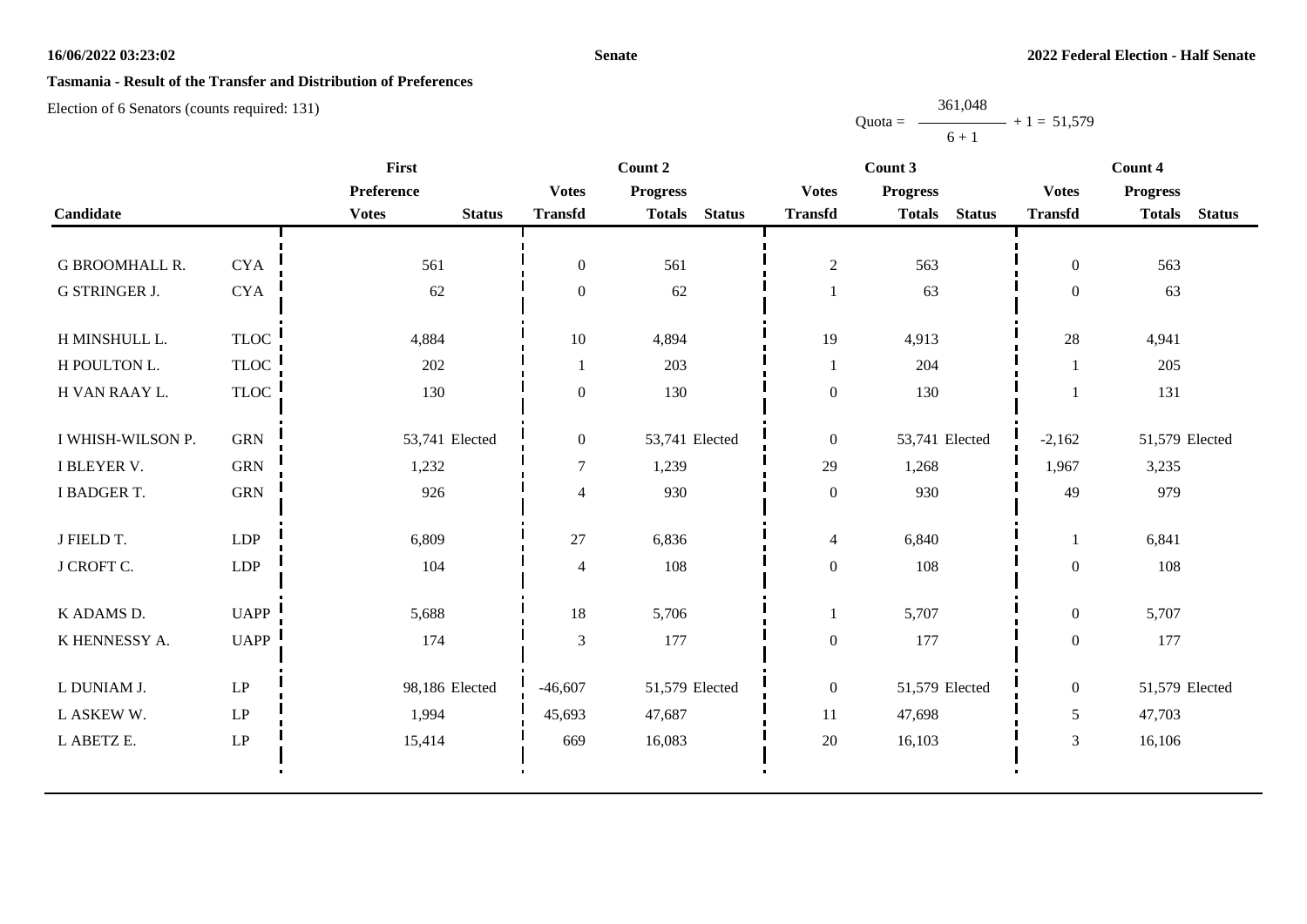#### **Senate**

## **Tasmania - Result of the Transfer and Distribution of Preferences**

| Election of 6 Senators (counts required: 131)                        |                             |                                  |                  |                                                  |                  | 361,048<br>$Quota =$<br>$6 + 1$               | $+1 = 51,579$    |                  |
|----------------------------------------------------------------------|-----------------------------|----------------------------------|------------------|--------------------------------------------------|------------------|-----------------------------------------------|------------------|------------------|
| M TYRRELL T.                                                         | $_{\rm JLN}$                | 29,512                           | 53               | 29,565                                           | $78\,$           | 29,643                                        | 30               | 29,673           |
| M GROAT S.                                                           | $_{\rm JLN}$                | 209                              | 6                | 215                                              | $\boldsymbol{0}$ | 215                                           | $\overline{0}$   | 215              |
| M LAMBIE T.                                                          | $_{\rm JLN}$                | 1,482                            | 15               | 1,497                                            | $10\,$           | 1,507                                         | 2                | 1,509            |
| N KERSHAW L.                                                         | $\rm{IMO}$                  | 1,058                            | $\overline{4}$   | 1,062                                            | $\sqrt{2}$       | 1,064                                         | $\overline{0}$   | 1,064            |
| N PICKERING M.                                                       | <b>IMO</b>                  | 41                               | $\overline{0}$   | 41                                               | $\boldsymbol{0}$ | 41                                            | $\mathbf{0}$     | 41 Excluded      |
| UG CROTHERS S.                                                       | <b>IND</b>                  | 482                              | 3                | 485                                              |                  | 486                                           | $\mathbf{0}$     | 486              |
| UG EDWARDS F.                                                        | $\mathop{\rm IND}\nolimits$ | 349                              | $\overline{0}$   | 349                                              |                  | 350                                           |                  | 351              |
| <b>Exhausted Votes</b>                                               |                             | $\boldsymbol{0}$                 | $\boldsymbol{0}$ | $\boldsymbol{0}$                                 | $\boldsymbol{0}$ | $\overline{0}$                                | $\boldsymbol{0}$ | $\boldsymbol{0}$ |
| <b>Loss By Fraction</b>                                              |                             | $\Omega$                         | 19               | 19                                               | 19               | 38                                            | 13               | 51               |
| <b>Total Votes</b>                                                   |                             | 361,048                          | $\overline{0}$   | 361,048                                          | $\overline{0}$   | 361,048                                       | $\overline{0}$   | 361,048          |
| <b>Candidates Elected</b><br>2. URQUHART A.(1)<br>3. WHISH-WILSON P. |                             | Surplus Distributed<br>DUNIAM J. |                  | <b>Surplus Distributed</b><br><b>URQUHART A.</b> |                  | <b>Surplus Distributed</b><br>WHISH-WILSON P. |                  |                  |

(1)

1. DUNIAM J.(1)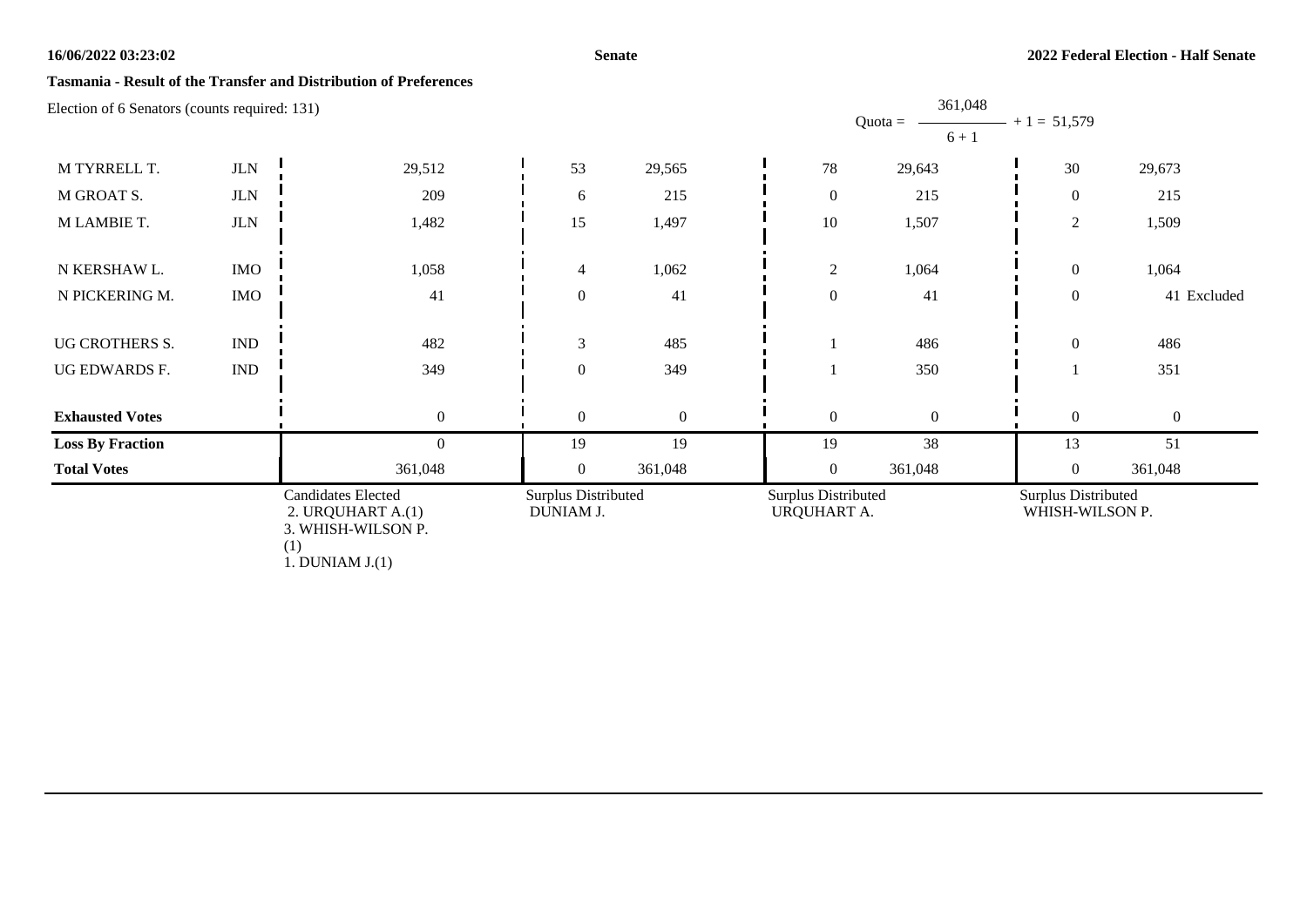## **Senate**

# **Tasmania - Result of the Transfer and Distribution of Preferences**

Election of 6 Senators (counts required: 131)

Quota = 361,048  $6 + 1$  $+ 1 = 51,579$ 

|                        |             | Count $5 - 8$         |                | <b>Count 9 - 11</b> |                 | <b>Count 12 - 15</b> |                  |                 | Count $16 - 19$ |                  |                 |               |
|------------------------|-------------|-----------------------|----------------|---------------------|-----------------|----------------------|------------------|-----------------|-----------------|------------------|-----------------|---------------|
|                        |             | <b>Votes Progress</b> |                | <b>Votes</b>        | <b>Progress</b> |                      | <b>Votes</b>     | <b>Progress</b> |                 | <b>Votes</b>     | <b>Progress</b> |               |
| Candidate              |             | <b>Transfd Totals</b> | <b>Status</b>  | <b>Transfd</b>      | <b>Totals</b>   | <b>Status</b>        | <b>Transfd</b>   | <b>Totals</b>   | <b>Status</b>   | <b>Transfd</b>   | <b>Totals</b>   | <b>Status</b> |
| A DUDLEY, T.           | SPP         |                       | 3,321          | $\Omega$            | 3,321           |                      |                  | 3,322           |                 | $\Omega$         | 3,322           |               |
| A LOCKWOOD, D.         | SPP         | $\mathbf{0}$          | 147            | $\boldsymbol{0}$    | 147             |                      | 6                | 153             |                 | $\mathbf{0}$     | 153             |               |
| B MAV, S.              | <b>ON</b>   | $\boldsymbol{0}$      | 13,550         |                     | 13,551          |                      | $\sqrt{2}$       | 13,553          |                 | 1                | 13,554          |               |
| <b>B BUTTON, N.</b>    | ON          | 1                     | 481            | $8\phantom{1}$      | 489             |                      | $\boldsymbol{0}$ | 489             |                 | $\boldsymbol{0}$ | 489             |               |
| C DAVIS, I.            | ${\rm AJP}$ | $\boldsymbol{0}$      | 4,812          | $\boldsymbol{0}$    | 4,812           |                      | $\mathbf{2}$     | 4,814           |                 | $\mathfrak{Z}$   | 4,817           |               |
| C THOMAS-WURTH, V. AJP |             | $\boldsymbol{0}$      | 146            |                     | 147             |                      |                  | 148             |                 | $\boldsymbol{0}$ | 148             |               |
| D URQUHART, A.         | ALP         | $\boldsymbol{0}$      | 51,579 Elected | $\boldsymbol{0}$    | 51,579 Elected  |                      | $\boldsymbol{0}$ | 51,579 Elected  |                 | $\overline{0}$   | 51,579 Elected  |               |
| D POLLEY, H.           | ALP         | $\boldsymbol{0}$      | 40,589         | $\mathbf{0}$        | 40,589          |                      | $\boldsymbol{0}$ | 40,589          |                 |                  | 40,590          |               |
| D RAINBIRD, K.         | ${\sf ALP}$ | $\boldsymbol{0}$      | 2,465          | $\boldsymbol{0}$    | 2,465           |                      | $\boldsymbol{0}$ | 2,465           |                 | $\overline{c}$   | 2,467           |               |
| D HULME, D.            | ${\sf ALP}$ | $\boldsymbol{0}$      | 1,279          | $\mathbf{2}$        | 1,281           |                      |                  | 1,282           |                 |                  | 1,283           |               |
| D ROBERTS, W.          | <b>ALP</b>  | $\boldsymbol{0}$      | 597            |                     | 598             |                      |                  | 599             |                 |                  | 600             |               |
| D GOURLAY, C.          | ${\sf ALP}$ | $\boldsymbol{0}$      | 935            | $\boldsymbol{0}$    | 935             |                      | $\sqrt{2}$       | 937             |                 | $\overline{0}$   | 937             |               |
| E OWEN, M.             | HMP         | $\boldsymbol{0}$      | 10,876         | $\mathbf{1}$        | 10,877          |                      | 64               | 10,941          |                 | $\overline{0}$   | 10,941          |               |
| E FITZGIBBON, O.       | HMP         | $\boldsymbol{0}$      | 103            | $\boldsymbol{0}$    |                 | 103 Excluded         | $-103$           |                 | 0 Excluded      | $\mathbf{0}$     |                 | 0 Excluded    |
| F WILLIAMS, R.         | ASP         | $\boldsymbol{0}$      | 6,616          | $\mathbf{0}$        | 6,616           |                      | $\sqrt{2}$       | 6,618           |                 | $\overline{4}$   | 6,622           |               |
| F DI FALCO, C.         | ASP         | $\boldsymbol{0}$      | 136            | $\boldsymbol{0}$    | 136             |                      | $\mathbf{2}$     | 138             |                 |                  | 139             |               |
| F JONES, B.            | ASP         | $\boldsymbol{0}$      | 111            | $\boldsymbol{0}$    | 111             |                      | $\overline{c}$   | 113             |                 | $\boldsymbol{0}$ |                 | 113 Excluded  |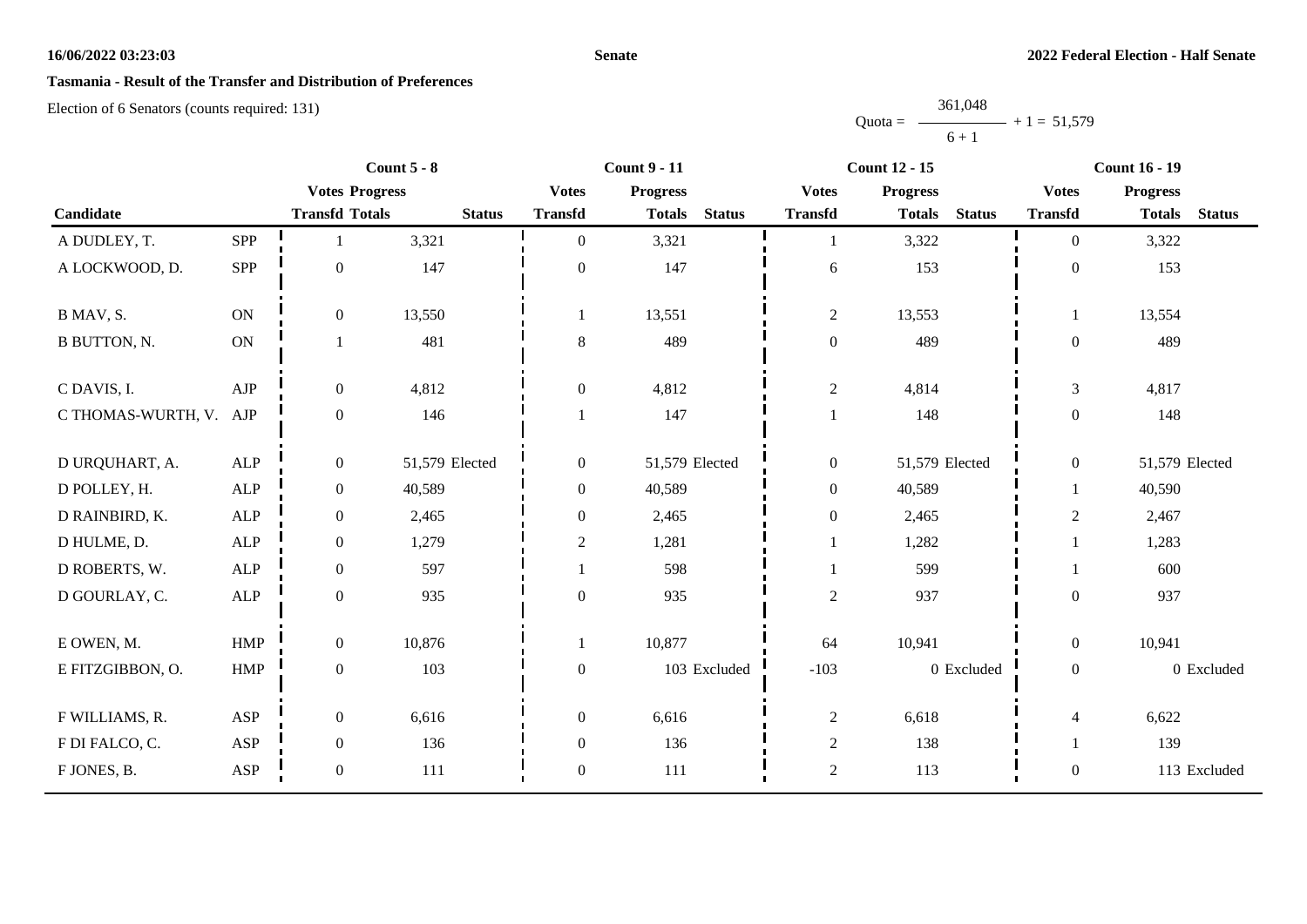## **Senate**

# **Tasmania - Result of the Transfer and Distribution of Preferences**

Election of 6 Senators (counts required: 131)

Quota = 361,048  $6 + 1$  $+ 1 = 51,579$ 

|                    |                        | Count $5 - 8$         |                |                  | <b>Count 9 - 11</b>            |                  | <b>Count 12 - 15</b>           | <b>Count 16 - 19</b> |                                |
|--------------------|------------------------|-----------------------|----------------|------------------|--------------------------------|------------------|--------------------------------|----------------------|--------------------------------|
|                    |                        | <b>Votes Progress</b> |                | <b>Votes</b>     | <b>Progress</b>                | <b>Votes</b>     | <b>Progress</b>                | <b>Votes</b>         | <b>Progress</b>                |
| Candidate          |                        | <b>Transfd Totals</b> | <b>Status</b>  | <b>Transfd</b>   | <b>Status</b><br><b>Totals</b> | <b>Transfd</b>   | <b>Status</b><br><b>Totals</b> | <b>Transfd</b>       | <b>Totals</b><br><b>Status</b> |
|                    |                        |                       |                |                  |                                |                  |                                |                      |                                |
| G BROOMHALL, R.    | <b>CYA</b>             | $\overline{0}$        | 563            | 33               | 596                            | $\boldsymbol{0}$ | 596                            | $\overline{0}$       | 596                            |
| G STRINGER, J.     | <b>CYA</b>             | $\boldsymbol{0}$      | 63 Excluded    | $-63$            | 0 Excluded                     | $\boldsymbol{0}$ | 0 Excluded                     | $\overline{0}$       | 0 Excluded                     |
| H MINSHULL, L.     | <b>TLOC</b>            | $\overline{0}$        | 4,941          | $\overline{0}$   | 4,941                          | $\sqrt{2}$       | 4,943                          |                      | 4,944                          |
| H POULTON, L.      | TLOC                   | $\overline{0}$        | 205            |                  | 206                            |                  | 207                            | $\theta$             | 207                            |
| H VAN RAAY, L.     | <b>TLOC</b>            |                       | 132            | $\theta$         | 132                            | $\sqrt{2}$       | 134                            | $\overline{0}$       | 134                            |
| I WHISH-WILSON, P. | <b>GRN</b>             | $\overline{0}$        | 51,579 Elected | $\overline{0}$   | 51,579 Elected                 | $\boldsymbol{0}$ | 51,579 Elected                 | $\overline{0}$       | 51,579 Elected                 |
| I BLEYER, V.       | <b>GRN</b>             | $\overline{0}$        | 3,235          | $\overline{c}$   | 3,237                          | 1                | 3,238                          | $\overline{2}$       | 3,240                          |
| I BADGER, T.       | <b>GRN</b>             | $\overline{0}$        | 979            | $\boldsymbol{0}$ | 979                            |                  | 980                            | $\overline{0}$       | 980                            |
| J FIELD, T.        | <b>LDP</b>             | $\overline{2}$        | 6,843          | $\mathfrak{Z}$   | 6,846                          | $\boldsymbol{0}$ | 6,846                          | 78                   | 6,924                          |
| J CROFT, C.        | LDP                    | $\overline{2}$        | 110            | $\boldsymbol{0}$ | 110                            | $\sqrt{2}$       | 112 Excluded                   | $-112$               | 0 Excluded                     |
| K ADAMS, D.        | <b>UAPP</b>            | $\mathbf{0}$          | 5,707          | $\overline{c}$   | 5,709                          | $\boldsymbol{0}$ | 5,709                          | $\overline{2}$       | 5,711                          |
| K HENNESSY, A.     | <b>UAPP</b>            | $\overline{0}$        | 177            | $\overline{c}$   | 179                            | $\boldsymbol{0}$ | 179                            |                      | 180                            |
| L DUNIAM, J.       | $\mathrm{L}\mathrm{P}$ | $\overline{0}$        | 51,579 Elected | $\boldsymbol{0}$ | 51,579 Elected                 | $\boldsymbol{0}$ | 51,579 Elected                 | $\overline{0}$       | 51,579 Elected                 |
| L ASKEW, W.        | LP                     | $\overline{0}$        | 47,703         | $\boldsymbol{0}$ | 47,703                         |                  | 47,704                         | $\overline{4}$       | 47,708                         |
| L ABETZ, E.        | LP                     | $\overline{0}$        | 16,106         |                  | 16,107                         | $\boldsymbol{0}$ | 16,107                         | $\overline{3}$       | 16,110                         |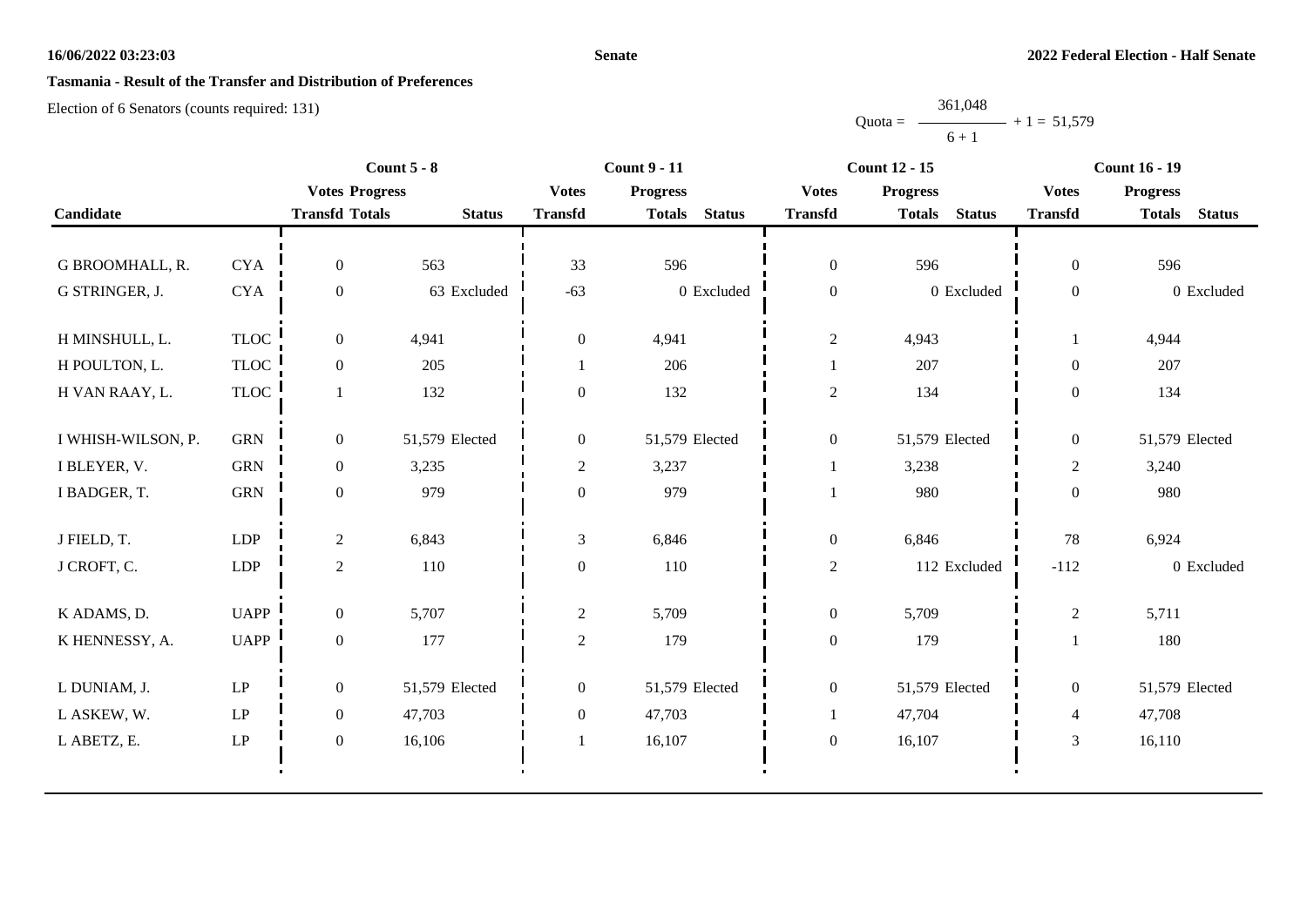## **Senate**

## **Tasmania - Result of the Transfer and Distribution of Preferences**

| Election of 6 Senators (counts required: 131)   |                             |                |                                                |              |                                                  |                  | 361,048<br>$Quota =$<br>$6 + 1$             | $+1 = 51,579$  |                |
|-------------------------------------------------|-----------------------------|----------------|------------------------------------------------|--------------|--------------------------------------------------|------------------|---------------------------------------------|----------------|----------------|
| M TYRRELL, T.                                   | $_{\rm JLN}$                |                | 29,674                                         | 2            | 29,676                                           |                  | 29,677                                      |                | 29,678         |
| M GROAT, S.                                     | $_{\rm JLN}$                | $\theta$       | 215                                            | $\theta$     | 215                                              | $\theta$         | 215                                         | $\overline{0}$ | 215            |
| M LAMBIE, T.                                    | $_{\rm JLN}$                | 2              | 1,511                                          | $\theta$     | 1,511                                            | $\mathfrak{Z}$   | 1,514                                       |                | 1,515          |
| N KERSHAW, L.                                   | <b>IMO</b>                  | 28             | 1,092                                          | $\mathbf{0}$ | 1,092                                            | $\boldsymbol{0}$ | 1,092                                       |                | 1,093          |
| N PICKERING, M.                                 | <b>IMO</b>                  | $-41$          | 0 Excluded                                     | $\theta$     | 0 Excluded                                       | $\boldsymbol{0}$ | 0 Excluded                                  | $\overline{0}$ | 0 Excluded     |
| UG CROTHERS, S.                                 | $\ensuremath{\text{IND}}$   | 2              | 488                                            |              | 489                                              | $\mathbf{0}$     | 489                                         | $\overline{0}$ | 489            |
| UG EDWARDS, F.                                  | $\mathop{\rm IND}\nolimits$ |                | 352                                            |              | 353                                              | $\mathbf{0}$     | 353                                         | $\overline{0}$ | 353            |
| <b>Exhausted Votes</b>                          |                             | $\theta$       | $\overline{0}$                                 | $\theta$     | $\mathbf{0}$                                     | $\mathbf{0}$     | $\overline{0}$                              | $\overline{0}$ | $\overline{0}$ |
| <b>Loss By Fraction</b>                         |                             | 0              | 51                                             |              | 52                                               | 3                | 55                                          | 4              | 59             |
| <b>Total Votes</b>                              |                             | $\overline{0}$ | 361,048                                        | $\Omega$     | 361,048                                          | $\overline{0}$   | 361,048                                     | $\overline{0}$ | 361,048        |
| <b>Candidates Excluded</b><br>51. PICKERING, M. |                             |                | <b>Candidates Excluded</b><br>33. STRINGER, J. |              | <b>Candidates Excluded</b><br>28. FITZGIBBON, O. |                  | <b>Candidates Excluded</b><br>41. CROFT, C. |                |                |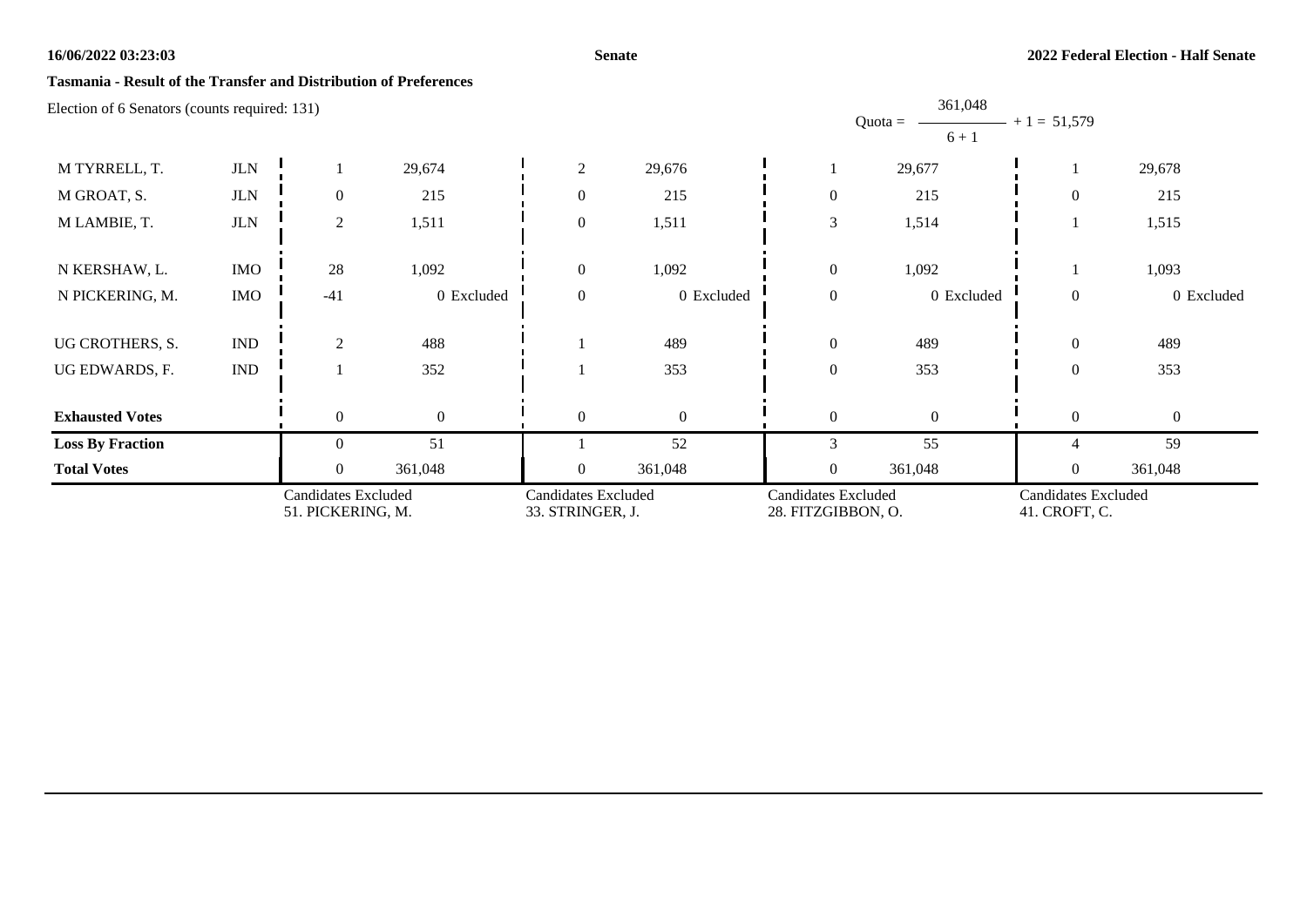## **Senate**

# **Tasmania - Result of the Transfer and Distribution of Preferences**

|           | 361,048 |               |
|-----------|---------|---------------|
| $Quota =$ |         | $+1 = 51,579$ |
|           | $6 + 1$ |               |

|                        |              |                       | <b>Count 20 - 23</b> |                  | <b>Count 24 - 26</b> | <b>Count 27 - 30</b> |                  |                 | <b>Count 31 - 33</b> |                  |                 |               |
|------------------------|--------------|-----------------------|----------------------|------------------|----------------------|----------------------|------------------|-----------------|----------------------|------------------|-----------------|---------------|
|                        |              | <b>Votes Progress</b> |                      | <b>Votes</b>     | <b>Progress</b>      |                      | <b>Votes</b>     | <b>Progress</b> |                      | <b>Votes</b>     | <b>Progress</b> |               |
| Candidate              |              | <b>Transfd Totals</b> | <b>Status</b>        | <b>Transfd</b>   | <b>Totals</b>        | <b>Status</b>        | <b>Transfd</b>   | <b>Totals</b>   | <b>Status</b>        | <b>Transfd</b>   | <b>Totals</b>   | <b>Status</b> |
| A DUDLEY, T.           | <b>SPP</b>   | $\mathbf{0}$          | 3,322                | 3                | 3,325                |                      | $\sqrt{2}$       | 3,327           |                      | 78               | 3,405           |               |
| A LOCKWOOD, D.         | SPP          | $\mathbf{0}$          | 153                  | $\mathbf{2}$     | 155                  |                      | $\boldsymbol{2}$ |                 | 157 Excluded         | $-157$           |                 | 0 Excluded    |
| B MAV, S.              | <b>ON</b>    | $\mathfrak{Z}$        | 13,557               | $\boldsymbol{0}$ | 13,557               |                      | $\mathfrak{S}$   | 13,562          |                      | 14               | 13,576          |               |
| <b>B BUTTON, N.</b>    | ON           | $\boldsymbol{0}$      | 489                  | $\boldsymbol{0}$ | 489                  |                      | 5                | 494             |                      | 12               | 506             |               |
| C DAVIS, I.            | ${\rm AJP}$  | $\overline{4}$        | 4,821                |                  | 4,822                |                      | 99               | 4,921           |                      | 8                | 4,929           |               |
| C THOMAS-WURTH, V. AJP |              | $\sqrt{2}$            | 150                  | $\boldsymbol{0}$ |                      | 150 Excluded         | $-150$           |                 | 0 Excluded           | $\boldsymbol{0}$ |                 | 0 Excluded    |
| D URQUHART, A.         | ALP          | $\mathbf{0}$          | 51,579 Elected       | $\overline{0}$   | 51,579 Elected       |                      | $\boldsymbol{0}$ | 51,579 Elected  |                      | $\overline{0}$   | 51,579 Elected  |               |
| D POLLEY, H.           | ALP          | 1                     | 40,591               |                  | 40,592               |                      | 9                | 40,601          |                      | $\overline{7}$   | 40,608          |               |
| D RAINBIRD, K.         | ${\sf ALP}$  | $\boldsymbol{0}$      | 2,467                | $\boldsymbol{2}$ | 2,469                |                      | 3                | 2,472           |                      | 5                | 2,477           |               |
| D HULME, D.            | $\mbox{ALP}$ | $\mathbf{0}$          | 1,283                | $\mathbf{2}$     | 1,285                |                      | $\boldsymbol{0}$ | 1,285           |                      |                  | 1,286           |               |
| D ROBERTS, W.          | <b>ALP</b>   |                       | 601                  |                  | 602                  |                      | $\boldsymbol{0}$ | 602             |                      | $\boldsymbol{2}$ | 604             |               |
| D GOURLAY, C.          | ${\sf ALP}$  | $\boldsymbol{0}$      | 937                  | $\boldsymbol{0}$ | 937                  |                      | $\sqrt{2}$       | 939             |                      |                  | 940             |               |
| E OWEN, M.             | HMP          | $\overline{4}$        | 10,945               | $\boldsymbol{0}$ | 10,945               |                      | $\overline{4}$   | 10,949          |                      | $\overline{c}$   | 10,951          |               |
| E FITZGIBBON, O.       | <b>HMP</b>   | $\boldsymbol{0}$      | 0 Excluded           | $\boldsymbol{0}$ |                      | 0 Excluded           | $\boldsymbol{0}$ |                 | 0 Excluded           | $\overline{0}$   |                 | 0 Excluded    |
| F WILLIAMS, R.         | ASP          | 39                    | 6,661                |                  | 6,662                |                      |                  | 6,663           |                      | $\theta$         | 6,663           |               |
| F DI FALCO, C.         | ASP          | 44                    | 183                  |                  | 184                  |                      | $\boldsymbol{0}$ | 184             |                      | $\overline{0}$   | 184             |               |
| F JONES, B.            | ASP          | $-113$                | 0 Excluded           | $\boldsymbol{0}$ |                      | 0 Excluded           | $\boldsymbol{0}$ |                 | 0 Excluded           | $\boldsymbol{0}$ |                 | 0 Excluded    |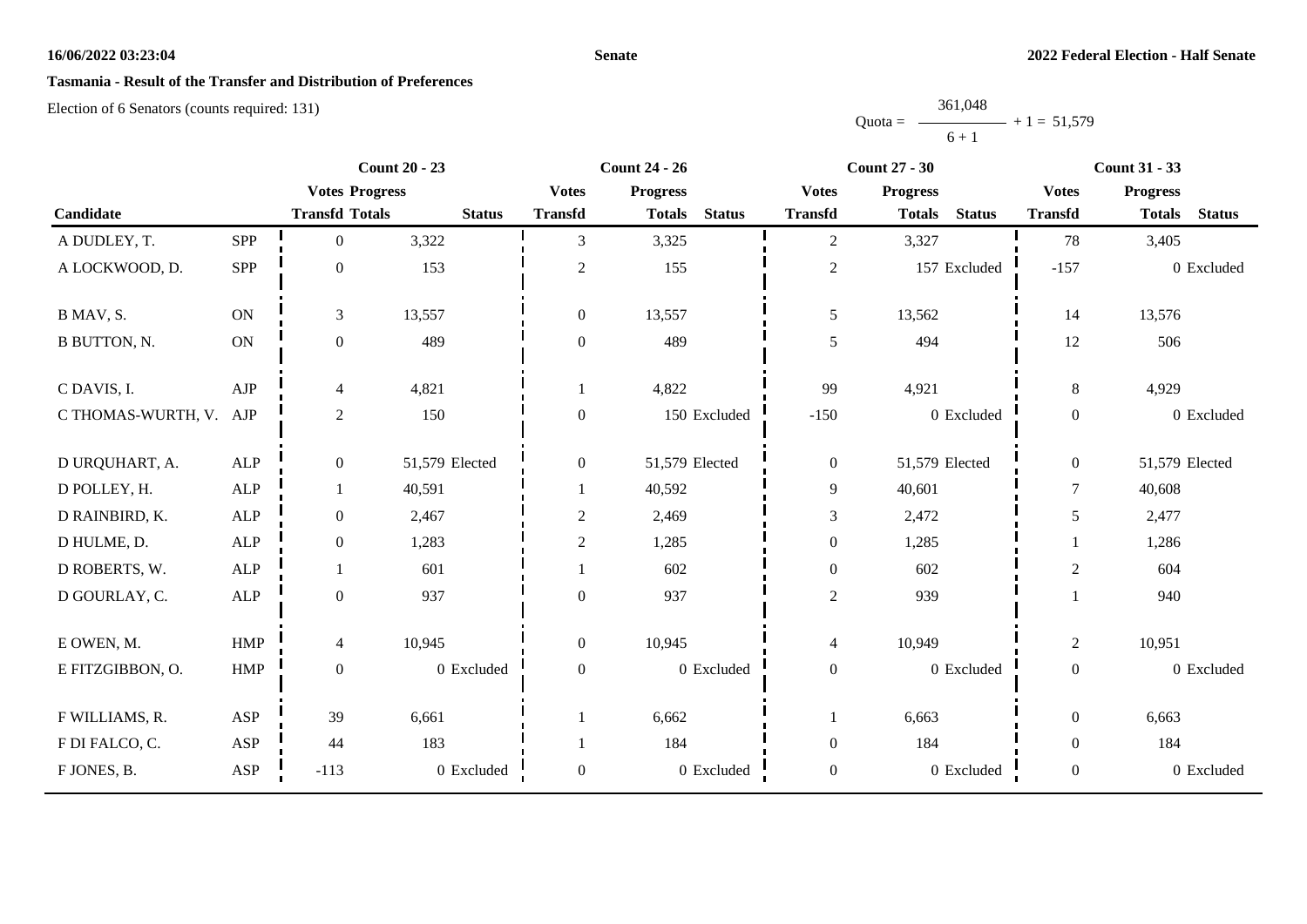## **Senate**

# **Tasmania - Result of the Transfer and Distribution of Preferences**

|           | 361,048 |               |
|-----------|---------|---------------|
| $Quota =$ |         | $+1 = 51,579$ |
|           | $6 + 1$ |               |

|                    |                            | <b>Count 20 - 23</b>  |                |                  | <b>Count 24 - 26</b>           |                  | <b>Count 27 - 30</b>           | <b>Count 31 - 33</b>     |                                |
|--------------------|----------------------------|-----------------------|----------------|------------------|--------------------------------|------------------|--------------------------------|--------------------------|--------------------------------|
|                    |                            | <b>Votes Progress</b> |                | <b>Votes</b>     | <b>Progress</b>                | <b>Votes</b>     | <b>Progress</b>                | <b>Votes</b>             | <b>Progress</b>                |
| Candidate          |                            | <b>Transfd Totals</b> | <b>Status</b>  | <b>Transfd</b>   | <b>Status</b><br><b>Totals</b> | <b>Transfd</b>   | <b>Status</b><br><b>Totals</b> | <b>Transfd</b>           | <b>Totals</b><br><b>Status</b> |
|                    |                            |                       |                |                  |                                |                  |                                |                          |                                |
| G BROOMHALL, R.    | <b>CYA</b>                 | $\overline{0}$        | 596            | $\overline{c}$   | 598                            | 1                | 599                            | $\theta$                 | 599                            |
| G STRINGER, J.     | <b>CYA</b>                 | $\overline{0}$        | 0 Excluded     | $\overline{0}$   | 0 Excluded                     | $\boldsymbol{0}$ | 0 Excluded                     | $\overline{0}$           | 0 Excluded                     |
| H MINSHULL, L.     | <b>TLOC</b>                | $\overline{c}$        | 4,946          | 38               | 4,984                          |                  | 4,985                          |                          | 4,986                          |
| H POULTON, L.      | <b>TLOC</b>                | $\overline{0}$        | 207            | 54               | 261                            |                  | 262                            | 6                        | 268                            |
| H VAN RAAY, L.     | <b>TLOC</b>                | $\boldsymbol{0}$      | 134 Excluded   | $-134$           | 0 Excluded                     | $\boldsymbol{0}$ | 0 Excluded                     | $\overline{0}$           | 0 Excluded                     |
| I WHISH-WILSON, P. | <b>GRN</b>                 | $\overline{0}$        | 51,579 Elected | $\overline{0}$   | 51,579 Elected                 | $\overline{0}$   | 51,579 Elected                 | $\overline{0}$           | 51,579 Elected                 |
| I BLEYER, V.       | <b>GRN</b>                 |                       | 3,241          | 10               | 3,251                          | 6                | 3,257                          | $\overline{\mathcal{L}}$ | 3,261                          |
| I BADGER, T.       | <b>GRN</b>                 | $\overline{0}$        | 980            | $\sqrt{5}$       | 985                            | $\overline{c}$   | 987                            |                          | 988                            |
| J FIELD, T.        | ${\rm LDP}$                | $\overline{c}$        | 6,926          | $\overline{0}$   | 6,926                          | $\sqrt{2}$       | 6,928                          |                          | 6,929                          |
| J CROFT, C.        | LDP                        | $\overline{0}$        | 0 Excluded     | $\boldsymbol{0}$ | 0 Excluded                     | $\boldsymbol{0}$ | 0 Excluded                     | $\overline{0}$           | 0 Excluded                     |
| K ADAMS, D.        | <b>UAPP</b>                | $\overline{0}$        | 5,711          |                  | 5,712                          | $\boldsymbol{0}$ | 5,712                          | $\overline{0}$           | 5,712                          |
| K HENNESSY, A.     | <b>UAPP</b>                |                       | 181            | $\overline{0}$   | 181                            | $\boldsymbol{0}$ | 181                            |                          | 182 Excluded                   |
| L DUNIAM, J.       | $\mathrm{LP}$              | $\overline{0}$        | 51,579 Elected | $\mathbf{0}$     | 51,579 Elected                 | $\overline{0}$   | 51,579 Elected                 | $\overline{0}$           | 51,579 Elected                 |
| L ASKEW, W.        | $\operatorname{LP}$        |                       | 47,709         | $\boldsymbol{0}$ | 47,709                         | $\boldsymbol{0}$ | 47,709                         |                          | 47,710                         |
| L ABETZ, E.        | $\ensuremath{\mathrm{LP}}$ | 4                     | 16,114         | $\overline{2}$   | 16,116                         | $\sqrt{2}$       | 16,118                         |                          | 16,119                         |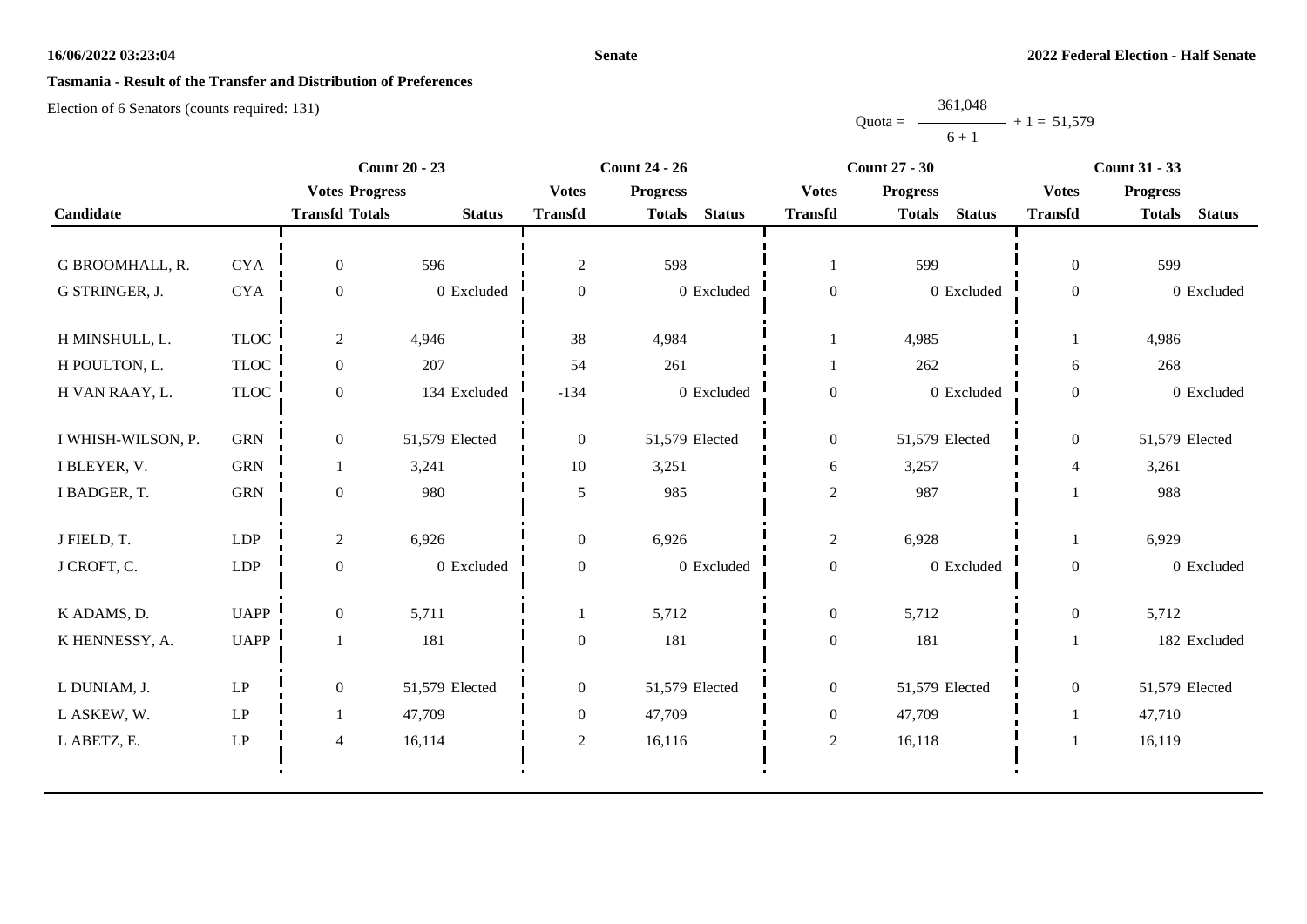## **Senate**

## **Tasmania - Result of the Transfer and Distribution of Preferences**

| <b>Candidates Excluded</b><br>31. JONES, B.   |                             |                  | Candidates Excluded<br>36. VAN RAAY, L. |              | <b>Candidates Excluded</b><br>20. THOMAS-WURTH, V. |                  | <b>Candidates Excluded</b><br>16. LOCKWOOD, D. |                  |                |
|-----------------------------------------------|-----------------------------|------------------|-----------------------------------------|--------------|----------------------------------------------------|------------------|------------------------------------------------|------------------|----------------|
| <b>Total Votes</b>                            |                             | $\overline{0}$   | 361,048                                 | $\Omega$     | 361,048                                            | $\mathbf{0}$     | 361,048                                        | $\overline{0}$   | 361,048        |
| <b>Loss By Fraction</b>                       |                             |                  | 60                                      |              | 61                                                 |                  | 62                                             |                  | 63             |
| <b>Exhausted Votes</b>                        |                             | $\mathbf{0}$     | $\mathbf{0}$                            | $\theta$     | $\mathbf{0}$                                       | $\mathbf{0}$     | $\theta$                                       | $\overline{0}$   | $\overline{0}$ |
| UG EDWARDS, F.                                | $\mathop{\rm IND}\nolimits$ | $\mathbf{0}$     | 353                                     | 2            | 355                                                | $\boldsymbol{0}$ | 355                                            | 3                | 358            |
| UG CROTHERS, S.                               | $\mathop{\rm IND}\nolimits$ | $\overline{0}$   | 489                                     |              | 490                                                | $\mathbf{0}$     | 490                                            |                  | 491            |
|                                               |                             |                  |                                         |              |                                                    |                  |                                                |                  |                |
| N PICKERING, M.                               | <b>IMO</b>                  | $\mathbf{0}$     | 0 Excluded                              | $\Omega$     | 0 Excluded                                         | $\mathbf{0}$     | 0 Excluded                                     | $\mathbf{0}$     | 0 Excluded     |
| N KERSHAW, L.                                 | <b>IMO</b>                  | $\boldsymbol{0}$ | 1,093                                   | $\mathbf{0}$ | 1,093                                              |                  | 1,094                                          | 3                | 1,097          |
| M LAMBIE, T.                                  | $_{\rm JLN}$                | $\overline{c}$   | 1,517                                   | $\mathbf{0}$ | 1,517                                              | $\boldsymbol{0}$ | 1,517                                          | $\boldsymbol{0}$ | 1,517          |
| M GROAT, S.                                   | $_{\rm JLN}$                |                  | 216                                     |              | 217                                                | $\theta$         | 217                                            | $\overline{2}$   | 219            |
| M TYRRELL, T.                                 | $_{\rm JLN}$                | $\overline{0}$   | 29,678                                  | 3            | 29,681                                             |                  | 29,682                                         |                  | 29,683         |
| Election of 6 Senators (counts required: 131) |                             |                  |                                         |              |                                                    |                  | 361,048<br>$Quota =$<br>$6 + 1$                | $+1 = 51,579$    |                |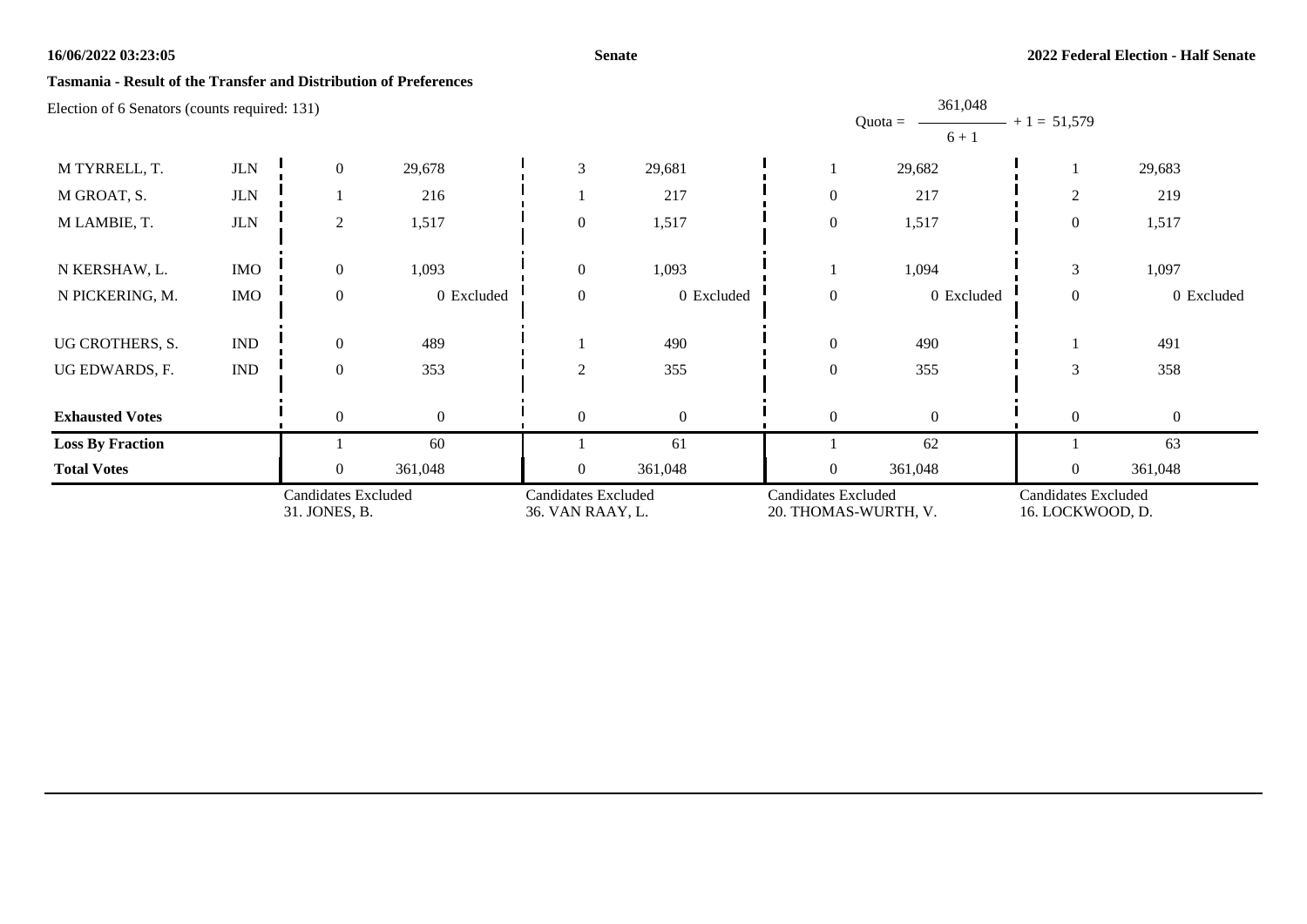## **Senate**

# **Tasmania - Result of the Transfer and Distribution of Preferences**

|           | 361,048 |               |
|-----------|---------|---------------|
| $Quota =$ |         | $+1 = 51,579$ |
|           | $6 + 1$ |               |

|                        |               | <b>Count 34 - 37</b>  |                |                  | <b>Count 38 - 41</b><br><b>Count 42 - 45</b> |                  |                                | <b>Count 46 - 49</b> |                                |  |
|------------------------|---------------|-----------------------|----------------|------------------|----------------------------------------------|------------------|--------------------------------|----------------------|--------------------------------|--|
|                        |               | <b>Votes Progress</b> |                | <b>Votes</b>     | <b>Progress</b>                              | <b>Votes</b>     | <b>Progress</b>                | <b>Votes</b>         | <b>Progress</b>                |  |
| Candidate              |               | <b>Transfd Totals</b> | <b>Status</b>  | <b>Transfd</b>   | <b>Status</b><br><b>Totals</b>               | <b>Transfd</b>   | <b>Status</b><br><b>Totals</b> | <b>Transfd</b>       | <b>Status</b><br><b>Totals</b> |  |
| A DUDLEY, T.           | <b>SPP</b>    |                       | 3,406          |                  | 3,407                                        | $\overline{0}$   | 3,407                          | 3                    | 3,410                          |  |
| A LOCKWOOD, D.         | SPP           | $\mathbf{0}$          | 0 Excluded     | $\theta$         | 0 Excluded                                   | $\boldsymbol{0}$ | 0 Excluded                     | $\boldsymbol{0}$     | 0 Excluded                     |  |
| B MAV, S.              | ON            | 11                    | 13,587         | 4                | 13,591                                       | 3                | 13,594                         | $\overline{c}$       | 13,596                         |  |
| <b>B BUTTON, N.</b>    | $\mathbf{ON}$ | $\sqrt{2}$            | 508            |                  | 509                                          | $\boldsymbol{0}$ | 509                            |                      | 510                            |  |
| C DAVIS, I.            | ${\rm AJP}$   | $\sqrt{2}$            | 4,931          | 3                | 4,934                                        | 1                | 4,935                          |                      | 4,936                          |  |
| C THOMAS-WURTH, V. AJP |               | $\boldsymbol{0}$      | 0 Excluded     | $\boldsymbol{0}$ | 0 Excluded                                   | $\boldsymbol{0}$ | 0 Excluded                     | $\overline{0}$       | 0 Excluded                     |  |
| D URQUHART, A.         | ALP           | $\boldsymbol{0}$      | 51,579 Elected | $\overline{0}$   | 51,579 Elected                               | $\boldsymbol{0}$ | 51,579 Elected                 | $\overline{0}$       | 51,579 Elected                 |  |
| D POLLEY, H.           | ALP           | $\boldsymbol{0}$      | 40,608         | 3                | 40,611                                       | 3                | 40,614                         | 11                   | 40,625                         |  |
| D RAINBIRD, K.         | $\mbox{ALP}$  | $\boldsymbol{0}$      | 2,477          | $\overline{c}$   | 2,479                                        | $\overline{c}$   | 2,481                          | $\overline{4}$       | 2,485                          |  |
| D HULME, D.            | ALP           | $\boldsymbol{0}$      | 1,286          |                  | 1,287                                        |                  | 1,288                          |                      | 1,289                          |  |
| D ROBERTS, W.          | ${\sf ALP}$   | $\mathbf{2}$          | 606            | $\overline{c}$   | 608                                          | $\boldsymbol{0}$ | 608                            | $\overline{c}$       | 610                            |  |
| D GOURLAY, C.          | ALP           | $\boldsymbol{0}$      | 940            | $\overline{0}$   | 940                                          |                  | 941                            | $\overline{c}$       | 943                            |  |
| E OWEN, M.             | HMP           | $\mathbf{1}$          | 10,952         | 3                | 10,955                                       | 1                | 10,956                         | $\mathfrak{Z}$       | 10,959                         |  |
| E FITZGIBBON, O.       | ${\rm HMP}$   | $\boldsymbol{0}$      | 0 Excluded     | $\boldsymbol{0}$ | 0 Excluded                                   | $\boldsymbol{0}$ | 0 Excluded                     | $\overline{0}$       | 0 Excluded                     |  |
| F WILLIAMS, R.         | ASP           | $\boldsymbol{0}$      | 6,663          | 142              | 6,805                                        | 3                | 6,808                          | $\overline{4}$       | 6,812                          |  |
| F DI FALCO, C.         | ASP           | $\boldsymbol{0}$      | 184 Excluded   | $-184$           | 0 Excluded                                   | $\boldsymbol{0}$ | 0 Excluded                     | $\overline{0}$       | 0 Excluded                     |  |
| F JONES, B.            | ASP           | $\boldsymbol{0}$      | 0 Excluded     | $\boldsymbol{0}$ | 0 Excluded                                   | $\boldsymbol{0}$ | 0 Excluded                     | $\overline{0}$       | 0 Excluded                     |  |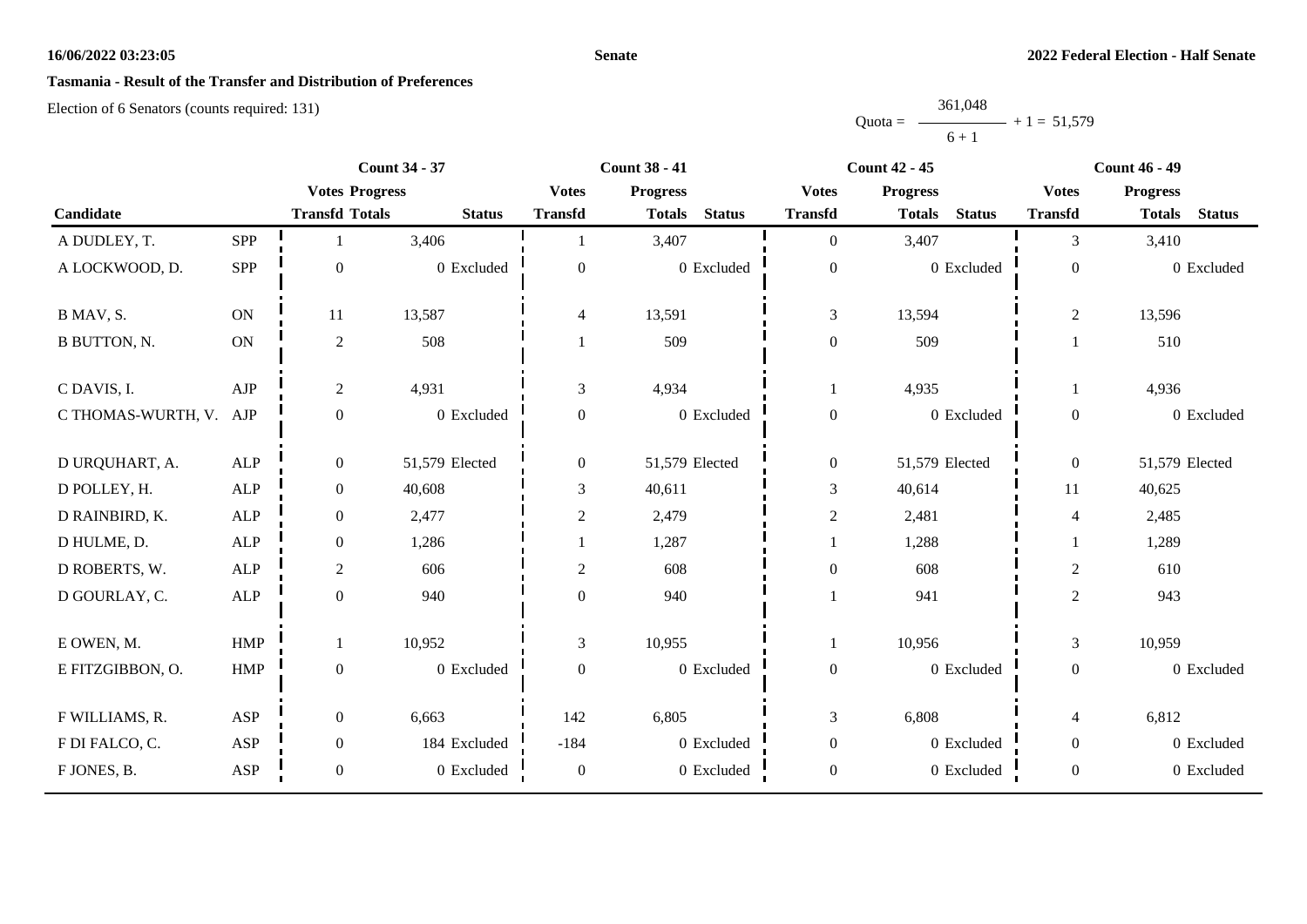## **Senate**

# **Tasmania - Result of the Transfer and Distribution of Preferences**

|           | 361,048 |               |
|-----------|---------|---------------|
| $Quota =$ |         | $+1 = 51,579$ |
|           | $6 + 1$ |               |

|                    |                     |                       | <b>Count 34 - 37</b> |                | <b>Count 38 - 41</b>           |                  | <b>Count 42 - 45</b>           |                  | <b>Count 46 - 49</b>           |
|--------------------|---------------------|-----------------------|----------------------|----------------|--------------------------------|------------------|--------------------------------|------------------|--------------------------------|
|                    |                     | <b>Votes Progress</b> |                      | <b>Votes</b>   | <b>Progress</b>                | <b>Votes</b>     | <b>Progress</b>                | <b>Votes</b>     | <b>Progress</b>                |
| Candidate          |                     | <b>Transfd Totals</b> | <b>Status</b>        | <b>Transfd</b> | <b>Status</b><br><b>Totals</b> | <b>Transfd</b>   | <b>Status</b><br><b>Totals</b> | <b>Transfd</b>   | <b>Status</b><br><b>Totals</b> |
|                    |                     |                       |                      |                |                                |                  |                                |                  |                                |
| G BROOMHALL, R.    | <b>CYA</b>          | 3                     | 602                  | $\overline{0}$ | 602                            | 1                | 603                            |                  | 604                            |
| G STRINGER, J.     | <b>CYA</b>          | $\boldsymbol{0}$      | 0 Excluded           | $\overline{0}$ | 0 Excluded                     | $\boldsymbol{0}$ | 0 Excluded                     | $\overline{0}$   | 0 Excluded                     |
| H MINSHULL, L.     | <b>TLOC</b>         | $\Omega$              | 4,986                | $\overline{0}$ | 4,986                          | $\mathbf{1}$     | 4,987                          | 175              | 5,162                          |
| H POULTON, L.      | <b>TLOC</b>         | $\overline{0}$        | 268                  | 3              | 271                            | 1                | 272 Excluded                   | $-272$           | 0 Excluded                     |
| H VAN RAAY, L.     | <b>TLOC</b>         | $\overline{0}$        | 0 Excluded           | $\overline{0}$ | 0 Excluded                     | $\boldsymbol{0}$ | 0 Excluded                     | $\boldsymbol{0}$ | 0 Excluded                     |
| I WHISH-WILSON, P. | <b>GRN</b>          | $\overline{0}$        | 51,579 Elected       | $\overline{0}$ | 51,579 Elected                 | $\overline{0}$   | 51,579 Elected                 | $\overline{0}$   | 51,579 Elected                 |
| I BLEYER, V.       | ${\rm GRN}$         | $\boldsymbol{0}$      | 3,261                | 3              | 3,264                          | 3                | 3,267                          | 13               | 3,280                          |
| I BADGER, T.       | ${\rm GRN}$         |                       | 989                  |                | 990                            | $\boldsymbol{0}$ | 990                            | 9                | 999                            |
| J FIELD, T.        | LDP                 | 9                     | 6,938                | $\overline{2}$ | 6,940                          | 1                | 6,941                          |                  | 6,942                          |
| J CROFT, C.        | LDP                 | $\boldsymbol{0}$      | 0 Excluded           | $\mathbf{0}$   | 0 Excluded                     | $\boldsymbol{0}$ | 0 Excluded                     | $\overline{0}$   | 0 Excluded                     |
| K ADAMS, D.        | <b>UAPP</b>         | 134                   | 5,846                |                | 5,847                          | $\boldsymbol{0}$ | 5,847                          | $\overline{4}$   | 5,851                          |
| K HENNESSY, A.     | <b>UAPP</b>         | $-182$                | 0 Excluded           | $\mathbf{0}$   | 0 Excluded                     | $\boldsymbol{0}$ | 0 Excluded                     | $\boldsymbol{0}$ | 0 Excluded                     |
| L DUNIAM, J.       | $\operatorname{LP}$ | $\overline{0}$        | 51,579 Elected       | $\overline{0}$ | 51,579 Elected                 | $\boldsymbol{0}$ | 51,579 Elected                 | $\overline{0}$   | 51,579 Elected                 |
| L ASKEW, W.        | LP                  | $\overline{0}$        | 47,710               |                | 47,711                         | 6                | 47,717                         | 10               | 47,727                         |
| L ABETZ, E.        | LP                  | 4                     | 16,123               | 3              | 16,126                         | 3                | 16,129                         | 8                | 16,137                         |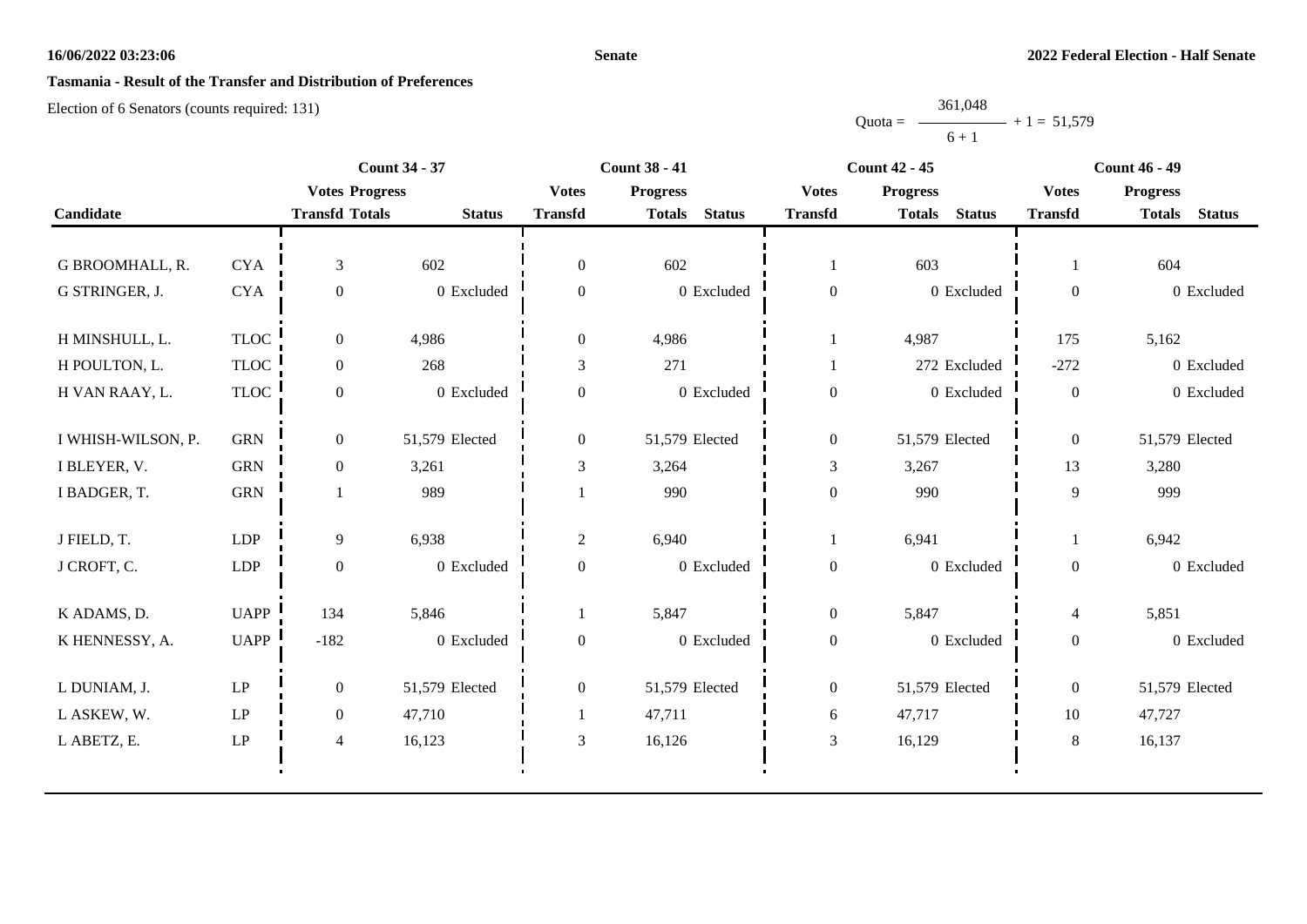## **Senate**

## **Tasmania - Result of the Transfer and Distribution of Preferences**

|                                               | <b>Candidates Excluded</b><br>43. HENNESSY, A. |                | <b>Candidates Excluded</b><br>30. DI FALCO, C. |                | <b>Candidates Excluded</b><br>48. GROAT, S. |              | <b>Candidates Excluded</b><br>35. POULTON, L. |                |              |
|-----------------------------------------------|------------------------------------------------|----------------|------------------------------------------------|----------------|---------------------------------------------|--------------|-----------------------------------------------|----------------|--------------|
| <b>Total Votes</b>                            |                                                | 0              | 361,048                                        | $\theta$       | 361,048                                     | $\mathbf{0}$ | 361,048                                       | $\mathbf{0}$   | 361,048      |
| <b>Loss By Fraction</b>                       |                                                | $\mathcal{E}$  | 66                                             | $\Omega$       | 66                                          | 5            | 71                                            | 3              | 74           |
| <b>Exhausted Votes</b>                        |                                                | $\theta$       | $\overline{0}$                                 | $\theta$       | $\mathbf{0}$                                | $\theta$     | $\Omega$                                      | $\theta$       | $\Omega$     |
| UG EDWARDS, F.                                | $\mathop{\rm IND}\nolimits$                    |                | 359                                            | 2              | 361                                         | $\sqrt{2}$   | 363                                           | $\overline{0}$ | 363 Excluded |
| UG CROTHERS, S.                               | $\mathop{\rm IND}\nolimits$                    | $\theta$       | 491                                            | $\theta$       |                                             |              | 492                                           | $\theta$       |              |
|                                               |                                                |                |                                                |                | 491                                         |              |                                               |                | 492          |
| N PICKERING, M.                               | <b>IMO</b>                                     | $\theta$       | 0 Excluded                                     | $\theta$       | 0 Excluded                                  | $\theta$     | 0 Excluded                                    | $\overline{0}$ | 0 Excluded   |
| N KERSHAW, L.                                 | <b>IMO</b>                                     | $\mathfrak{Z}$ | 1,100                                          |                | 1,101                                       |              | 1,102                                         | $\overline{c}$ | 1,104        |
| M LAMBIE, T.                                  | $_{\rm JLN}$                                   | 3              | 1,520                                          | $\overline{2}$ | 1,522                                       | 58           | 1,580                                         | 4              | 1,584        |
| M GROAT, S.                                   | $_{\rm JLN}$                                   | $\mathbf{0}$   | 219                                            |                | 220 Excluded                                | $-220$       | 0 Excluded                                    | $\overline{0}$ | 0 Excluded   |
| M TYRRELL, T.                                 | $_{\rm JLN}$                                   | $\overline{2}$ | 29,685                                         | 2              | 29,687                                      | 122          | 29,809                                        | 8              | 29,817       |
| Election of 6 Senators (counts required: 131) |                                                |                |                                                |                |                                             |              | 361,048<br>$Quota =$<br>$6 + 1$               | $+1 = 51,579$  |              |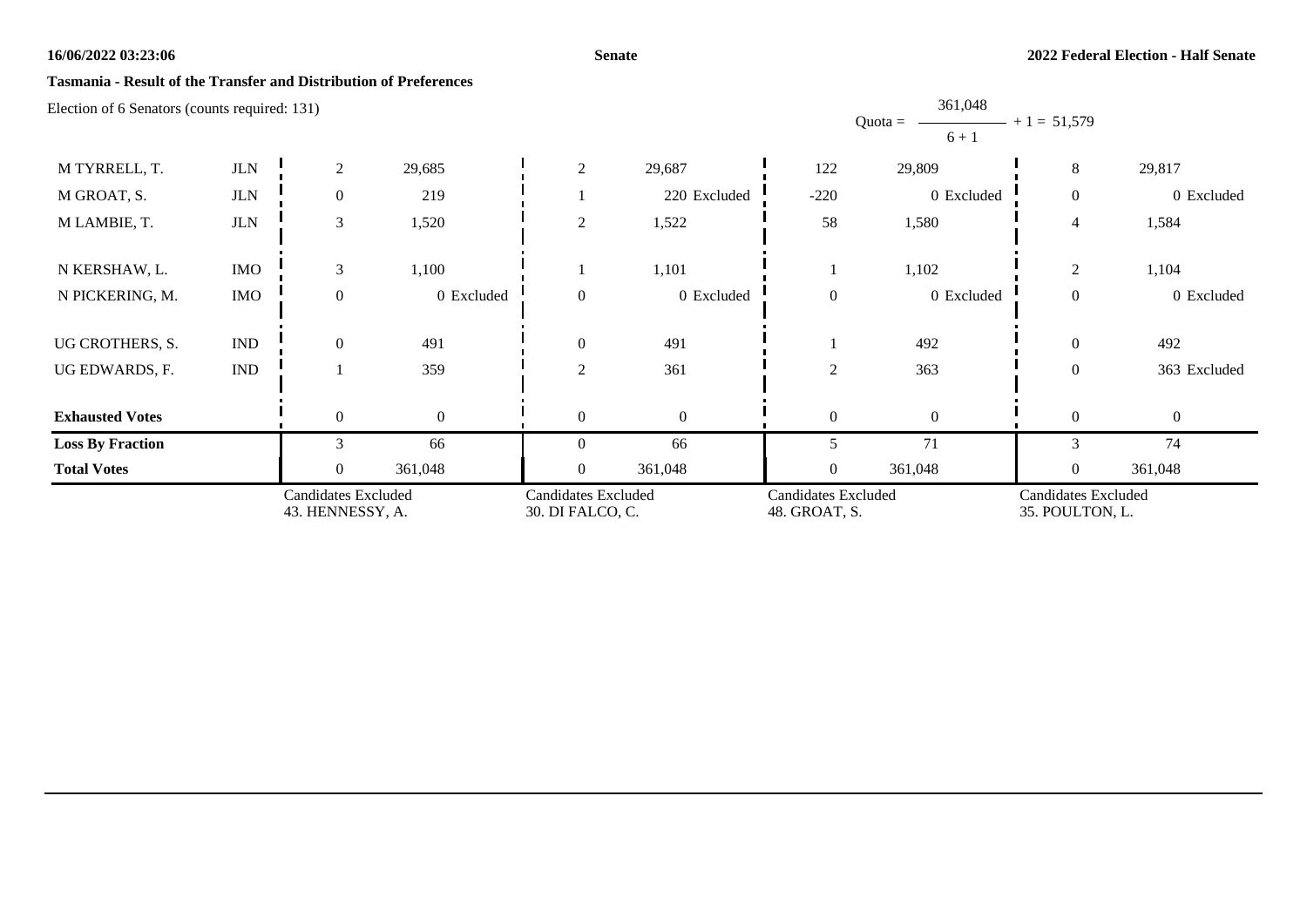## **Senate**

# **Tasmania - Result of the Transfer and Distribution of Preferences**

|           | 361,048 |               |
|-----------|---------|---------------|
| $Quota =$ |         | $+1 = 51,579$ |
|           | $6 + 1$ |               |

|                        |               | <b>Count 50 - 52</b>  |                |                  | <b>Count 53 - 56</b><br><b>Count 57 - 60</b> |                  | <b>Count 61 - 64</b>           |                |                                |
|------------------------|---------------|-----------------------|----------------|------------------|----------------------------------------------|------------------|--------------------------------|----------------|--------------------------------|
|                        |               | <b>Votes Progress</b> |                | <b>Votes</b>     | <b>Progress</b>                              | <b>Votes</b>     | <b>Progress</b>                | <b>Votes</b>   | <b>Progress</b>                |
| Candidate              |               | <b>Transfd Totals</b> | <b>Status</b>  | <b>Transfd</b>   | <b>Status</b><br><b>Totals</b>               | <b>Transfd</b>   | <b>Status</b><br><b>Totals</b> | <b>Transfd</b> | <b>Status</b><br><b>Totals</b> |
| A DUDLEY, T.           | SPP           | 16                    | 3,426          | 6                | 3,432                                        | 19               | 3,451                          | 5              | 3,456                          |
| A LOCKWOOD, D.         | SPP           | $\mathbf{0}$          | 0 Excluded     | $\boldsymbol{0}$ | 0 Excluded                                   | $\boldsymbol{0}$ | 0 Excluded                     | $\overline{0}$ | 0 Excluded                     |
| B MAV, S.              | <b>ON</b>     | $\sqrt{2}$            | 13,598         | 308              | 13,906                                       | 61               | 13,967                         | $\overline{3}$ | 13,970                         |
| <b>B BUTTON, N.</b>    | $\mathbf{ON}$ | $\sqrt{2}$            | 512 Excluded   | $-512$           | 0 Excluded                                   | $\boldsymbol{0}$ | 0 Excluded                     | $\overline{0}$ | 0 Excluded                     |
| C DAVIS, I.            | ${\rm AJP}$   | $\boldsymbol{7}$      | 4,943          | 6                | 4,949                                        | $22\,$           | 4,971                          | 9              | 4,980                          |
| C THOMAS-WURTH, V. AJP |               | $\boldsymbol{0}$      | 0 Excluded     | $\boldsymbol{0}$ | 0 Excluded                                   | $\boldsymbol{0}$ | 0 Excluded                     | $\overline{0}$ | 0 Excluded                     |
| D URQUHART, A.         | ALP           | $\mathbf{0}$          | 51,579 Elected | $\boldsymbol{0}$ | 51,579 Elected                               | $\boldsymbol{0}$ | 51,579 Elected                 | $\theta$       | 51,579 Elected                 |
| D POLLEY, H.           | ALP           | 5                     | 40,630         | 15               | 40,645                                       | 47               | 40,692                         | 97             | 40,789                         |
| D RAINBIRD, K.         | ${\sf ALP}$   | $\mathfrak{Z}$        | 2,488          | $\tau$           | 2,495                                        | 3                | 2,498                          | 112            | 2,610                          |
| D HULME, D.            | $\mbox{ALP}$  | $\mathbf{2}$          | 1,291          |                  | 1,292                                        | $\boldsymbol{0}$ | 1,292                          | 125            | 1,417                          |
| D ROBERTS, W.          | <b>ALP</b>    | $\boldsymbol{0}$      | 610            | 6                | 616                                          | 1                | 617 Excluded                   | $-617$         | 0 Excluded                     |
| D GOURLAY, C.          | ${\sf ALP}$   | $\mathbf{0}$          | 943            | 3                | 946                                          | $\boldsymbol{0}$ | 946                            | 205            | 1,151                          |
| E OWEN, M.             | HMP           | 9                     | 10,968         | 14               | 10,982                                       | 34               | 11,016                         | $\tau$         | 11,023                         |
| E FITZGIBBON, O.       | <b>HMP</b>    | $\mathbf{0}$          | 0 Excluded     | $\boldsymbol{0}$ | 0 Excluded                                   | $\boldsymbol{0}$ | 0 Excluded                     | $\overline{0}$ | 0 Excluded                     |
| F WILLIAMS, R.         | ASP           | $\boldsymbol{2}$      | 6,814          | 5                | 6,819                                        | 50               | 6,869                          | 10             | 6,879                          |
| F DI FALCO, C.         | ASP           | $\boldsymbol{0}$      | 0 Excluded     | $\overline{0}$   | 0 Excluded                                   | $\boldsymbol{0}$ | 0 Excluded                     | $\overline{0}$ | 0 Excluded                     |
| F JONES, B.            | ASP           | $\boldsymbol{0}$      | 0 Excluded     | $\boldsymbol{0}$ | 0 Excluded                                   | $\boldsymbol{0}$ | 0 Excluded                     | $\overline{0}$ | 0 Excluded                     |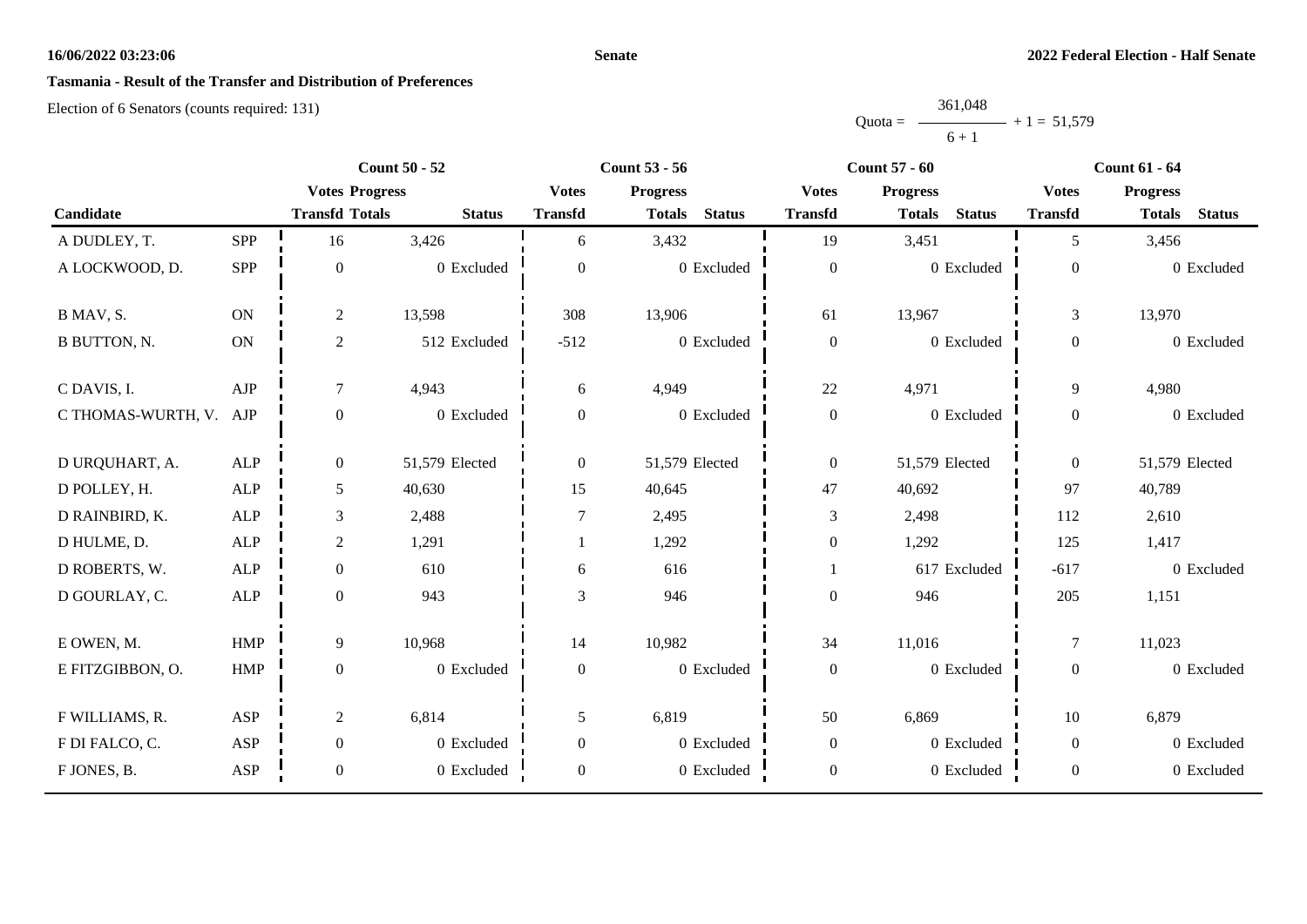## **Senate**

# **Tasmania - Result of the Transfer and Distribution of Preferences**

|           | 361,048 |               |
|-----------|---------|---------------|
| $Quota =$ |         | $+1 = 51,579$ |
|           | $6 + 1$ |               |

|             |                       |                |                                               | <b>Count 53 - 56</b>           |                  | <b>Count 57 - 60</b>           |                  | <b>Count 61 - 64</b>           |
|-------------|-----------------------|----------------|-----------------------------------------------|--------------------------------|------------------|--------------------------------|------------------|--------------------------------|
|             |                       |                | <b>Votes</b>                                  | <b>Progress</b>                | <b>Votes</b>     | <b>Progress</b>                | <b>Votes</b>     | <b>Progress</b>                |
|             | <b>Transfd Totals</b> | <b>Status</b>  | <b>Transfd</b>                                | <b>Status</b><br><b>Totals</b> | <b>Transfd</b>   | <b>Status</b><br><b>Totals</b> | <b>Transfd</b>   | <b>Status</b><br><b>Totals</b> |
|             |                       |                |                                               |                                |                  |                                |                  |                                |
| <b>CYA</b>  | $\mathfrak{Z}$        | 607            | 6                                             | 613 Excluded                   | $-613$           | 0 Excluded                     | $\overline{0}$   | 0 Excluded                     |
| $\rm CYA$   | $\boldsymbol{0}$      | 0 Excluded     | $\overline{0}$                                | 0 Excluded                     | $\boldsymbol{0}$ | 0 Excluded                     | $\overline{0}$   | 0 Excluded                     |
| <b>TLOC</b> | 25                    | 5,187          |                                               | 5,188                          | 100              | 5,288                          | 3                | 5,291                          |
| <b>TLOC</b> | $\overline{0}$        | 0 Excluded     | $\boldsymbol{0}$                              | 0 Excluded                     | $\overline{0}$   | 0 Excluded                     | $\overline{0}$   | 0 Excluded                     |
| <b>TLOC</b> | $\overline{0}$        | 0 Excluded     | $\overline{0}$                                | 0 Excluded                     | $\boldsymbol{0}$ | 0 Excluded                     | $\overline{0}$   | 0 Excluded                     |
| <b>GRN</b>  | $\overline{0}$        | 51,579 Elected | $\mathbf{0}$                                  | 51,579 Elected                 | $\overline{0}$   | 51,579 Elected                 | $\overline{0}$   | 51,579 Elected                 |
| <b>GRN</b>  | 45                    | 3,325          | 5                                             | 3,330                          | 26               | 3,356                          | 5                | 3,361                          |
| ${\rm GRN}$ | 18                    | 1,017          |                                               | 1,018                          | $\boldsymbol{0}$ | 1,018                          | 6                | 1,024                          |
| <b>LDP</b>  | $\overline{0}$        | 6,942          | 56                                            | 6,998                          | 65               | 7,063                          | $\overline{2}$   | 7,065                          |
| <b>LDP</b>  | $\boldsymbol{0}$      | 0 Excluded     | $\overline{0}$                                | 0 Excluded                     | $\boldsymbol{0}$ | 0 Excluded                     | $\overline{0}$   | 0 Excluded                     |
| <b>UAPP</b> | $\overline{0}$        | 5,851          | 27                                            | 5,878                          | 38               | 5,916                          |                  | 5,917                          |
| <b>UAPP</b> | $\overline{0}$        | 0 Excluded     | $\boldsymbol{0}$                              | 0 Excluded                     | $\boldsymbol{0}$ | 0 Excluded                     | $\boldsymbol{0}$ | 0 Excluded                     |
| LP          | $\overline{0}$        | 51,579 Elected | $\overline{0}$                                | 51,579 Elected                 | $\overline{0}$   | 51,579 Elected                 | $\overline{0}$   | 51,579 Elected                 |
| LP          | 7                     | 47,734         | 5                                             | 47,739                         | 28               | 47,767                         | $\overline{2}$   | 47,769                         |
| LP          | 5                     | 16,142         | 17                                            | 16,159                         | 6                | 16,165                         | $\overline{7}$   | 16,172                         |
|             |                       |                | <b>Count 50 - 52</b><br><b>Votes Progress</b> |                                |                  |                                |                  |                                |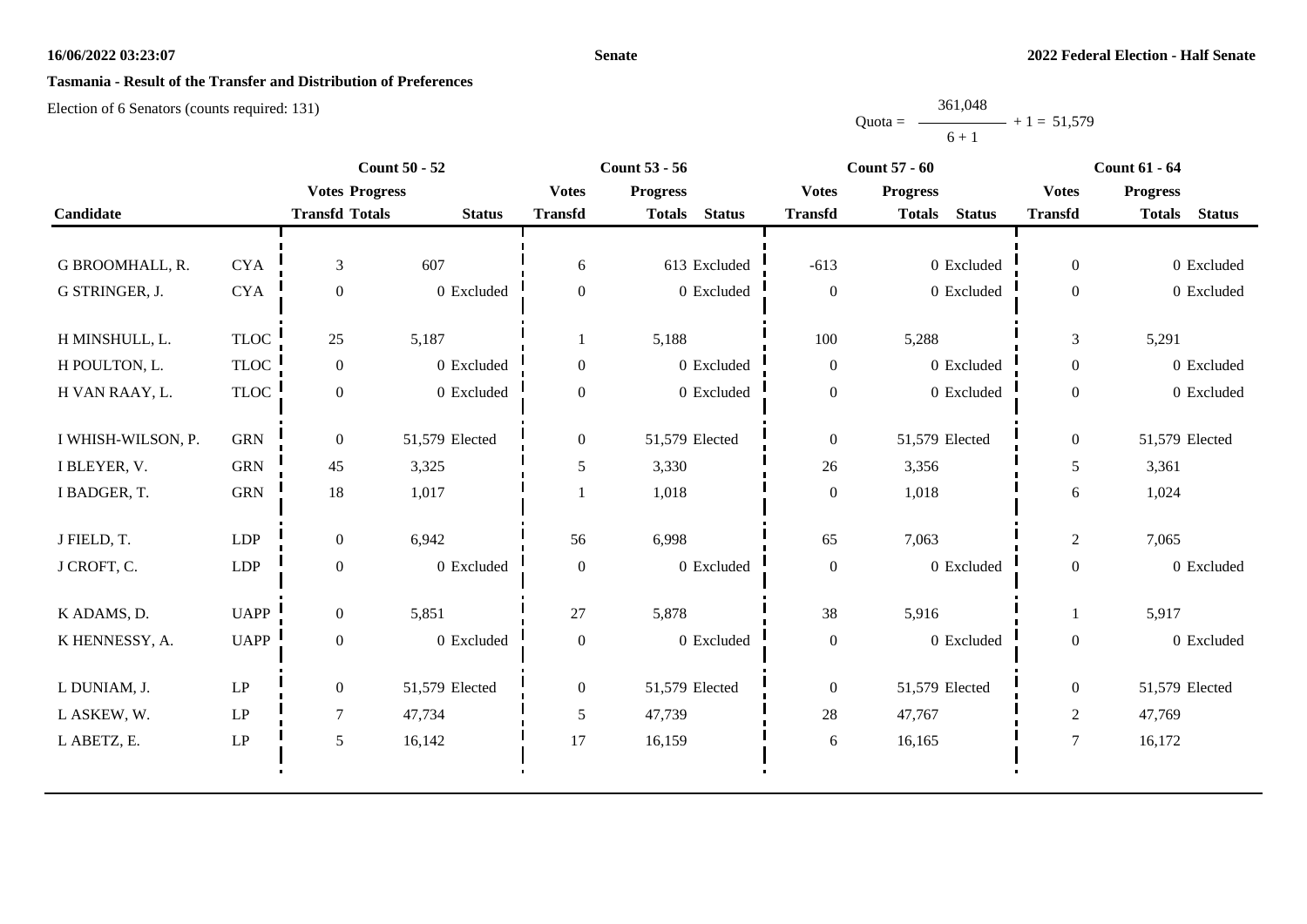## **Senate**

361,048

## **Tasmania - Result of the Transfer and Distribution of Preferences**

| Literion of 6 Benators (counts required: 1917 |                             |                                               |                |                                              |            |                  | Quota = $\longrightarrow$ + 1 = 51,579<br>$6 + 1$                                                |                |              |
|-----------------------------------------------|-----------------------------|-----------------------------------------------|----------------|----------------------------------------------|------------|------------------|--------------------------------------------------------------------------------------------------|----------------|--------------|
| M TYRRELL, T.                                 | $_{\rm JLN}$                | 13                                            | 29,830         | 9                                            | 29,839     | 35               | 29,874                                                                                           | 8              | 29,882       |
| M GROAT, S.                                   | <b>JLN</b>                  | $\overline{0}$                                | 0 Excluded     | $\theta$                                     | 0 Excluded | $\boldsymbol{0}$ | 0 Excluded                                                                                       | $\theta$       | 0 Excluded   |
| M LAMBIE, T.                                  | $_{\rm JLN}$                | 6                                             | 1,590          | 6                                            | 1,596      | 3                | 1,599                                                                                            | $\overline{2}$ | 1,601        |
| N KERSHAW, L.                                 | <b>IMO</b>                  | $\tau$                                        | 1,111          | 5                                            | 1,116      | $46\,$           | 1,162                                                                                            | $\overline{0}$ | 1,162        |
| N PICKERING, M.                               | <b>IMO</b>                  | $\overline{0}$                                | 0 Excluded     | $\overline{0}$                               | 0 Excluded | $\boldsymbol{0}$ | 0 Excluded                                                                                       | $\mathbf{0}$   | 0 Excluded   |
| UG CROTHERS, S.                               | <b>IND</b>                  | 184                                           | 676            | 3                                            | 679        | 6                | 685                                                                                              | $\mathbf{0}$   | 685 Excluded |
| UG EDWARDS, F.                                | $\mathop{\rm IND}\nolimits$ | $-363$                                        | 0 Excluded     | $\Omega$                                     | 0 Excluded | $\boldsymbol{0}$ | 0 Excluded                                                                                       | $\mathbf{0}$   | 0 Excluded   |
| <b>Exhausted Votes</b>                        |                             | $\theta$                                      | $\overline{0}$ | $\Omega$                                     | $\Omega$   | 23               | $23\,$                                                                                           | $\theta$       | 23           |
| <b>Loss By Fraction</b>                       |                             | $\mathfrak{D}$                                | 76             | $\Omega$                                     | 76         | $\overline{0}$   | 76                                                                                               | 8              | 84           |
| <b>Total Votes</b>                            |                             | $\overline{0}$                                | 361,048        | $\Omega$                                     | 361,048    | $\overline{0}$   | 361,048                                                                                          | $\overline{0}$ | 361,048      |
|                                               |                             | <b>Candidates Excluded</b><br>53. EDWARDS, F. |                | <b>Candidates Excluded</b><br>18. BUTTON, N. |            |                  | <b>Candidates Excluded</b><br><b>Candidates Excluded</b><br>32. BROOMHALL, R.<br>25. ROBERTS, W. |                |              |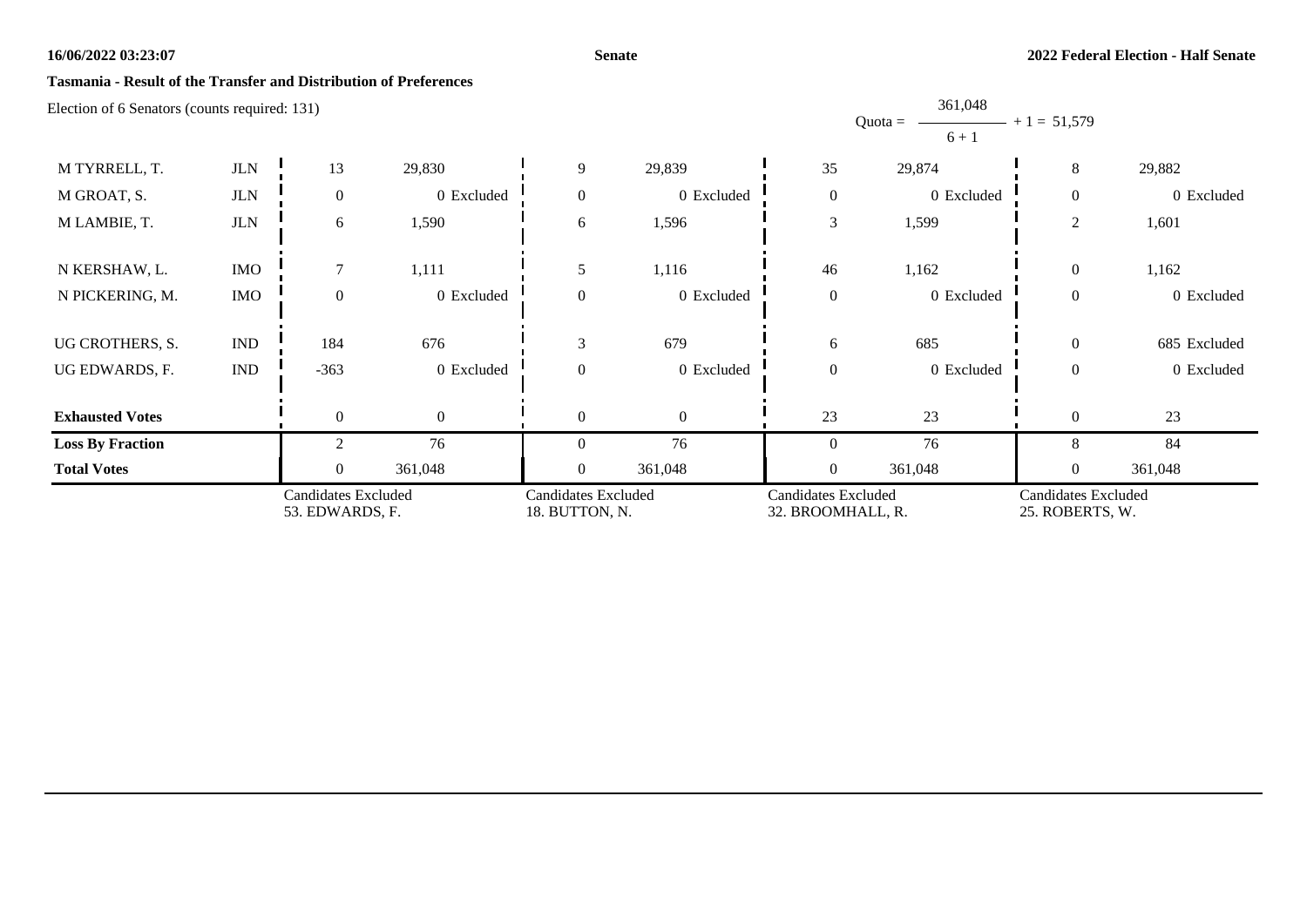## **Senate**

# **Tasmania - Result of the Transfer and Distribution of Preferences**

|           | 361,048 |               |
|-----------|---------|---------------|
| $Quota =$ |         | $+1 = 51,579$ |
|           | $6 + 1$ |               |

|                        |               | <b>Count 65 - 68</b>  |                |                  | <b>Count 69 - 72</b>           | <b>Count 73 - 76</b> |                                | <b>Count 77 - 80</b> |                                |
|------------------------|---------------|-----------------------|----------------|------------------|--------------------------------|----------------------|--------------------------------|----------------------|--------------------------------|
|                        |               | <b>Votes Progress</b> |                | <b>Votes</b>     | <b>Progress</b>                | <b>Votes</b>         | <b>Progress</b>                | <b>Votes</b>         | <b>Progress</b>                |
| Candidate              |               | <b>Transfd Totals</b> | <b>Status</b>  | <b>Transfd</b>   | <b>Status</b><br><b>Totals</b> | <b>Transfd</b>       | <b>Status</b><br><b>Totals</b> | <b>Transfd</b>       | <b>Status</b><br><b>Totals</b> |
| A DUDLEY, T.           | SPP           | 36                    | 3,492          | 8                | 3,500                          | $\overline{2}$       | 3,502                          | 75                   | 3,577                          |
| A LOCKWOOD, D.         | SPP           | $\mathbf{0}$          | 0 Excluded     | $\boldsymbol{0}$ | 0 Excluded                     | $\boldsymbol{0}$     | $0$ Excluded                   | $\mathbf{0}$         | 0 Excluded                     |
| B MAV, S.              | ON            | 34                    | 14,004         |                  | 14,005                         | 5                    | 14,010                         | 133                  | 14,143                         |
| <b>B BUTTON, N.</b>    | $\mathbf{ON}$ | $\boldsymbol{0}$      | 0 Excluded     | $\theta$         | 0 Excluded                     | $\boldsymbol{0}$     | $0$ Excluded                   | $\mathbf{0}$         | 0 Excluded                     |
| C DAVIS, I.            | ${\rm AJP}$   | 21                    | 5,001          | $\,8\,$          | 5,009                          | 6                    | 5,015                          | 77                   | 5,092                          |
| C THOMAS-WURTH, V. AJP |               | $\boldsymbol{0}$      | 0 Excluded     | $\boldsymbol{0}$ | 0 Excluded                     | $\boldsymbol{0}$     | 0 Excluded                     | $\mathbf{0}$         | 0 Excluded                     |
| D URQUHART, A.         | ALP           | $\boldsymbol{0}$      | 51,579 Elected | $\overline{0}$   | 51,579 Elected                 | $\overline{0}$       | 51,579 Elected                 | $\overline{0}$       | 51,579 Elected                 |
| D POLLEY, H.           | ALP           | 35                    | 40,824         | 13               | 40,837                         | 227                  | 41,064                         | 47                   | 41,111                         |
| D RAINBIRD, K.         | ALP           | 14                    | 2,624          | 14               | 2,638                          | 201                  | 2,839                          | 3                    | 2,842                          |
| D HULME, D.            | ${\sf ALP}$   | $\overline{4}$        | 1,421          | $\mathbf{2}$     | 1,423                          | 617                  | 2,040                          | $\overline{4}$       | 2,044                          |
| D ROBERTS, W.          | ALP           | $\boldsymbol{0}$      | 0 Excluded     | $\boldsymbol{0}$ | 0 Excluded                     | $\boldsymbol{0}$     | 0 Excluded                     | $\overline{0}$       | 0 Excluded                     |
| D GOURLAY, C.          | ${\sf ALP}$   | $10\,$                | 1,161          | 11               | 1,172 Excluded                 | $-1,172$             | 0 Excluded                     | $\Omega$             | 0 Excluded                     |
| E OWEN, M.             | HMP           | 35                    | 11,058         | 5                | 11,063                         | 16                   | 11,079                         | 114                  | 11,193                         |
| E FITZGIBBON, O.       | <b>HMP</b>    | $\boldsymbol{0}$      | 0 Excluded     | $\mathbf{0}$     | 0 Excluded                     | $\boldsymbol{0}$     | 0 Excluded                     | $\theta$             | 0 Excluded                     |
| F WILLIAMS, R.         | ASP           | 16                    | 6,895          |                  | 6,896                          | 8                    | 6,904                          | 54                   | 6,958                          |
| F DI FALCO, C.         | ASP           | $\boldsymbol{0}$      | 0 Excluded     | $\boldsymbol{0}$ | 0 Excluded                     | $\boldsymbol{0}$     | 0 Excluded                     | $\overline{0}$       | 0 Excluded                     |
| F JONES, B.            | ASP           | $\boldsymbol{0}$      | 0 Excluded     | $\boldsymbol{0}$ | 0 Excluded                     | $\boldsymbol{0}$     | 0 Excluded                     | $\mathbf{0}$         | 0 Excluded                     |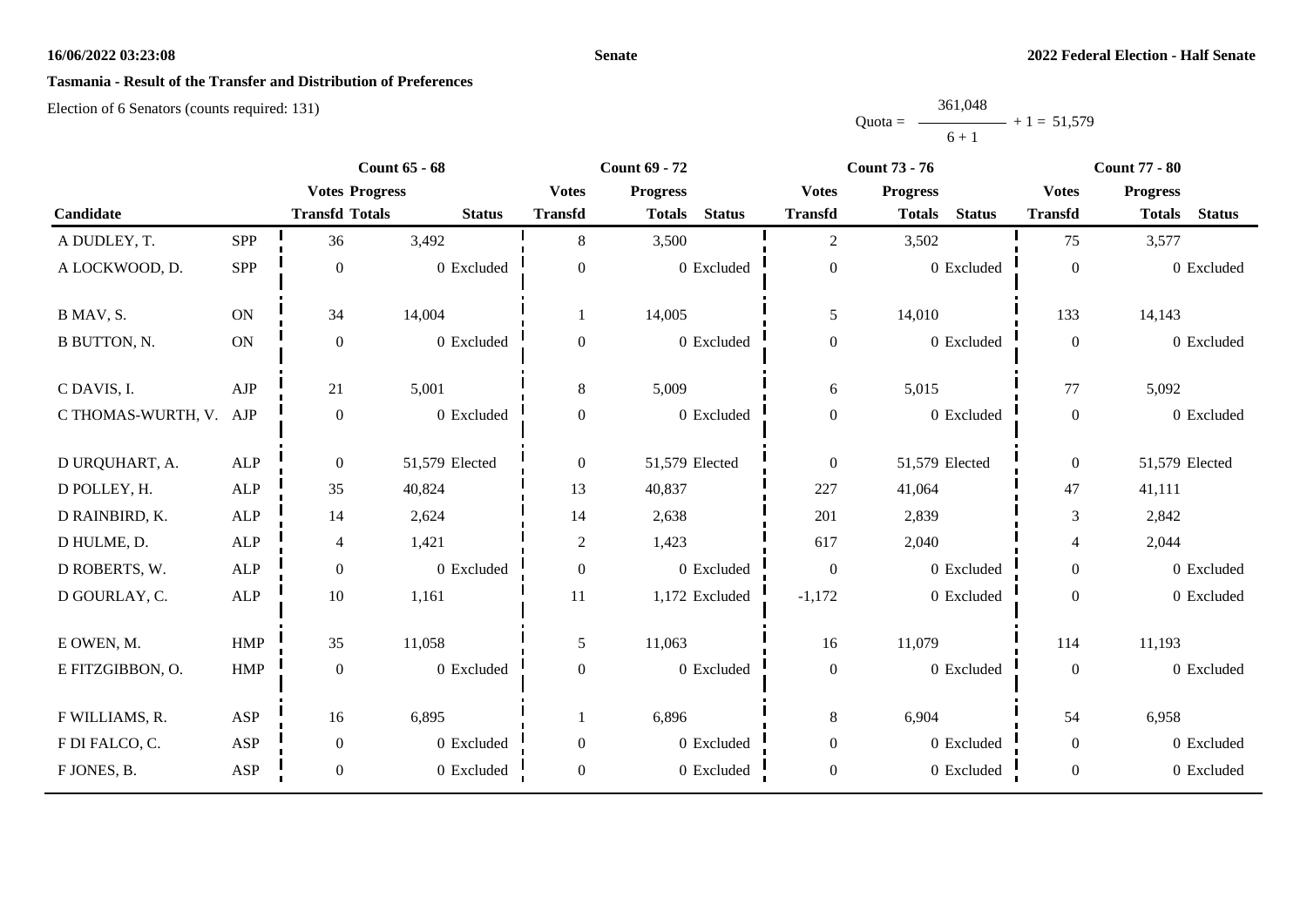## **Senate**

# **Tasmania - Result of the Transfer and Distribution of Preferences**

|           | 361,048 |               |
|-----------|---------|---------------|
| $Quota =$ |         | $+1 = 51,579$ |
|           | $6 + 1$ |               |

|                    |                            | <b>Count 65 - 68</b>  |                |                  | <b>Count 69 - 72</b>           |                  | <b>Count 73 - 76</b>           | <b>Count 77 - 80</b> |                                |  |
|--------------------|----------------------------|-----------------------|----------------|------------------|--------------------------------|------------------|--------------------------------|----------------------|--------------------------------|--|
|                    |                            | <b>Votes Progress</b> |                | <b>Votes</b>     | <b>Progress</b>                | <b>Votes</b>     | <b>Progress</b>                | <b>Votes</b>         | <b>Progress</b>                |  |
| Candidate          |                            | <b>Transfd Totals</b> | <b>Status</b>  | <b>Transfd</b>   | <b>Status</b><br><b>Totals</b> | <b>Transfd</b>   | <b>Status</b><br><b>Totals</b> | <b>Transfd</b>       | <b>Status</b><br><b>Totals</b> |  |
|                    |                            |                       |                |                  |                                |                  |                                |                      |                                |  |
| G BROOMHALL, R.    | <b>CYA</b>                 | $\overline{0}$        | 0 Excluded     | $\theta$         | 0 Excluded                     | $\overline{0}$   | 0 Excluded                     | $\overline{0}$       | 0 Excluded                     |  |
| G STRINGER, J.     | <b>CYA</b>                 | $\boldsymbol{0}$      | 0 Excluded     | $\overline{0}$   | 0 Excluded                     | $\boldsymbol{0}$ | $0$ Excluded                   | $\overline{0}$       | 0 Excluded                     |  |
| H MINSHULL, L.     | <b>TLOC</b>                | 44                    | 5,335          | 18               | 5,353                          | 5                | 5,358                          | 120                  | 5,478                          |  |
| H POULTON, L.      | <b>TLOC</b>                | $\overline{0}$        | 0 Excluded     | $\overline{0}$   | 0 Excluded                     | $\boldsymbol{0}$ | 0 Excluded                     | $\overline{0}$       | 0 Excluded                     |  |
| H VAN RAAY, L.     | <b>TLOC</b>                | $\overline{0}$        | 0 Excluded     | $\boldsymbol{0}$ | 0 Excluded                     | $\boldsymbol{0}$ | 0 Excluded                     | $\overline{0}$       | 0 Excluded                     |  |
|                    |                            |                       |                |                  |                                |                  |                                |                      |                                |  |
| I WHISH-WILSON, P. | <b>GRN</b>                 | $\overline{0}$        | 51,579 Elected | $\theta$         | 51,579 Elected                 | $\boldsymbol{0}$ | 51,579 Elected                 | $\overline{0}$       | 51,579 Elected                 |  |
| I BLEYER, V.       | <b>GRN</b>                 | 77                    | 3,438          | 916              | 4,354                          | 24               | 4,378                          | 92                   | 4,470                          |  |
| I BADGER, T.       | <b>GRN</b>                 | 29                    | 1,053 Excluded | $-1,053$         | 0 Excluded                     | $\boldsymbol{0}$ | 0 Excluded                     | $\overline{0}$       | 0 Excluded                     |  |
| J FIELD, T.        | <b>LDP</b>                 | 24                    | 7,089          | 5                | 7,094                          | 4                | 7,098                          | 142                  | 7,240                          |  |
| J CROFT, C.        | LDP                        | $\boldsymbol{0}$      | 0 Excluded     | $\boldsymbol{0}$ | 0 Excluded                     | $\boldsymbol{0}$ | 0 Excluded                     | $\boldsymbol{0}$     | 0 Excluded                     |  |
| K ADAMS, D.        | <b>UAPP</b>                | 22                    | 5,939          | 4                | 5,943                          | 3                | 5,946                          | 125                  | 6,071                          |  |
| K HENNESSY, A.     | <b>UAPP</b>                | $\boldsymbol{0}$      | 0 Excluded     | $\boldsymbol{0}$ | 0 Excluded                     | $\boldsymbol{0}$ | 0 Excluded                     | $\boldsymbol{0}$     | 0 Excluded                     |  |
|                    |                            |                       |                |                  |                                |                  |                                |                      |                                |  |
| L DUNIAM, J.       | LP                         | $\boldsymbol{0}$      | 51,579 Elected | $\overline{0}$   | 51,579 Elected                 | $\boldsymbol{0}$ | 51,579 Elected                 | $\overline{0}$       | 51,579 Elected                 |  |
| L ASKEW, W.        | $\operatorname{LP}$        | 23                    | 47,792         | 9                | 47,801                         | 16               | 47,817                         | 78                   | 47,895                         |  |
| L ABETZ, E.        | $\ensuremath{\mathrm{LP}}$ | 19                    | 16,191         | 8                | 16,199                         | 5                | 16,204                         | 10                   | 16,214                         |  |
|                    |                            |                       |                |                  |                                |                  |                                |                      |                                |  |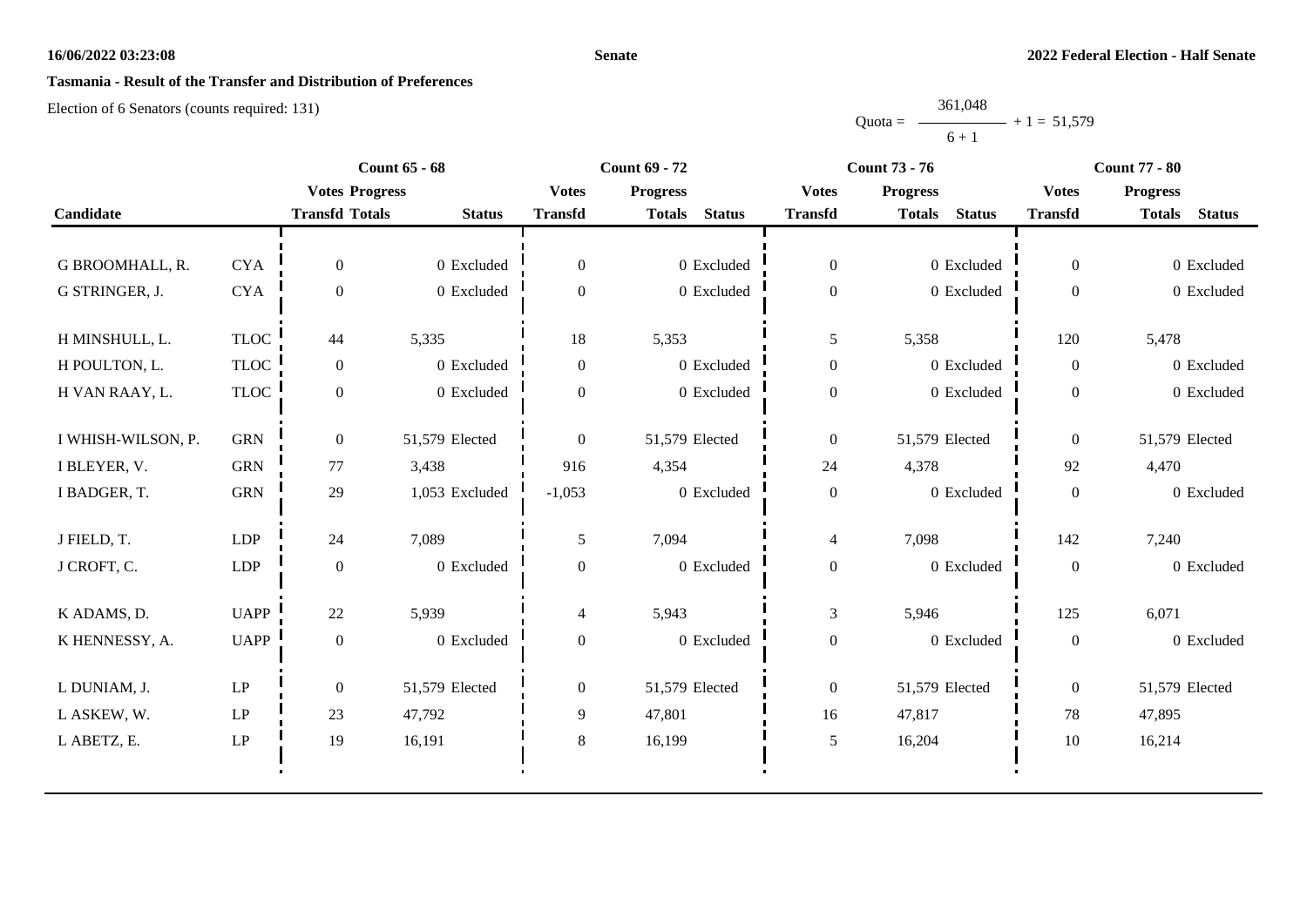## **Senate**

## **Tasmania - Result of the Transfer and Distribution of Preferences**

Election of 6 Senators (counts required: 131)

|                         |                             |                                         |            |                                       |            |                                        | $6 + 1$        |                                        |                |
|-------------------------|-----------------------------|-----------------------------------------|------------|---------------------------------------|------------|----------------------------------------|----------------|----------------------------------------|----------------|
| M TYRRELL, T.           | $_{\rm JLN}$                | 91                                      | 29,973     | 17                                    | 29,990     | 15                                     | 30,005         | 176                                    | 30,181         |
| M GROAT, S.             | $_{\rm JLN}$                | $\boldsymbol{0}$                        | 0 Excluded | $\mathbf{0}$                          | 0 Excluded | $\boldsymbol{0}$                       | 0 Excluded     | $\overline{0}$                         | 0 Excluded     |
| M LAMBIE, T.            | $_{\rm JLN}$                | 35                                      | 1,636      | 6                                     | 1,642      | 9                                      | 1,651          | 11                                     | 1,662 Excluded |
| N KERSHAW, L.           | <b>IMO</b>                  | 113                                     | 1,275      | $\mathfrak{2}$                        | 1,277      |                                        | 1,278 Excluded | $-1,278$                               | 0 Excluded     |
| N PICKERING, M.         | <b>IMO</b>                  | $\overline{0}$                          | 0 Excluded | $\overline{0}$                        | 0 Excluded | $\mathbf{0}$                           | 0 Excluded     | $\theta$                               | 0 Excluded     |
| UG CROTHERS, S.         | $\mathop{\rm IND}\nolimits$ | $-685$                                  | 0 Excluded | $\mathbf{0}$                          | 0 Excluded | $\boldsymbol{0}$                       | 0 Excluded     | $\overline{0}$                         | 0 Excluded     |
| UG EDWARDS, F.          | IND                         | $\Omega$                                | 0 Excluded | $\theta$                              | 0 Excluded | $\boldsymbol{0}$                       | 0 Excluded     | $\Omega$                               | 0 Excluded     |
| <b>Exhausted Votes</b>  |                             | $\overline{0}$                          | 23         | $\overline{0}$                        | 23         | $\boldsymbol{0}$                       | 23             | 15                                     | 38             |
| <b>Loss By Fraction</b> |                             | $\mathcal{R}$                           | 87         | 5                                     | 92         | 8                                      | 100            | ◠                                      | 102            |
| <b>Total Votes</b>      |                             | $\Omega$                                | 361,048    | $\theta$                              | 361,048    | $\mathbf{0}$                           | 361,048        | $\overline{0}$                         | 361,048        |
|                         |                             | Candidates Excluded<br>52. CROTHERS, S. |            | Candidates Excluded<br>39. BADGER, T. |            | Candidates Excluded<br>26. GOURLAY, C. |                | Candidates Excluded<br>50. KERSHAW, L. |                |

Quota =

361,048

 $+ 1 = 51,579$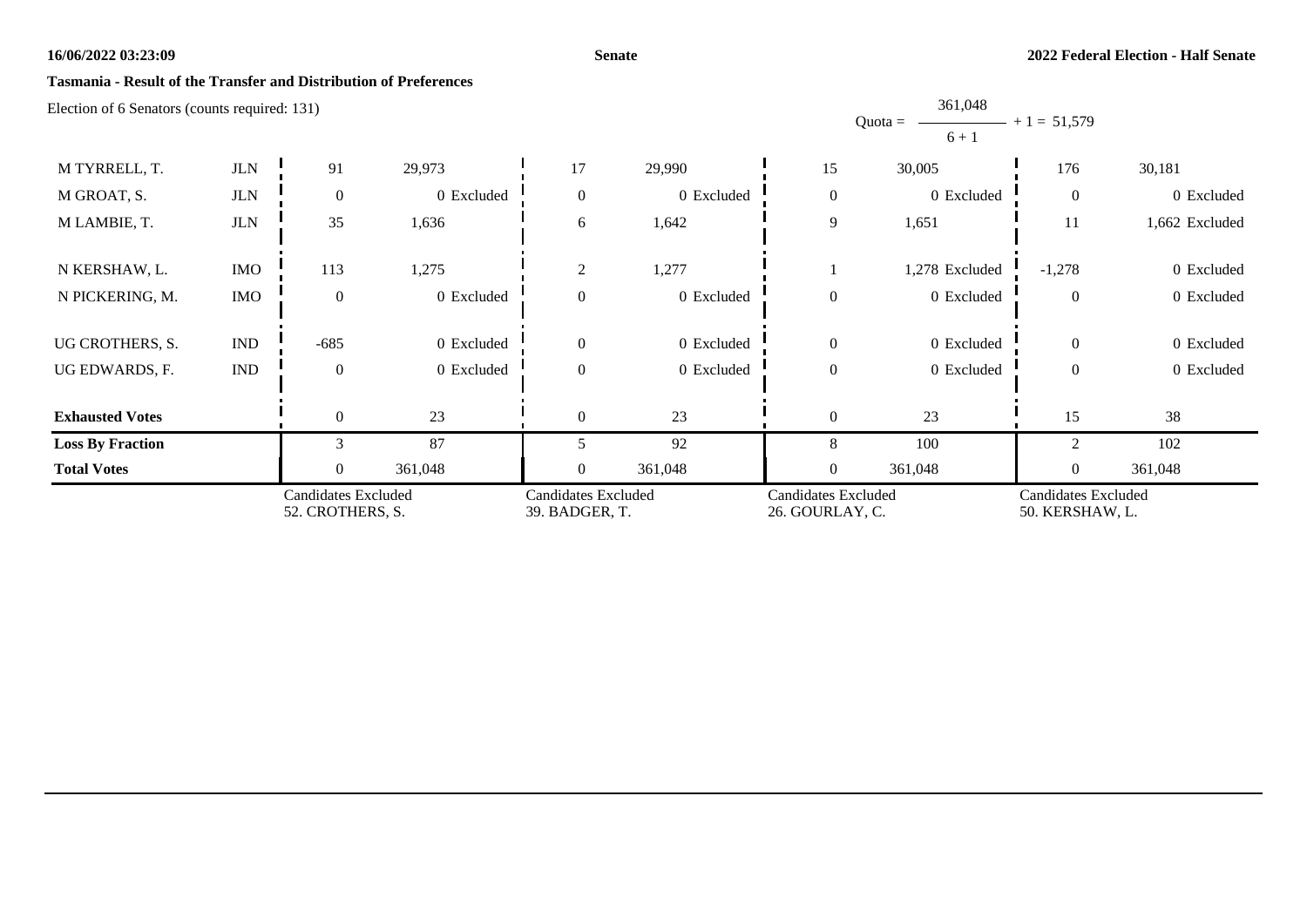## **Senate**

# **Tasmania - Result of the Transfer and Distribution of Preferences**

|           | 361,048 |               |
|-----------|---------|---------------|
| $Quota =$ |         | $+1 = 51,579$ |
|           | $6 + 1$ |               |

|                     |             |                       | <b>Count 81 - 84</b> | <b>Count 85 - 88</b>     |                                |                  | <b>Count 89 - 92</b>           | <b>Count 93 - 96</b> |                                |  |
|---------------------|-------------|-----------------------|----------------------|--------------------------|--------------------------------|------------------|--------------------------------|----------------------|--------------------------------|--|
|                     |             | <b>Votes Progress</b> |                      | <b>Votes</b>             | <b>Progress</b>                | <b>Votes</b>     | <b>Progress</b>                | <b>Votes</b>         | <b>Progress</b>                |  |
| Candidate           |             | <b>Transfd Totals</b> | <b>Status</b>        | <b>Transfd</b>           | <b>Status</b><br><b>Totals</b> | <b>Transfd</b>   | <b>Status</b><br><b>Totals</b> | <b>Transfd</b>       | <b>Status</b><br><b>Totals</b> |  |
| A DUDLEY, T.        | <b>SPP</b>  | 9                     | 3,586                | 5                        | 3,591 Excluded                 | $-3,591$         | 0 Excluded                     | $\overline{0}$       | 0 Excluded                     |  |
| A LOCKWOOD, D.      | SPP         | $\boldsymbol{0}$      | 0 Excluded           | $\overline{0}$           | 0 Excluded                     | $\theta$         | 0 Excluded                     | $\overline{0}$       | 0 Excluded                     |  |
| B MAV, S.           | <b>ON</b>   | 35                    | 14,178               | $\overline{\mathcal{L}}$ | 14,182                         | 957              | 15,139                         | 19                   | 15,158                         |  |
| <b>B BUTTON, N.</b> | ON          | $\boldsymbol{0}$      | 0 Excluded           | $\overline{0}$           | 0 Excluded                     | $\boldsymbol{0}$ | 0 Excluded                     | $\mathbf{0}$         | 0 Excluded                     |  |
| C DAVIS, I.         | AJP         | $\tau$                | 5,099                | 13                       | 5,112                          | 706              | 5,818                          | 25                   | 5,843                          |  |
| C THOMAS-WURTH, V.  | AJP         | $\boldsymbol{0}$      | $0$ Excluded         | $\overline{0}$           | 0 Excluded                     | $\boldsymbol{0}$ | 0 Excluded                     | $\mathbf{0}$         | 0 Excluded                     |  |
| D URQUHART, A.      | ALP         | $\boldsymbol{0}$      | 51,579 Elected       | $\theta$                 | 51,579 Elected                 | $\mathbf{0}$     | 51,579 Elected                 | $\overline{0}$       | 51,579 Elected                 |  |
| D POLLEY, H.        | ALP         | 76                    | 41,187               | 692                      | 41,879                         | 305              | 42,184                         | 3,538                | 45,722                         |  |
| D RAINBIRD, K.      | ${\sf ALP}$ | 20                    | 2,862                | 1,178                    | 4,040                          | 43               | 4,083 Excluded                 | $-4,083$             | 0 Excluded                     |  |
| D HULME, D.         | ALP         | 15                    | 2,059 Excluded       | $-2,059$                 | 0 Excluded                     | $\boldsymbol{0}$ | 0 Excluded                     | $\overline{0}$       | 0 Excluded                     |  |
| D ROBERTS, W.       | ALP         | $\overline{0}$        | 0 Excluded           | $\mathbf{0}$             | $0\,$ Excluded                 | $\boldsymbol{0}$ | 0 Excluded                     | $\overline{0}$       | 0 Excluded                     |  |
| D GOURLAY, C.       | ${\sf ALP}$ | $\boldsymbol{0}$      | 0 Excluded           | $\Omega$                 | 0 Excluded                     | $\boldsymbol{0}$ | 0 Excluded                     | $\Omega$             | 0 Excluded                     |  |
| E OWEN, M.          | <b>HMP</b>  | 27                    | 11,220               | 14                       | 11,234                         | 324              | 11,558                         | 44                   | 11,602                         |  |
| E FITZGIBBON, O.    | <b>HMP</b>  | $\boldsymbol{0}$      | 0 Excluded           | $\overline{0}$           | 0 Excluded                     | $\boldsymbol{0}$ | 0 Excluded                     | $\overline{0}$       | 0 Excluded                     |  |
| F WILLIAMS, R.      | ASP         | 29                    | 6,987                | 5                        | 6,992                          | 160              | 7,152                          | 25                   | 7,177                          |  |
| F DI FALCO, C.      | ASP         | $\boldsymbol{0}$      | 0 Excluded           | $\overline{0}$           | 0 Excluded                     | $\boldsymbol{0}$ | 0 Excluded                     | $\overline{0}$       | 0 Excluded                     |  |
| F JONES, B.         | ASP         | $\boldsymbol{0}$      | 0 Excluded           | $\overline{0}$           | 0 Excluded                     | $\boldsymbol{0}$ | 0 Excluded                     | $\boldsymbol{0}$     | 0 Excluded                     |  |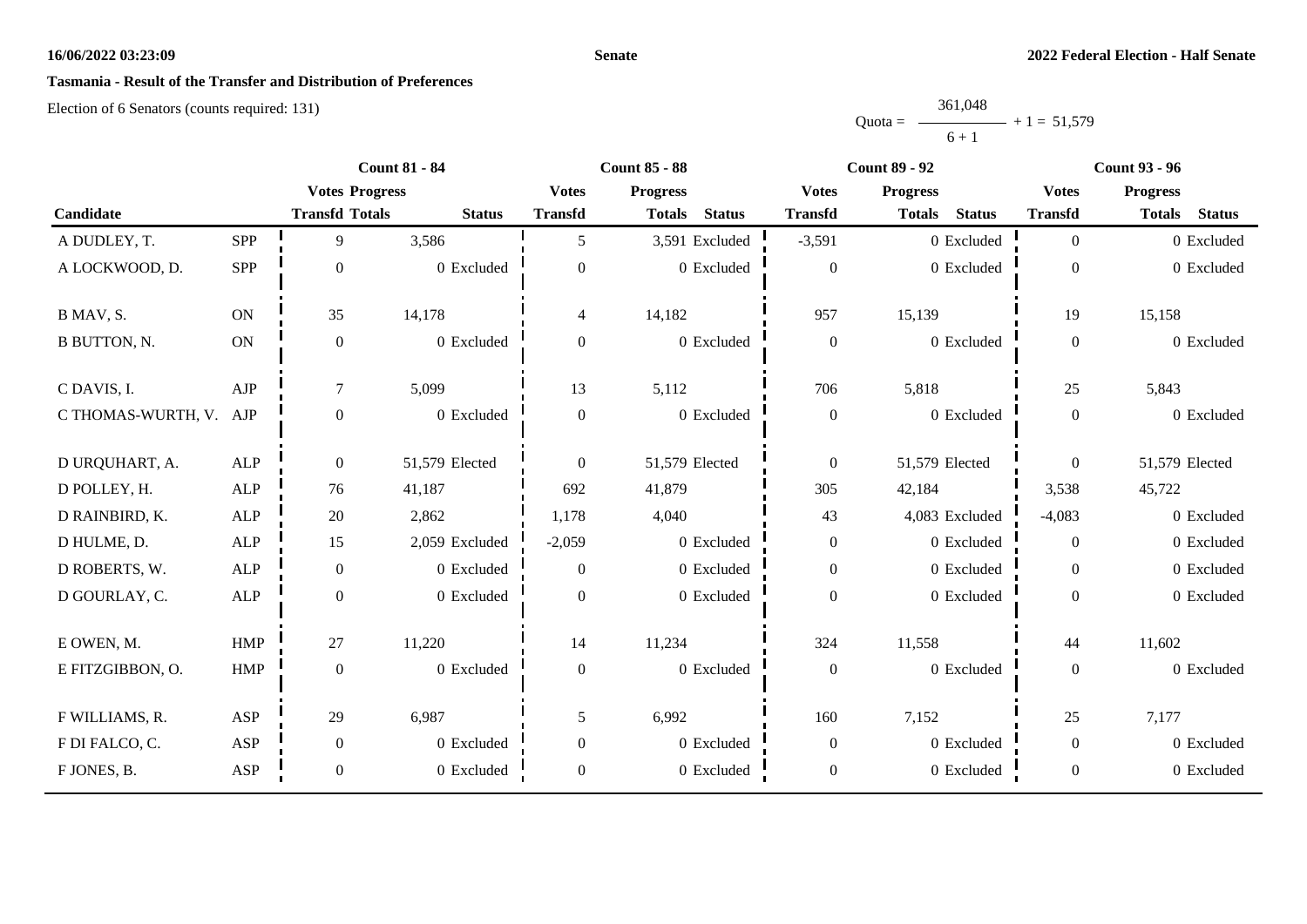## **Senate**

# **Tasmania - Result of the Transfer and Distribution of Preferences**

|           | 361,048 |               |
|-----------|---------|---------------|
| $Quota =$ |         | $+1 = 51,579$ |
|           | $6 + 1$ |               |

| <b>Transfd Totals</b>                                                                           | <b>Votes Progress</b>                                                   | <b>Votes</b>     | <b>Progress</b>                | <b>Votes</b>     |                                |                  |                                |
|-------------------------------------------------------------------------------------------------|-------------------------------------------------------------------------|------------------|--------------------------------|------------------|--------------------------------|------------------|--------------------------------|
|                                                                                                 |                                                                         |                  |                                |                  | <b>Progress</b>                | <b>Votes</b>     | <b>Progress</b>                |
|                                                                                                 | <b>Status</b>                                                           | <b>Transfd</b>   | <b>Status</b><br><b>Totals</b> | <b>Transfd</b>   | <b>Status</b><br><b>Totals</b> | <b>Transfd</b>   | <b>Status</b><br><b>Totals</b> |
|                                                                                                 |                                                                         |                  |                                |                  |                                |                  |                                |
| $\overline{0}$                                                                                  | 0 Excluded                                                              | $\overline{0}$   | 0 Excluded                     | $\overline{0}$   | 0 Excluded                     | $\overline{0}$   | 0 Excluded                     |
| $\boldsymbol{0}$                                                                                | 0 Excluded                                                              | $\Omega$         | 0 Excluded                     | $\boldsymbol{0}$ | 0 Excluded                     | $\overline{0}$   | 0 Excluded                     |
| 10                                                                                              |                                                                         | 17               |                                |                  |                                | 50               | 5,774                          |
| $\overline{0}$                                                                                  | 0 Excluded                                                              | $\overline{0}$   | 0 Excluded                     | $\overline{0}$   | 0 Excluded                     | $\overline{0}$   | 0 Excluded                     |
| $\overline{0}$                                                                                  | 0 Excluded                                                              | $\boldsymbol{0}$ | 0 Excluded                     | $\boldsymbol{0}$ | 0 Excluded                     | $\overline{0}$   | 0 Excluded                     |
| $\overline{0}$                                                                                  | 51,579 Elected                                                          | $\overline{0}$   | 51,579 Elected                 | $\boldsymbol{0}$ | 51,579 Elected                 | $\overline{0}$   | 51,579 Elected                 |
| 36                                                                                              | 4,506                                                                   | 33               | 4,539                          | 456              | 4,995                          | 159              | 5,154 Excluded                 |
| $\boldsymbol{0}$                                                                                | 0 Excluded                                                              | $\boldsymbol{0}$ | 0 Excluded                     | $\boldsymbol{0}$ | $0$ Excluded                   | $\boldsymbol{0}$ | 0 Excluded                     |
| $17\,$                                                                                          | 7,257                                                                   | $\overline{7}$   | 7,264                          | 51               | 7,315                          | 16               | 7,331                          |
| $\boldsymbol{0}$                                                                                | 0 Excluded                                                              | $\mathbf{0}$     | 0 Excluded                     | $\boldsymbol{0}$ | 0 Excluded                     | $\mathbf{0}$     | 0 Excluded                     |
| 26                                                                                              | 6,097                                                                   | $\overline{4}$   | 6,101                          | 57               | 6,158                          | 12               | 6,170                          |
| $\boldsymbol{0}$                                                                                | 0 Excluded                                                              | $\boldsymbol{0}$ | 0 Excluded                     | $\boldsymbol{0}$ | 0 Excluded                     | $\boldsymbol{0}$ | 0 Excluded                     |
| $\boldsymbol{0}$                                                                                | 51,579 Elected                                                          | $\overline{0}$   | 51,579 Elected                 | $\boldsymbol{0}$ | 51,579 Elected                 | $\overline{0}$   | 51,579 Elected                 |
| 46                                                                                              | 47,941                                                                  | 20               | 47,961                         | 69               | 48,030                         | 55               | 48,085                         |
| 94                                                                                              | 16,308                                                                  | 20               | 16,328                         | 13               | 16,341                         | 25               | 16,366                         |
| <b>CYA</b><br><b>CYA</b><br><b>GRN</b><br><b>GRN</b><br>${\rm GRN}$<br><b>LDP</b><br><b>LDP</b> | <b>TLOC</b><br><b>TLOC</b><br><b>TLOC</b><br><b>UAPP</b><br><b>UAPP</b> | 5,488            |                                | 5,505            | 219                            | 5,724            |                                |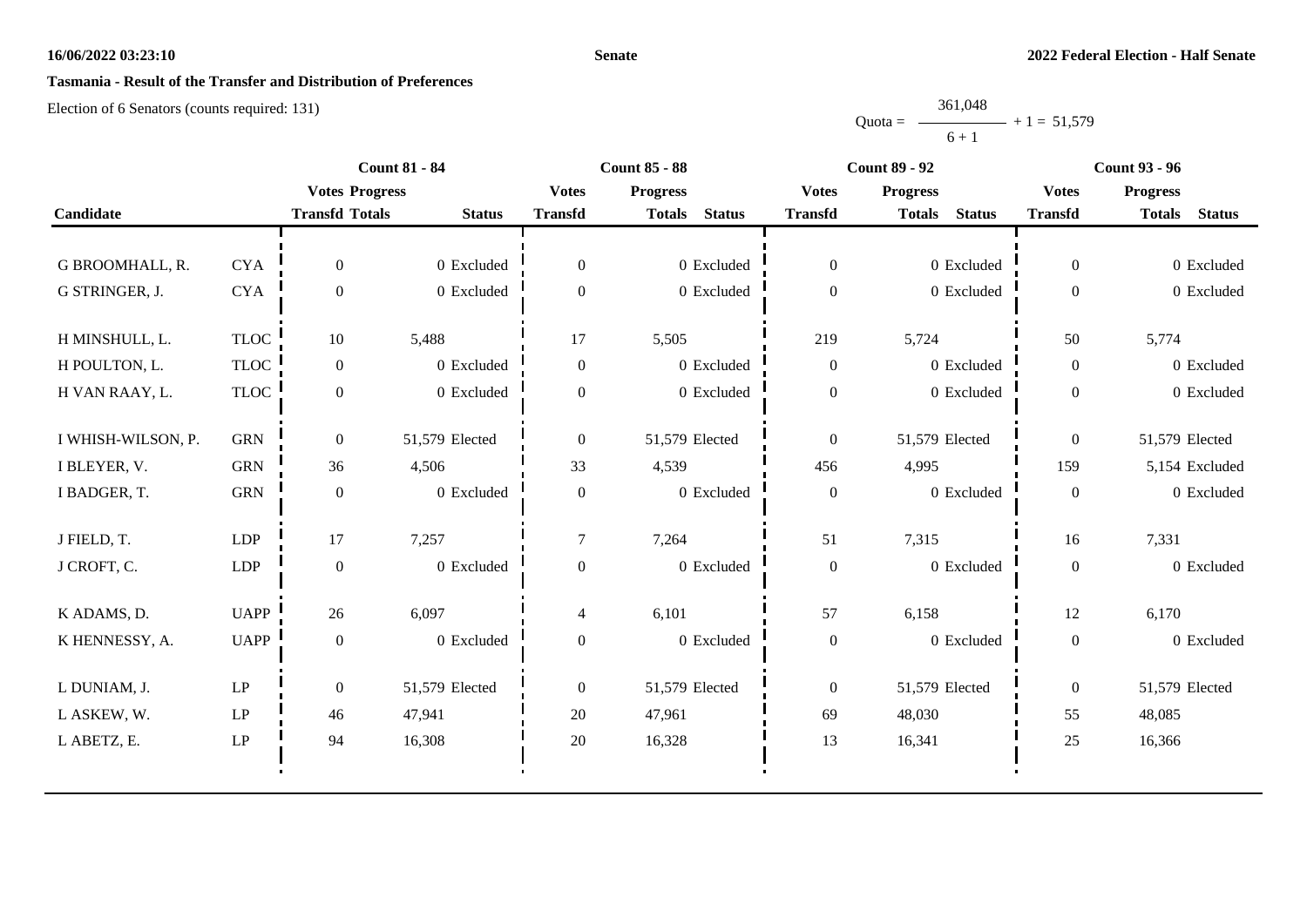## **Senate**

## **Tasmania - Result of the Transfer and Distribution of Preferences**

Election of 6 Senators (counts required: 131)

|                         |                             |                                       |            |                                      |            |                                       | $6 + 1$    |                                         |            |
|-------------------------|-----------------------------|---------------------------------------|------------|--------------------------------------|------------|---------------------------------------|------------|-----------------------------------------|------------|
| M TYRRELL, T.           | $JLN$                       | 1,204                                 | 31,385     | 39                                   | 31,424     | 158                                   | 31,582     | 103                                     | 31,685     |
| M GROAT, S.             | <b>JLN</b>                  | $\overline{0}$                        | 0 Excluded | $\boldsymbol{0}$                     | 0 Excluded | $\mathbf{0}$                          | 0 Excluded | $\overline{0}$                          | 0 Excluded |
| M LAMBIE, T.            | <b>JLN</b>                  | $-1,662$                              | 0 Excluded | $\boldsymbol{0}$                     | 0 Excluded | $\boldsymbol{0}$                      | 0 Excluded | $\mathbf{0}$                            | 0 Excluded |
| N KERSHAW, L.           | <b>IMO</b>                  | $\overline{0}$                        | 0 Excluded | $\boldsymbol{0}$                     | 0 Excluded | $\mathbf{0}$                          | 0 Excluded | $\overline{0}$                          | 0 Excluded |
| N PICKERING, M.         | <b>IMO</b>                  | $\overline{0}$                        | 0 Excluded | $\boldsymbol{0}$                     | 0 Excluded | $\boldsymbol{0}$                      | 0 Excluded | $\theta$                                | 0 Excluded |
| UG CROTHERS, S.         | $\mathop{\rm IND}\nolimits$ | $\overline{0}$                        | 0 Excluded | $\boldsymbol{0}$                     | 0 Excluded | $\mathbf{0}$                          | 0 Excluded | $\mathbf{0}$                            | 0 Excluded |
| UG EDWARDS, F.          | $\mathop{\rm IND}\nolimits$ | $\overline{0}$                        | 0 Excluded | $\boldsymbol{0}$                     | 0 Excluded | $\boldsymbol{0}$                      | 0 Excluded | $\theta$                                | 0 Excluded |
| <b>Exhausted Votes</b>  |                             | $\theta$                              | 38         |                                      | 39         | 68                                    | 107        | $\overline{4}$                          | 111        |
| <b>Loss By Fraction</b> |                             | 11                                    | 113        | $\mathcal{I}$                        | 120        | 5                                     | 125        | 8                                       | 133        |
| <b>Total Votes</b>      |                             | $\overline{0}$                        | 361,048    | $\overline{0}$                       | 361,048    | $\overline{0}$                        | 361,048    | $\boldsymbol{0}$                        | 361,048    |
|                         |                             | Candidates Excluded<br>49. LAMBIE, T. |            | Candidates Excluded<br>24. HULME, D. |            | Candidates Excluded<br>15. DUDLEY, T. |            | Candidates Excluded<br>23. RAINBIRD, K. |            |

Quota =

361,048

 $+ 1 = 51,579$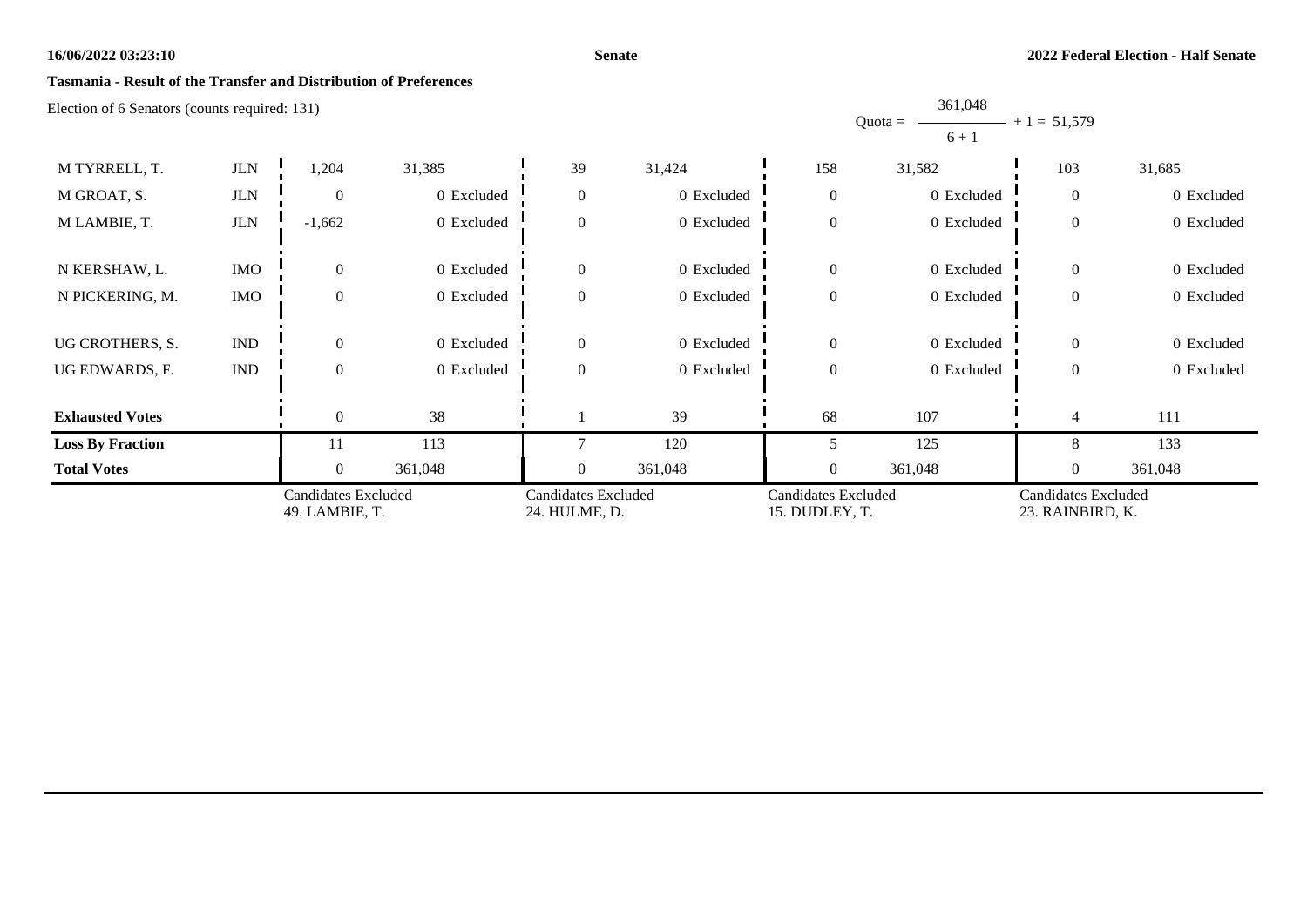## **Senate**

# **Tasmania - Result of the Transfer and Distribution of Preferences**

|           | 361,048 |               |
|-----------|---------|---------------|
| $Quota =$ |         | $+1 = 51,579$ |
|           | $6 + 1$ |               |

|                     |             | <b>Count 97 - 100</b> |                |                | <b>Count 101 - 104</b>         |                  | <b>Count 105 - 108</b>         | <b>Count 109 - 112</b> |                                |  |
|---------------------|-------------|-----------------------|----------------|----------------|--------------------------------|------------------|--------------------------------|------------------------|--------------------------------|--|
|                     |             | <b>Votes Progress</b> |                | <b>Votes</b>   | <b>Progress</b>                | <b>Votes</b>     | <b>Progress</b>                | <b>Votes</b>           | <b>Progress</b>                |  |
| Candidate           |             | <b>Transfd Totals</b> | <b>Status</b>  | <b>Transfd</b> | <b>Status</b><br><b>Totals</b> | <b>Transfd</b>   | <b>Status</b><br><b>Totals</b> | <b>Transfd</b>         | <b>Status</b><br><b>Totals</b> |  |
| A DUDLEY, T.        | <b>SPP</b>  | $\overline{0}$        | 0 Excluded     | $\Omega$       | 0 Excluded                     | $\overline{0}$   | 0 Excluded                     | $\theta$               | 0 Excluded                     |  |
| A LOCKWOOD, D.      | <b>SPP</b>  | $\boldsymbol{0}$      | 0 Excluded     | 0              | 0 Excluded                     | $\boldsymbol{0}$ | 0 Excluded                     | $\Omega$               | 0 Excluded                     |  |
| B MAV, S.           | <b>ON</b>   | 36                    | 15,194         | 1,699          | 16,893                         | 194              | 17,087                         | 737                    | 17,824                         |  |
| <b>B BUTTON, N.</b> | ON          | $\boldsymbol{0}$      | 0 Excluded     | $\overline{0}$ | $0\,$ Excluded                 | $\boldsymbol{0}$ | 0 Excluded                     | $\Omega$               | 0 Excluded                     |  |
| C DAVIS, I.         | AJP         | 834                   | 6,677          | 215            | 6,892                          | 1,023            | 7,915 Excluded                 | $-7,915$               | 0 Excluded                     |  |
| C THOMAS-WURTH, V.  | AJP         | $\boldsymbol{0}$      | 0 Excluded     | $\overline{0}$ | 0 Excluded                     | $\boldsymbol{0}$ | 0 Excluded                     | $\theta$               | 0 Excluded                     |  |
| D URQUHART, A.      | ${\sf ALP}$ | $\boldsymbol{0}$      | 51,579 Elected | $\theta$       | 51,579 Elected                 | $\overline{0}$   | 51,579 Elected                 | $\theta$               | 51,579 Elected                 |  |
| D POLLEY, H.        | <b>ALP</b>  | 2,069                 | 47,791         | 405            | 48,196                         | 1,955            | 50,151                         | 1,749                  | 51,900 Elected                 |  |
| D RAINBIRD, K.      | ALP         | $\boldsymbol{0}$      | 0 Excluded     | $\overline{0}$ | 0 Excluded                     | $\boldsymbol{0}$ | 0 Excluded                     | $\theta$               | 0 Excluded                     |  |
| D HULME, D.         | <b>ALP</b>  | $\boldsymbol{0}$      | 0 Excluded     | $\overline{0}$ | 0 Excluded                     | $\overline{0}$   | 0 Excluded                     | $\overline{0}$         | 0 Excluded                     |  |
| D ROBERTS, W.       | <b>ALP</b>  | $\boldsymbol{0}$      | 0 Excluded     | $\overline{0}$ | 0 Excluded                     | $\boldsymbol{0}$ | 0 Excluded                     | $\Omega$               | 0 Excluded                     |  |
| D GOURLAY, C.       | <b>ALP</b>  | $\boldsymbol{0}$      | 0 Excluded     | $\Omega$       | 0 Excluded                     | $\boldsymbol{0}$ | 0 Excluded                     | $\Omega$               | 0 Excluded                     |  |
| E OWEN, M.          | <b>HMP</b>  | 438                   | 12,040         | 395            | 12,435                         | 563              | 12,998                         | 2,328                  | 15,326                         |  |
| E FITZGIBBON, O.    | <b>HMP</b>  | $\boldsymbol{0}$      | 0 Excluded     | $\mathbf{0}$   | 0 Excluded                     | $\boldsymbol{0}$ | 0 Excluded                     | $\overline{0}$         | 0 Excluded                     |  |
| F WILLIAMS, R.      | ASP         | 54                    | 7,231          | 425            | 7,656                          | 365              | 8,021                          | 652                    | 8,673                          |  |
| F DI FALCO, C.      | ASP         | $\boldsymbol{0}$      | 0 Excluded     | $\overline{0}$ | 0 Excluded                     | $\boldsymbol{0}$ | 0 Excluded                     | $\overline{0}$         | 0 Excluded                     |  |
| F JONES, B.         | ASP         | $\boldsymbol{0}$      | 0 Excluded     | $\overline{0}$ | 0 Excluded                     | $\boldsymbol{0}$ | 0 Excluded                     | $\overline{0}$         | 0 Excluded                     |  |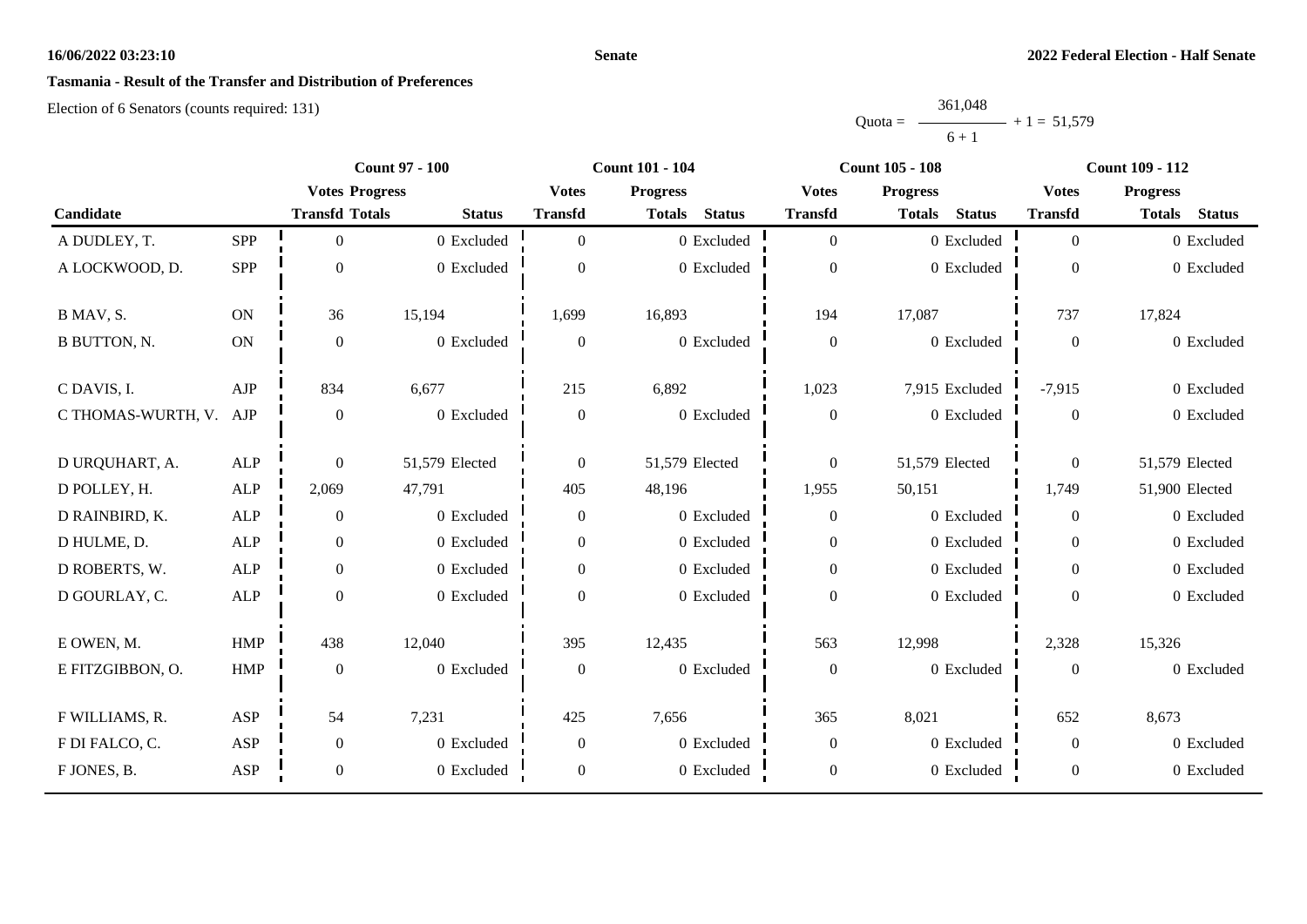## **Senate**

# **Tasmania - Result of the Transfer and Distribution of Preferences**

|           | 361,048 |               |
|-----------|---------|---------------|
| $Quota =$ |         | $+1 = 51,579$ |
|           | $6 + 1$ |               |

|                    |                            | <b>Count 97 - 100</b> |                |                  | <b>Count 101 - 104</b>         |                  | <b>Count 105 - 108</b>         | <b>Count 109 - 112</b> |                                |
|--------------------|----------------------------|-----------------------|----------------|------------------|--------------------------------|------------------|--------------------------------|------------------------|--------------------------------|
|                    |                            | <b>Votes Progress</b> |                | <b>Votes</b>     | <b>Progress</b>                | <b>Votes</b>     | <b>Progress</b>                | <b>Votes</b>           | <b>Progress</b>                |
| Candidate          |                            | <b>Transfd Totals</b> | <b>Status</b>  | <b>Transfd</b>   | <b>Status</b><br><b>Totals</b> | <b>Transfd</b>   | <b>Status</b><br><b>Totals</b> | <b>Transfd</b>         | <b>Totals</b><br><b>Status</b> |
|                    |                            |                       |                |                  |                                |                  |                                |                        |                                |
| G BROOMHALL, R.    | <b>CYA</b>                 | $\overline{0}$        | 0 Excluded     | $\overline{0}$   | 0 Excluded                     | $\boldsymbol{0}$ | 0 Excluded                     | $\mathbf{0}$           | 0 Excluded                     |
| G STRINGER, J.     | <b>CYA</b>                 | $\boldsymbol{0}$      | 0 Excluded     | $\overline{0}$   | 0 Excluded                     | $\boldsymbol{0}$ | 0 Excluded                     | $\overline{0}$         | 0 Excluded                     |
| H MINSHULL, L.     | <b>TLOC</b>                | 674                   | 6,448          | 299              | 6,747 Excluded                 | $-6,747$         | 0 Excluded                     | $\overline{0}$         | 0 Excluded                     |
| H POULTON, L.      | <b>TLOC</b>                | $\overline{0}$        | 0 Excluded     | $\boldsymbol{0}$ | 0 Excluded                     | $\boldsymbol{0}$ | 0 Excluded                     | $\overline{0}$         | 0 Excluded                     |
| H VAN RAAY, L.     | <b>TLOC</b>                | $\overline{0}$        | 0 Excluded     | $\boldsymbol{0}$ | 0 Excluded                     | $\boldsymbol{0}$ | 0 Excluded                     | $\overline{0}$         | 0 Excluded                     |
|                    |                            |                       |                |                  |                                |                  |                                |                        |                                |
| I WHISH-WILSON, P. | <b>GRN</b>                 | $\overline{0}$        | 51,579 Elected | $\overline{0}$   | 51,579 Elected                 | $\overline{0}$   | 51,579 Elected                 | $\overline{0}$         | 51,579 Elected                 |
| I BLEYER, V.       | <b>GRN</b>                 | $-5,154$              | 0 Excluded     | $\overline{0}$   | 0 Excluded                     | $\boldsymbol{0}$ | 0 Excluded                     | $\mathbf{0}$           | 0 Excluded                     |
| I BADGER, T.       | <b>GRN</b>                 | $\boldsymbol{0}$      | 0 Excluded     | $\boldsymbol{0}$ | 0 Excluded                     | $\boldsymbol{0}$ | 0 Excluded                     | $\boldsymbol{0}$       | 0 Excluded                     |
| J FIELD, T.        | <b>LDP</b>                 | 75                    | 7,406          | 661              | 8,067                          | 391              | 8,458                          | 237                    | 8,695                          |
| J CROFT, C.        | <b>LDP</b>                 | $\boldsymbol{0}$      | 0 Excluded     | $\overline{0}$   | 0 Excluded                     | $\boldsymbol{0}$ | 0 Excluded                     | $\boldsymbol{0}$       | 0 Excluded                     |
|                    |                            |                       |                |                  |                                |                  |                                |                        |                                |
| K ADAMS, D.        | <b>UAPP</b>                | 57                    | 6,227 Excluded | $-6,227$         | 0 Excluded                     | $\boldsymbol{0}$ | 0 Excluded                     | $\overline{0}$         | 0 Excluded                     |
| K HENNESSY, A.     | <b>UAPP</b>                | $\boldsymbol{0}$      | 0 Excluded     | $\overline{0}$   | 0 Excluded                     | $\boldsymbol{0}$ | 0 Excluded                     | $\overline{0}$         | 0 Excluded                     |
| L DUNIAM, J.       | $\ensuremath{\mathrm{LP}}$ | $\boldsymbol{0}$      | 51,579 Elected | $\overline{0}$   | 51,579 Elected                 | $\boldsymbol{0}$ | 51,579 Elected                 | $\overline{0}$         | 51,579 Elected                 |
| L ASKEW, W.        | $\mathbf{L}\mathbf{P}$     | 162                   | 48,247         | 693              | 48,940                         | 386              | 49,326                         | 453                    | 49,779                         |
| L ABETZ, E.        | $\operatorname{LP}$        | 41                    | 16,407         | 69               | 16,476                         | 59               | 16,535                         | 37                     | 16,572                         |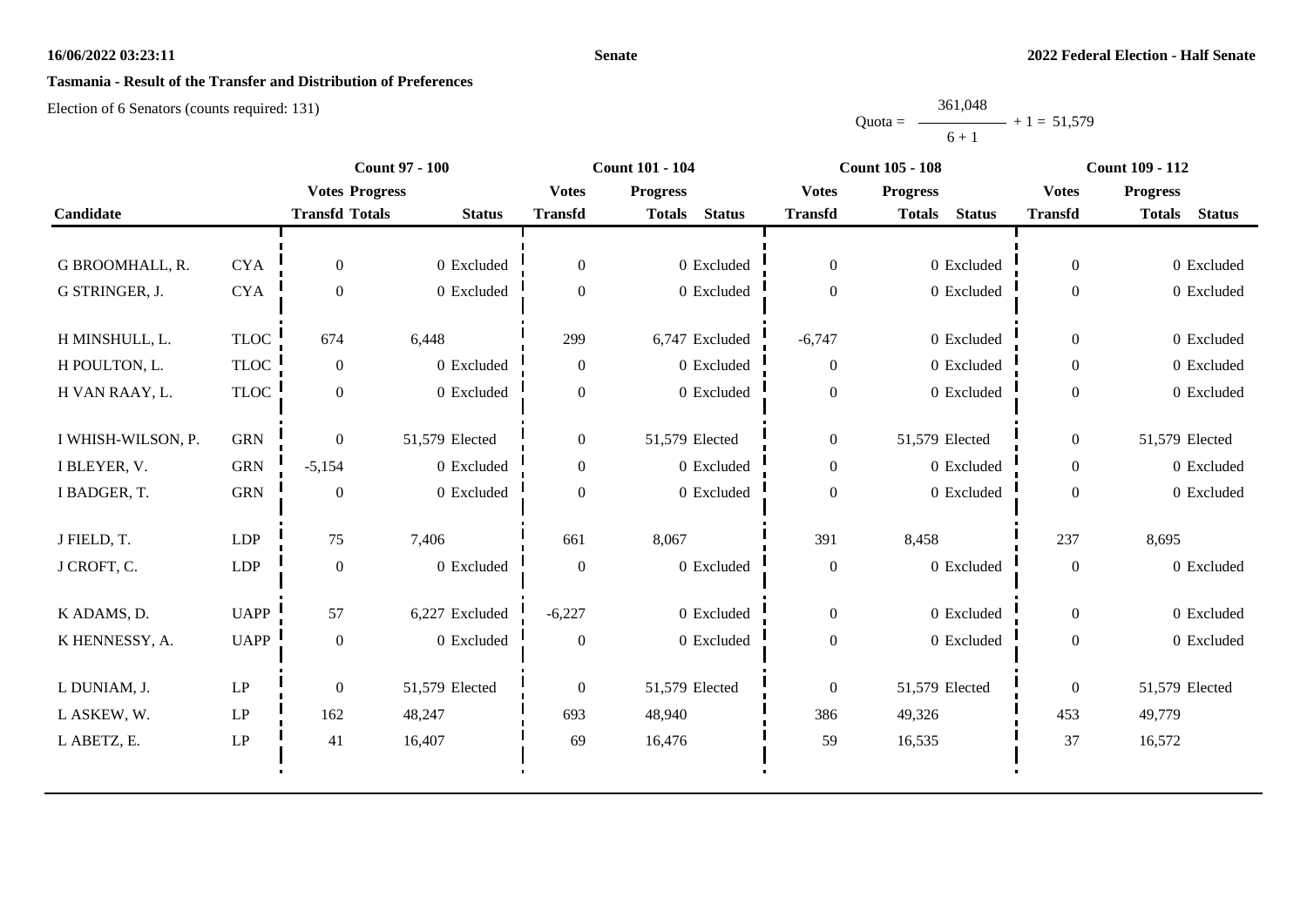**Senate**

## **Tasmania - Result of the Transfer and Distribution of Preferences**

Election of 6 Senators (counts required: 131)

|                         |                                              |                  |                                             |                  |                                                |                  | $6 + 1$                                                                                        |                |            |
|-------------------------|----------------------------------------------|------------------|---------------------------------------------|------------------|------------------------------------------------|------------------|------------------------------------------------------------------------------------------------|----------------|------------|
| M TYRRELL, T.           | $_{\rm JLN}$                                 | 691              | 32,376                                      | 1,277            | 33,653                                         | 1,658            | 35,311                                                                                         | 1,385          | 36,696     |
| M GROAT, S.             | <b>JLN</b>                                   | $\overline{0}$   | 0 Excluded                                  | $\overline{0}$   | 0 Excluded                                     | $\mathbf{0}$     | 0 Excluded                                                                                     | $\overline{0}$ | 0 Excluded |
| M LAMBIE, T.            | $JLN$                                        | $\overline{0}$   | 0 Excluded                                  | $\boldsymbol{0}$ | 0 Excluded                                     | $\boldsymbol{0}$ | 0 Excluded                                                                                     | $\overline{0}$ | 0 Excluded |
| N KERSHAW, L.           | <b>IMO</b>                                   | $\overline{0}$   | 0 Excluded                                  | $\boldsymbol{0}$ | 0 Excluded                                     | $\mathbf{0}$     | 0 Excluded                                                                                     | $\overline{0}$ | 0 Excluded |
| N PICKERING, M.         | <b>IMO</b>                                   | $\overline{0}$   | 0 Excluded                                  | $\boldsymbol{0}$ | 0 Excluded                                     | $\boldsymbol{0}$ | 0 Excluded                                                                                     | $\overline{0}$ | 0 Excluded |
| UG CROTHERS, S.         | <b>IND</b>                                   | $\overline{0}$   | 0 Excluded                                  | $\boldsymbol{0}$ | 0 Excluded                                     | $\boldsymbol{0}$ | 0 Excluded                                                                                     | $\mathbf{0}$   | 0 Excluded |
| UG EDWARDS, F.          | <b>IND</b>                                   | $\boldsymbol{0}$ | 0 Excluded                                  | $\boldsymbol{0}$ | 0 Excluded                                     | $\boldsymbol{0}$ | 0 Excluded                                                                                     | $\overline{0}$ | 0 Excluded |
| <b>Exhausted Votes</b>  |                                              | 23               | 134                                         | 86               | 220                                            | 152              | 372                                                                                            | 339            | 711        |
| <b>Loss By Fraction</b> |                                              | $\theta$         | 133                                         | 3                | 136                                            |                  | 137                                                                                            | $-2$           | 135        |
| <b>Total Votes</b>      |                                              | $\overline{0}$   | 361,048                                     | $\overline{0}$   | 361,048                                        | $\overline{0}$   | 361,048                                                                                        | $\overline{0}$ | 361,048    |
|                         | <b>Candidates Excluded</b><br>38. BLEYER, V. |                  | <b>Candidates Excluded</b><br>42. ADAMS, D. |                  | <b>Candidates Excluded</b><br>34. MINSHULL, L. |                  | <b>Candidates Excluded</b><br>19. DAVIS, I.<br><b>Candidates Elected</b><br>4. POLLEY, H.(109) |                |            |

Quota =

361,048

 $+ 1 = 51,579$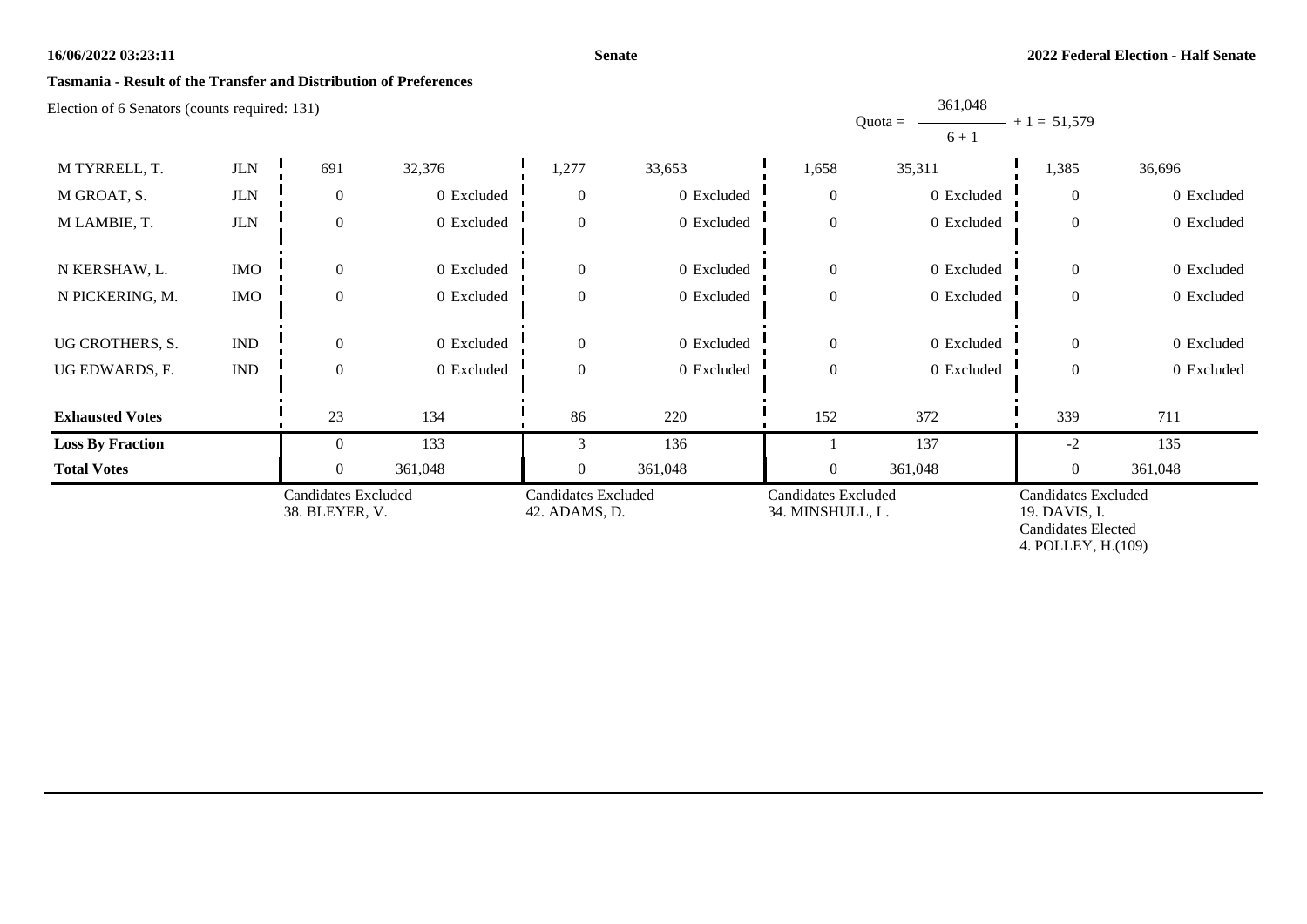## **Senate**

# **Tasmania - Result of the Transfer and Distribution of Preferences**

|           | 361,048 |               |
|-----------|---------|---------------|
| $Quota =$ |         | $+1 = 51,579$ |
|           | $6 + 1$ |               |

|                    |            |                       | Count 113             | <b>Count 114 - 118</b> |                |                                 |                  | <b>Count 119 - 123</b> |                 | Count 124        |                |                                 |  |  |
|--------------------|------------|-----------------------|-----------------------|------------------------|----------------|---------------------------------|------------------|------------------------|-----------------|------------------|----------------|---------------------------------|--|--|
|                    |            |                       | <b>Votes Progress</b> |                        |                | <b>Votes</b><br><b>Progress</b> |                  | <b>Votes</b>           | <b>Progress</b> |                  |                | <b>Progress</b><br><b>Votes</b> |  |  |
| Candidate          |            | <b>Transfd Totals</b> | <b>Status</b>         | <b>Transfd</b>         | <b>Totals</b>  | <b>Status</b>                   | <b>Transfd</b>   | <b>Totals</b>          | <b>Status</b>   | <b>Transfd</b>   | <b>Totals</b>  | <b>Status</b>                   |  |  |
| A DUDLEY T.        | <b>SPP</b> | $\Omega$              | 0 Excluded            | $\Omega$               |                | 0 Excluded                      | $\overline{0}$   |                        | 0 Excluded      | $\overline{0}$   |                | 0 Excluded                      |  |  |
| A LOCKWOOD D.      | <b>SPP</b> | $\Omega$              | 0 Excluded            | $\Omega$               |                | 0 Excluded                      | $\mathbf{0}$     |                        | 0 Excluded      | $\boldsymbol{0}$ |                | 0 Excluded                      |  |  |
| <b>B MAV S.</b>    | <b>ON</b>  | 19                    | 17,843                | 1,406                  | 19,249         |                                 | 2,567            | 21,816                 |                 | 5                | 21,821         |                                 |  |  |
| <b>B BUTTON N.</b> | <b>ON</b>  | $\theta$              | 0 Excluded            | $\overline{0}$         |                | 0 Excluded                      | $\boldsymbol{0}$ |                        | 0 Excluded      | $\Omega$         |                | 0 Excluded                      |  |  |
| C DAVIS I.         | AJP        | $\overline{0}$        | 0 Excluded            | $\mathbf{0}$           |                | 0 Excluded                      | $\boldsymbol{0}$ |                        | 0 Excluded      | $\theta$         |                | 0 Excluded                      |  |  |
| C THOMAS-WURTH V.  | AJP        | $\theta$              | 0 Excluded            | $\overline{0}$         |                | 0 Excluded                      | $\boldsymbol{0}$ |                        | 0 Excluded      | $\boldsymbol{0}$ |                | 0 Excluded                      |  |  |
| D URQUHART A.      | <b>ALP</b> | $\overline{0}$        | 51,579 Elected        | $\boldsymbol{0}$       | 51,579 Elected |                                 | $\boldsymbol{0}$ | 51,579 Elected         |                 | $\overline{0}$   | 51,579 Elected |                                 |  |  |
| D POLLEY H.        | <b>ALP</b> | $-321$                | 51,579 Elected        | $\boldsymbol{0}$       | 51,579 Elected |                                 | $\boldsymbol{0}$ | 51,579 Elected         |                 | $\theta$         | 51,579 Elected |                                 |  |  |
| D RAINBIRD K.      | <b>ALP</b> | $\boldsymbol{0}$      | 0 Excluded            | $\boldsymbol{0}$       |                | 0 Excluded                      | $\boldsymbol{0}$ |                        | 0 Excluded      | $\mathbf{0}$     |                | 0 Excluded                      |  |  |
| D HULME D.         | <b>ALP</b> | $\Omega$              | 0 Excluded            | $\Omega$               |                | 0 Excluded                      | $\boldsymbol{0}$ |                        | 0 Excluded      | $\Omega$         |                | 0 Excluded                      |  |  |
| D ROBERTS W.       | <b>ALP</b> | $\Omega$              | 0 Excluded            | $\Omega$               |                | 0 Excluded                      | $\boldsymbol{0}$ |                        | 0 Excluded      | $\Omega$         |                | 0 Excluded                      |  |  |
| D GOURLAY C.       | <b>ALP</b> | $\theta$              | 0 Excluded            | $\overline{0}$         |                | $0$ Excluded                    | $\boldsymbol{0}$ |                        | 0 Excluded      | $\overline{0}$   |                | 0 Excluded                      |  |  |
| E OWEN M.          | <b>HMP</b> | 53                    | 15,379                | 2,567                  | 17,946         |                                 | 845              | 18,791                 |                 | 9                |                | 18,800 Excluded                 |  |  |
| E FITZGIBBON O.    | <b>HMP</b> | $\Omega$              | 0 Excluded            | $\theta$               |                | 0 Excluded                      | $\boldsymbol{0}$ |                        | 0 Excluded      | $\theta$         |                | 0 Excluded                      |  |  |
| F WILLIAMS R.      | ASP        | 20                    | 8,693 Excluded        | $-8,693$               |                | 0 Excluded                      | $\boldsymbol{0}$ |                        | 0 Excluded      | $\overline{0}$   |                | 0 Excluded                      |  |  |
| F DI FALCO C.      | <b>ASP</b> | $\mathbf{0}$          | 0 Excluded            | $\mathbf{0}$           |                | 0 Excluded                      | $\boldsymbol{0}$ |                        | 0 Excluded      | $\overline{0}$   |                | 0 Excluded                      |  |  |
| F JONES B.         | <b>ASP</b> | $\overline{0}$        | 0 Excluded            | $\overline{0}$         |                | 0 Excluded                      | $\boldsymbol{0}$ |                        | 0 Excluded      | $\boldsymbol{0}$ |                | 0 Excluded                      |  |  |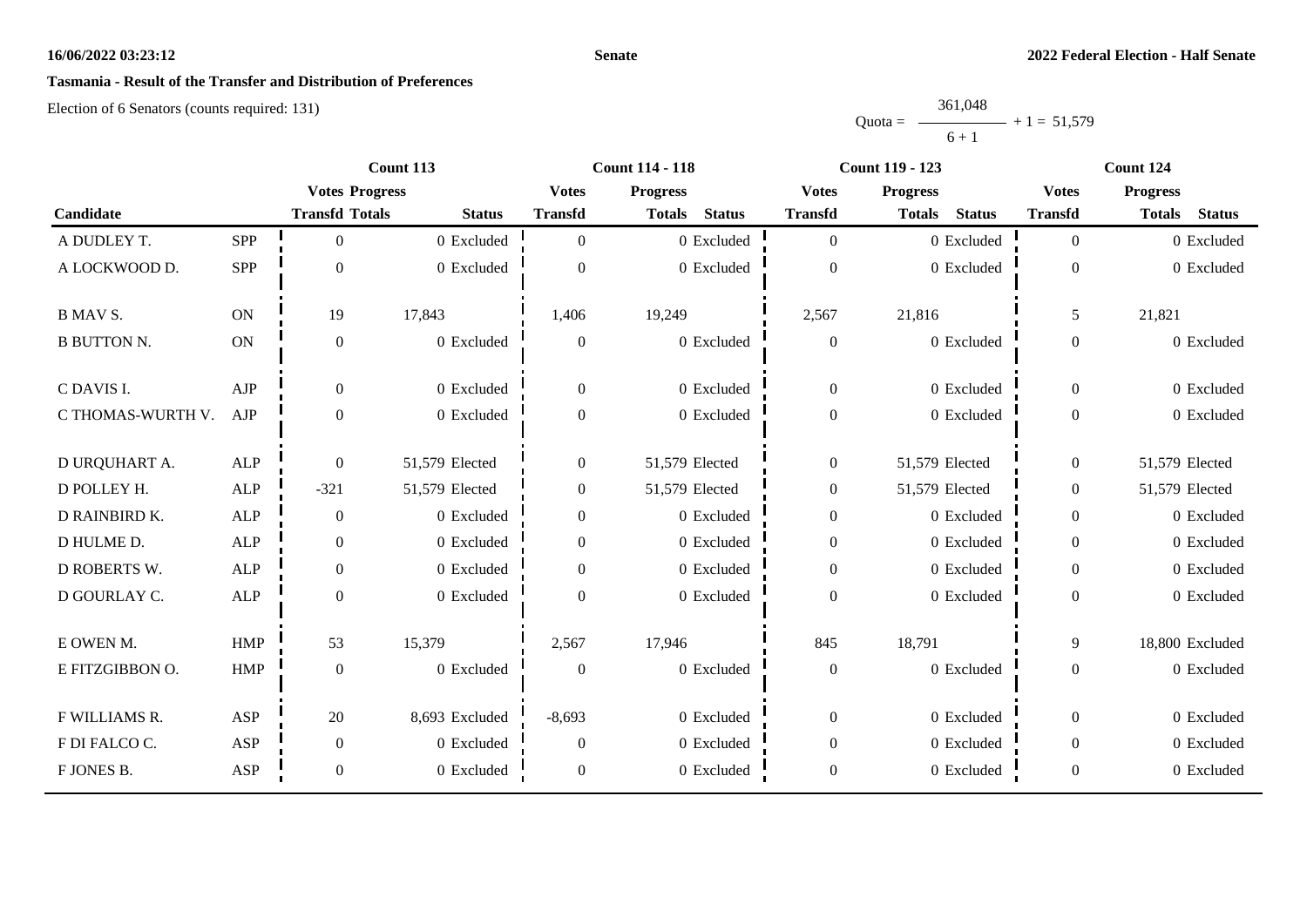## **Senate**

# **Tasmania - Result of the Transfer and Distribution of Preferences**

|           | 361,048 |               |
|-----------|---------|---------------|
| $Quota =$ |         | $+1 = 51,579$ |
|           | $6 + 1$ |               |

|                       |                        |                       | Count 113      |                | <b>Count 114 - 118</b>         |                  | <b>Count 119 - 123</b>         | Count 124      |                                |  |
|-----------------------|------------------------|-----------------------|----------------|----------------|--------------------------------|------------------|--------------------------------|----------------|--------------------------------|--|
|                       |                        | <b>Votes Progress</b> |                | <b>Votes</b>   | <b>Progress</b>                | <b>Votes</b>     | <b>Progress</b>                | <b>Votes</b>   | <b>Progress</b>                |  |
| Candidate             |                        | <b>Transfd Totals</b> | <b>Status</b>  | <b>Transfd</b> | <b>Status</b><br><b>Totals</b> | <b>Transfd</b>   | <b>Status</b><br><b>Totals</b> | <b>Transfd</b> | <b>Status</b><br><b>Totals</b> |  |
|                       |                        |                       |                |                |                                |                  |                                |                |                                |  |
| <b>G BROOMHALL R.</b> | <b>CYA</b>             | $\overline{0}$        | 0 Excluded     | $\overline{0}$ | 0 Excluded                     | $\overline{0}$   | 0 Excluded                     | $\Omega$       | 0 Excluded                     |  |
| <b>G STRINGER J.</b>  | <b>CYA</b>             | $\boldsymbol{0}$      | 0 Excluded     | $\overline{0}$ | 0 Excluded                     | $\boldsymbol{0}$ | 0 Excluded                     | $\theta$       | 0 Excluded                     |  |
| H MINSHULL L.         | <b>TLOC</b>            | $\overline{0}$        | 0 Excluded     | $\theta$       | 0 Excluded                     | $\boldsymbol{0}$ | 0 Excluded                     | $\theta$       | 0 Excluded                     |  |
| H POULTON L.          | <b>TLOC</b>            | $\overline{0}$        | 0 Excluded     | $\overline{0}$ | 0 Excluded                     | $\boldsymbol{0}$ | 0 Excluded                     | $\overline{0}$ | 0 Excluded                     |  |
| H VAN RAAY L.         | <b>TLOC</b>            | $\boldsymbol{0}$      | 0 Excluded     | $\overline{0}$ | 0 Excluded                     | $\boldsymbol{0}$ | 0 Excluded                     | $\overline{0}$ | 0 Excluded                     |  |
| I WHISH-WILSON P.     | <b>GRN</b>             | $\overline{0}$        | 51,579 Elected | $\overline{0}$ | 51,579 Elected                 | $\overline{0}$   | 51,579 Elected                 | $\Omega$       | 51,579 Elected                 |  |
| I BLEYER V.           | <b>GRN</b>             | $\overline{0}$        | 0 Excluded     | $\overline{0}$ | 0 Excluded                     | $\overline{0}$   | 0 Excluded                     | $\overline{0}$ | 0 Excluded                     |  |
| I BADGER T.           | <b>GRN</b>             | $\overline{0}$        | 0 Excluded     | $\mathbf{0}$   | 0 Excluded                     | $\boldsymbol{0}$ | 0 Excluded                     | $\overline{0}$ | 0 Excluded                     |  |
| J FIELD T.            | <b>LDP</b>             | 15                    | 8,710          | 691            | 9,401 Excluded                 | $-9,401$         | 0 Excluded                     | $\overline{0}$ | 0 Excluded                     |  |
| J CROFT C.            | <b>LDP</b>             | $\boldsymbol{0}$      | 0 Excluded     | $\theta$       | 0 Excluded                     | $\boldsymbol{0}$ | 0 Excluded                     | $\overline{0}$ | 0 Excluded                     |  |
| K ADAMS D.            | <b>UAPP</b>            | $\Omega$              | 0 Excluded     | $\overline{0}$ | 0 Excluded                     | $\overline{0}$   | 0 Excluded                     | $\theta$       | 0 Excluded                     |  |
| K HENNESSY A.         | <b>UAPP</b>            | $\overline{0}$        | 0 Excluded     | $\overline{0}$ | 0 Excluded                     | $\boldsymbol{0}$ | 0 Excluded                     | $\overline{0}$ | 0 Excluded                     |  |
| L DUNIAM J.           | $\mathbf{L}\mathbf{P}$ | $\overline{0}$        | 51,579 Elected | $\overline{0}$ | 51,579 Elected                 | $\boldsymbol{0}$ | 51,579 Elected                 | $\overline{0}$ | 51,579 Elected                 |  |
| L ASKEW W.            | LP                     | 45                    | 49,824         | 1,411          | 51,235                         | 4,025            | 55,260 Elected                 | $-3,681$       | 51,579 Elected                 |  |
| L ABETZ E.            | $\operatorname{LP}$    | $\overline{c}$        | 16,574         | 114            | 16,688                         | 365              | 17,053                         | 3,602          | 20,655                         |  |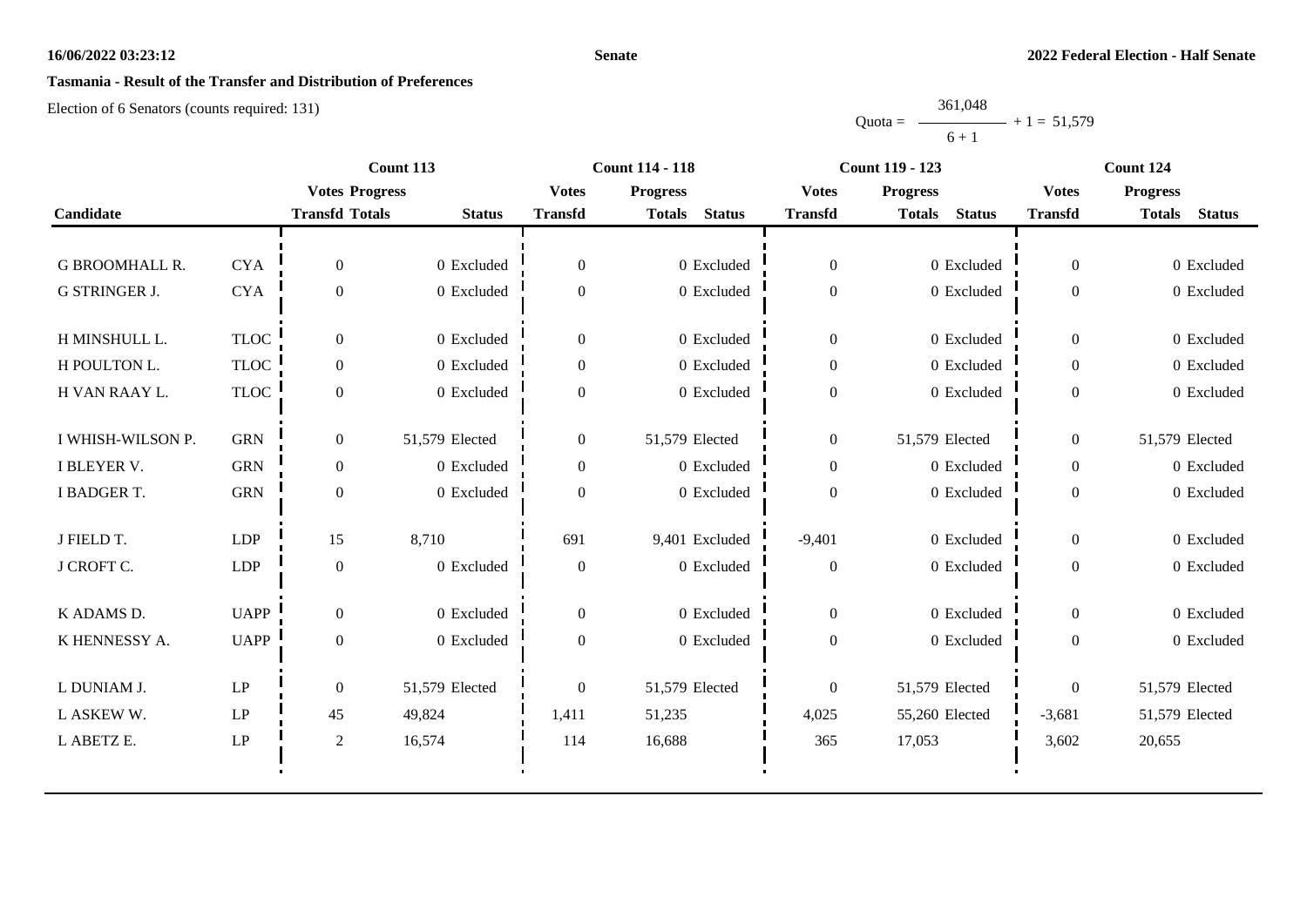## **Tasmania - Result of the Transfer and Distribution of Preferences**

Election of 6 Senators (counts required: 131)

M TYRRELL T. JLN 1 143 36,839 1,923 38,762 1,013 39,775 1 41 39,816 M GROAT S. JLN 0 0 Excluded 0 0 Excluded 0 0 Excluded 0 0 D and 0 0 Excluded 0 0 Excluded 0 0 0 0 0 Excluded M LAMBIE T. JUN 0 0 Excluded 0 0 Excluded 0 0 Excluded 0 0 D xcluded 0 0 Excluded 0 0 0 0 0 0 0 0 0 0 0 0 0 Excluded N KERSHAW L. IMO 0 0 0 Excluded 0 0 0 D 0 Excluded 0 0 D 0 Excluded 0 0 D xcluded 0 0 0 0 0 D xcluded N PICKERING M. IMO 0 0 0 Excluded 0 0 0 0 Excluded 0 0 Discluded 0 0 Discluded 0 0 Discluded 0 0 0 0 0 Discluded UG CROTHERS S. IND 0 0 Excluded 0 0 Dexcluded 1 0 0 Dexcluded 1 0 0 Dexcluded 0 0 Excluded 0 0 0 0 0 0 Excluded UG EDWARDS F. IND 0 0 Excluded 0 0 Excluded 0 0 Excluded 0 0 Excluded 0 0 Excluded 0 0 0 0 0 0 0 0 Excluded **Exhausted Votes** 1 20 731 1 582 1,313 1,953 1,910 1 23 1,933 **Loss By Fraction** 1 139 139 -1 138 -11 127 138 128 **Total Votes** 1 0 361,048 1 0 361,048 0 361,048 1 0 361,048 0 361,048 0 361,048 Surplus Distributed POLLEY H. Candidates Excluded 29. WILLIAMS, R. Candidates Excluded 40. FIELD, T. Candidates Elected 5. ASKEW, W.(119) Surplus Distributed ASKEW W.

**2022 Federal Election - Half Senate**

**Senate**

 $Quota =$ 361,048  $6 + 1$  $- + 1 = 51,579$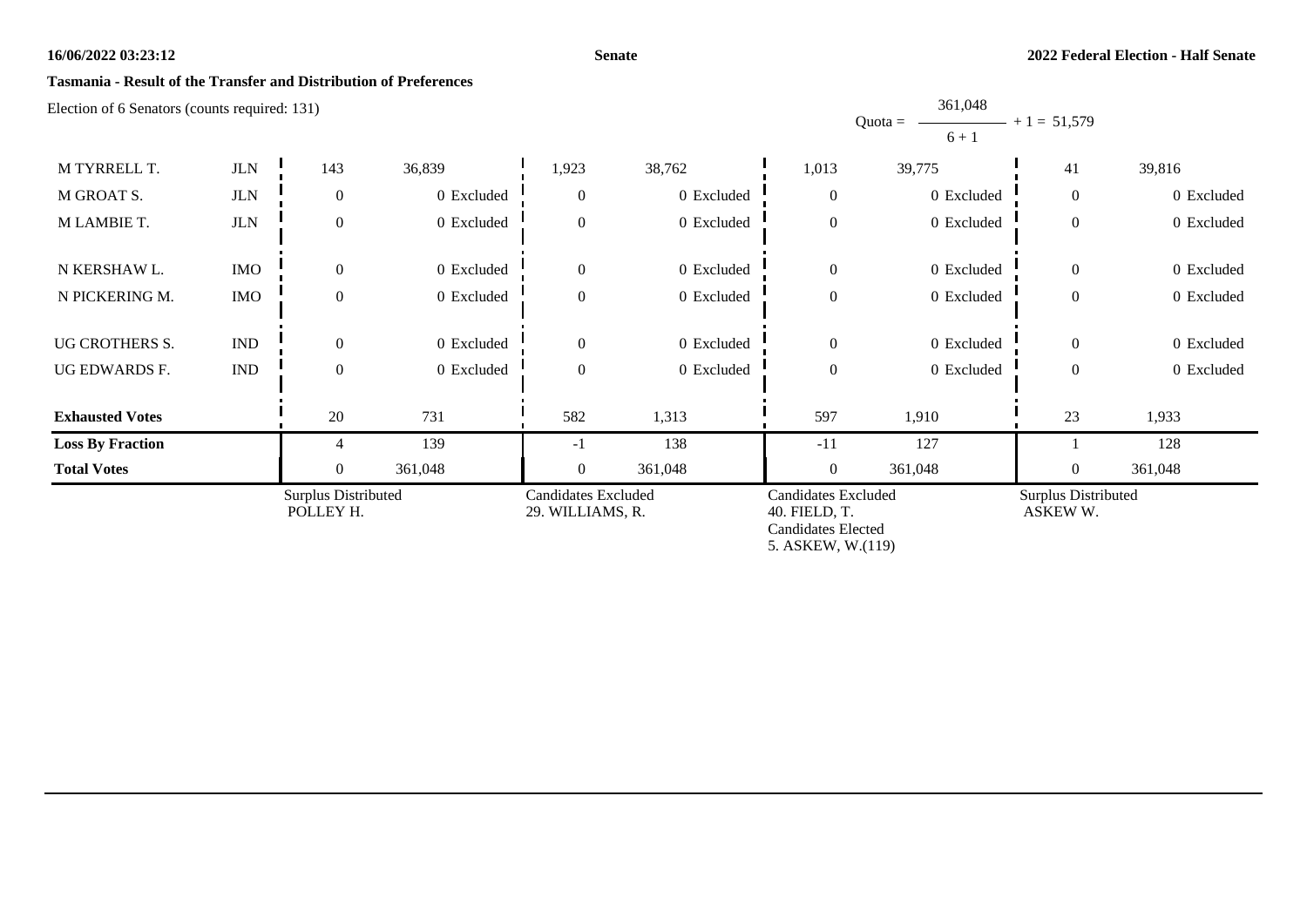## **Senate**

# **Tasmania - Result of the Transfer and Distribution of Preferences**

Election of 6 Senators (counts required: 131)

Quota = 361,048  $6 + 1$  $+ 1 = 51,579$ 

|                        |              | <b>Count 125 - 130</b> |                       |                  | Count 131       |               |                |                 |               |                |                 |               |
|------------------------|--------------|------------------------|-----------------------|------------------|-----------------|---------------|----------------|-----------------|---------------|----------------|-----------------|---------------|
|                        |              |                        | <b>Votes Progress</b> |                  | <b>Progress</b> |               | <b>Votes</b>   | <b>Progress</b> |               | <b>Votes</b>   | <b>Progress</b> |               |
| Candidate              |              | <b>Transfd Totals</b>  | <b>Status</b>         | <b>Transfd</b>   | <b>Totals</b>   | <b>Status</b> | <b>Transfd</b> | <b>Totals</b>   | <b>Status</b> | <b>Transfd</b> | <b>Totals</b>   | <b>Status</b> |
| A DUDLEY, T.           | SPP          | $\boldsymbol{0}$       | 0 Excluded            | $\boldsymbol{0}$ |                 | $0$ Excluded  |                |                 |               |                |                 |               |
| A LOCKWOOD, D.         | SPP          | $\overline{0}$         | 0 Excluded            | $\theta$         |                 | 0 Excluded    |                |                 |               |                |                 |               |
| B MAV, S.              | ON           | 4,155                  | 25,976                | 6,315            | 32,291          |               |                |                 |               |                |                 |               |
| <b>B BUTTON, N.</b>    | ON           | $\boldsymbol{0}$       | 0 Excluded            | $\mathbf{0}$     |                 | 0 Excluded    |                |                 |               |                |                 |               |
| C DAVIS, I.            | AJP          | $\overline{0}$         | 0 Excluded            | $\mathbf{0}$     |                 | 0 Excluded    |                |                 |               |                |                 |               |
| C THOMAS-WURTH, V. AJP |              | $\mathbf{0}$           | 0 Excluded            | $\boldsymbol{0}$ |                 | 0 Excluded    |                |                 |               |                |                 |               |
| D URQUHART, A.         | ALP          | $\boldsymbol{0}$       | 51,579 Elected        | $\boldsymbol{0}$ | 51,579 Elected  |               |                |                 |               |                |                 |               |
| D POLLEY, H.           | ALP          | $\boldsymbol{0}$       | 51,579 Elected        | $\mathbf{0}$     | 51,579 Elected  |               |                |                 |               |                |                 |               |
| D RAINBIRD, K.         | ALP          | $\overline{0}$         | 0 Excluded            | $\overline{0}$   |                 | 0 Excluded    |                |                 |               |                |                 |               |
| D HULME, D.            | $\mbox{ALP}$ | $\mathbf{0}$           | 0 Excluded            | $\boldsymbol{0}$ |                 | 0 Excluded    |                |                 |               |                |                 |               |
| D ROBERTS, W.          | ALP          | $\boldsymbol{0}$       | 0 Excluded            | $\boldsymbol{0}$ |                 | 0 Excluded    |                |                 |               |                |                 |               |
| D GOURLAY, C.          | ALP          | $\boldsymbol{0}$       | 0 Excluded            | $\boldsymbol{0}$ |                 | 0 Excluded    |                |                 |               |                |                 |               |
| E OWEN, M.             | HMP          | $-18,800$              | 0 Excluded            | $\mathbf{0}$     |                 | 0 Excluded    |                |                 |               |                |                 |               |
| E FITZGIBBON, O.       | HMP          | $\mathbf{0}$           | 0 Excluded            | $\boldsymbol{0}$ |                 | 0 Excluded    |                |                 |               |                |                 |               |
| F WILLIAMS, R.         | ASP          | $\overline{0}$         | 0 Excluded            | $\mathbf{0}$     |                 | 0 Excluded    |                |                 |               |                |                 |               |
| F DI FALCO, C.         | ASP          | $\overline{0}$         | 0 Excluded            | $\mathbf{0}$     |                 | 0 Excluded    |                |                 |               |                |                 |               |
| F JONES, B.            | ASP          | $\boldsymbol{0}$       | 0 Excluded            | $\mathbf{0}$     |                 | 0 Excluded    |                |                 |               |                |                 |               |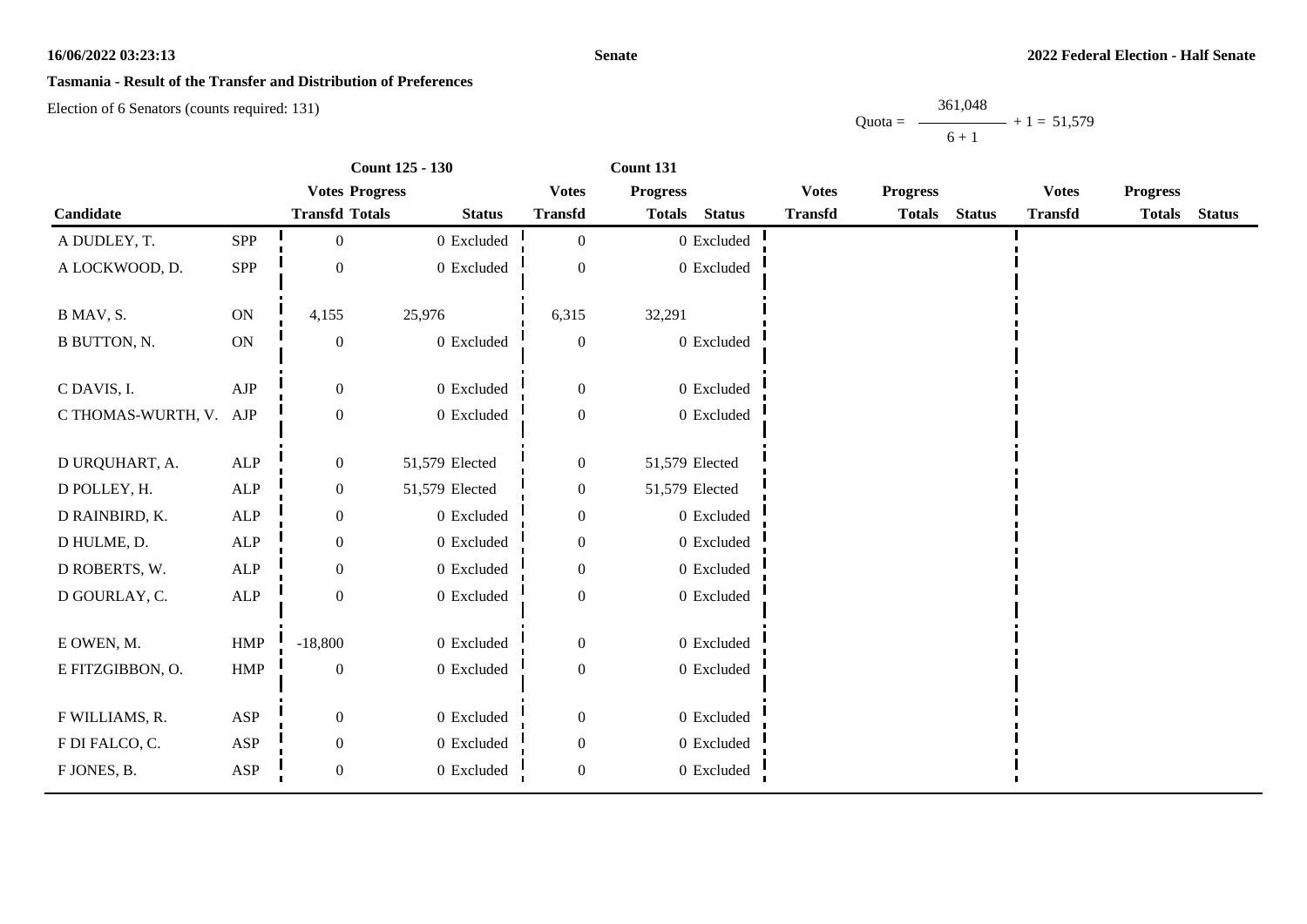## **Senate**

# **Tasmania - Result of the Transfer and Distribution of Preferences**

Election of 6 Senators (counts required: 131)

Quota = 361,048  $6 + 1$  $+ 1 = 51,579$ 

|                    | <b>Count 125 - 130</b>     |                       | Count 131       |                  |                 |                |                |                 |               |                |                 |               |
|--------------------|----------------------------|-----------------------|-----------------|------------------|-----------------|----------------|----------------|-----------------|---------------|----------------|-----------------|---------------|
|                    |                            | <b>Votes Progress</b> |                 | <b>Votes</b>     | <b>Progress</b> |                | <b>Votes</b>   | <b>Progress</b> |               | <b>Votes</b>   | <b>Progress</b> |               |
| Candidate          |                            | <b>Transfd Totals</b> | <b>Status</b>   | <b>Transfd</b>   | <b>Totals</b>   | <b>Status</b>  | <b>Transfd</b> | <b>Totals</b>   | <b>Status</b> | <b>Transfd</b> | <b>Totals</b>   | <b>Status</b> |
|                    |                            |                       |                 |                  |                 |                |                |                 |               |                |                 |               |
| G BROOMHALL, R.    | <b>CYA</b>                 | $\overline{0}$        | 0 Excluded      | $\boldsymbol{0}$ |                 | 0 Excluded     |                |                 |               |                |                 |               |
| G STRINGER, J.     | <b>CYA</b>                 | $\overline{0}$        | 0 Excluded      | $\boldsymbol{0}$ |                 | $0$ Excluded   |                |                 |               |                |                 |               |
|                    |                            |                       |                 |                  |                 |                |                |                 |               |                |                 |               |
| H MINSHULL, L.     | <b>TLOC</b>                | $\boldsymbol{0}$      | 0 Excluded      | $\boldsymbol{0}$ |                 | 0 Excluded     |                |                 |               |                |                 |               |
| H POULTON, L.      | <b>TLOC</b>                | $\overline{0}$        | 0 Excluded      | $\overline{0}$   |                 | $0$ Excluded   |                |                 |               |                |                 |               |
| H VAN RAAY, L.     | <b>TLOC</b>                | $\boldsymbol{0}$      | 0 Excluded      | $\boldsymbol{0}$ |                 | 0 Excluded     |                |                 |               |                |                 |               |
|                    |                            |                       |                 |                  |                 |                |                |                 |               |                |                 |               |
| I WHISH-WILSON, P. | <b>GRN</b>                 | $\boldsymbol{0}$      | 51,579 Elected  | $\boldsymbol{0}$ | 51,579 Elected  |                |                |                 |               |                |                 |               |
| I BLEYER, V.       | <b>GRN</b>                 | $\overline{0}$        | 0 Excluded      | $\overline{0}$   |                 | 0 Excluded     |                |                 |               |                |                 |               |
| I BADGER, T.       | ${\rm GRN}$                | $\boldsymbol{0}$      | $0\,$ Excluded  | $\boldsymbol{0}$ |                 | $0$ Excluded   |                |                 |               |                |                 |               |
|                    |                            |                       |                 |                  |                 |                |                |                 |               |                |                 |               |
| J FIELD, T.        | <b>LDP</b>                 | $\overline{0}$        | 0 Excluded      | $\overline{0}$   |                 | $0$ Excluded   |                |                 |               |                |                 |               |
| J CROFT, C.        | <b>LDP</b>                 | $\boldsymbol{0}$      | $0\,$ Excluded  | $\overline{0}$   |                 | $0$ Excluded   |                |                 |               |                |                 |               |
|                    |                            |                       |                 |                  |                 |                |                |                 |               |                |                 |               |
| K ADAMS, D.        | <b>UAPP</b>                | $\overline{0}$        | 0 Excluded      | $\Omega$         |                 | 0 Excluded     |                |                 |               |                |                 |               |
| K HENNESSY, A.     | <b>UAPP</b>                | $\overline{0}$        | 0 Excluded      | $\boldsymbol{0}$ |                 | 0 Excluded     |                |                 |               |                |                 |               |
| L DUNIAM, J.       | $\operatorname{LP}$        | $\boldsymbol{0}$      | 51,579 Elected  | $\boldsymbol{0}$ | 51,579 Elected  |                |                |                 |               |                |                 |               |
|                    |                            |                       |                 |                  |                 |                |                |                 |               |                |                 |               |
| L ASKEW, W.        | $\ensuremath{\mathrm{LP}}$ | $\theta$              | 51,579 Elected  | $\Omega$         | 51,579 Elected  |                |                |                 |               |                |                 |               |
| L ABETZ, E.        | $\operatorname{LP}$        | 3,284                 | 23,939 Excluded | $-19,554$        |                 | 4,385 Excluded |                |                 |               |                |                 |               |
|                    |                            |                       |                 |                  |                 |                |                |                 |               |                |                 |               |